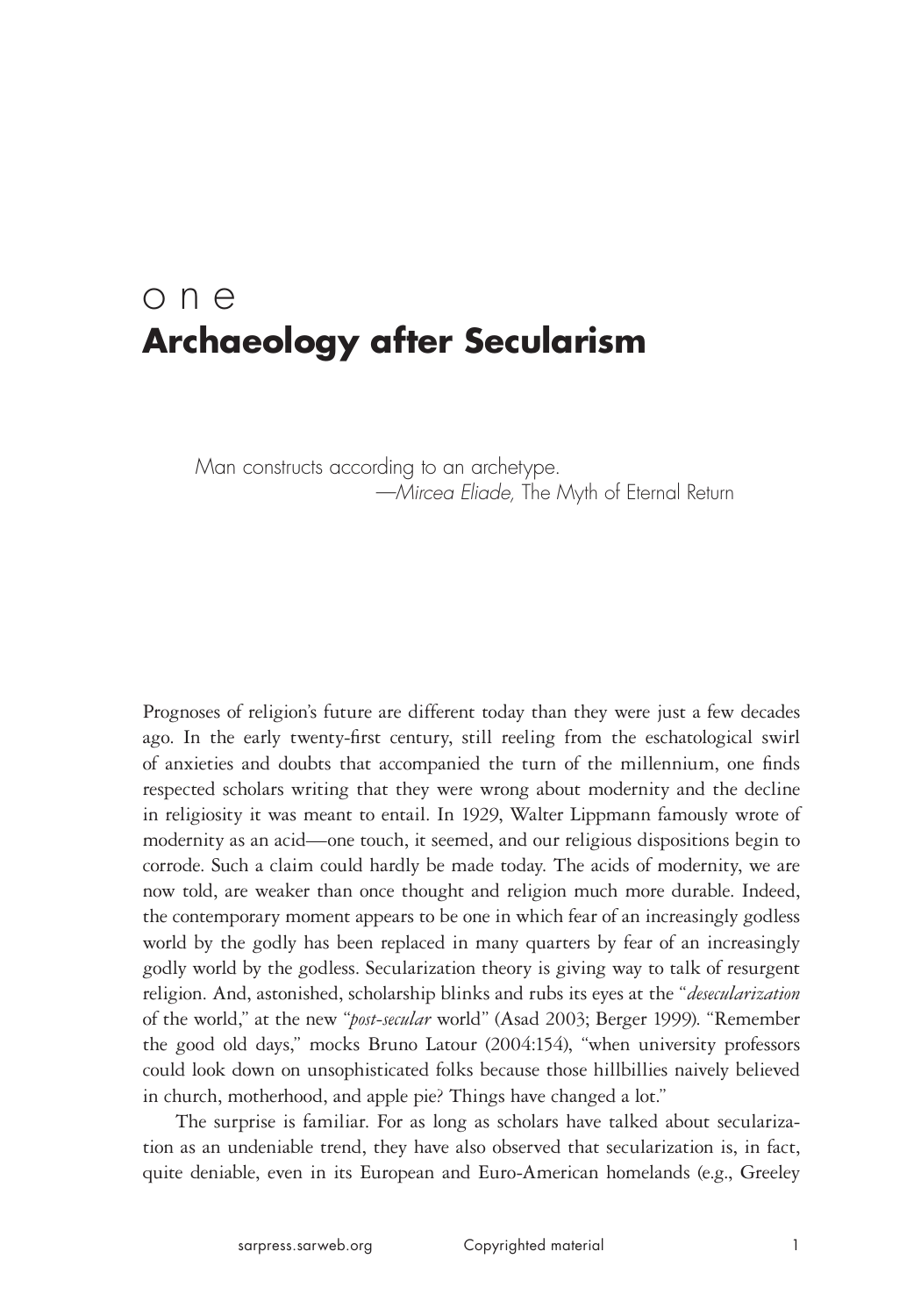1972; Smith 1978[1962]:3). Recall Durkheim's position at the start of the twentieth century. Despite two hundred years of philosophical argument that both condemned religion as mere illusion and prophesied the coming of an enlightened and fully secular world, Durkheim's discussion of the elementary forms of religious life sprang instead from the observation that religion has been far stronger than its critics and cultured despisers have been wont to acknowledge. If religion is mere illusion, he asked, if it is a grand disastrous fallacy, a flawed and ineffective science or the means of mass enslavement, how are we to explain its persistence once revealed for what it is? Why have so many chosen to keep their illusions? For that matter, why did premodern peoples not only develop but also commit themselves so fully to a mistake in the first place? If we begin by condemning religion as empty illusion or, worse yet, as a failed attempt at rationality, then "it is impossible to explain how it was able to survive the first attempts made, and the persistence with which it has maintained itself becomes unintelligible" (Durkheim 1965[1915]:98). "It is hard to understand," wrote Durkheim, "how men have continued to do certain things for centuries without any object" (101). "How could a vain fantasy have been able to fashion the human consciousness so strongly and so durably?…how has this extraordinary dupery been able to perpetuate itself all through the course of history?" (87). Set aside Durkheim's way out of this Enlightenment quandary: his influential thesis that religion, far from being flawed philosophy, is how a community sacralizes and thereby strengthens itself. The point is that Durkheim's question at the start of the twentieth century—if religion is illusory, obfuscating, and indeed "wrong," why does it persist?—is not all that different than the question being posed at the start of the twenty-first.

The tone and urgency of contemporary worries over religion's vitality, however, feel different. In place of the comparative detachment of Durkheim's sociological meditations, today's concerns echo an earlier moment at the birth of modernity when many social critics sought explicitly to drag society out from beneath the thumb of papal authority. In the seventeenth and eighteenth centuries, scholarly concern in Europe was with the *political* power of religious institutions and ideologies, a power that was thought to corrupt fair and proper governance as well as religion's supposedly true nature as a private matter of salvation. Religion and the political had to be wrenched apart, and a major tactic in this violent bifurcation involved the construction of new universal categories of "religion" and "politics" that could be etched onto the past. As Asad (1993) has carefully argued, our current understanding of "religion" as a matter of belief rather than action is an inheritance of such early modern battles.

But the secularist struggle today is not so much to wrench religion and politics apart as it is to prevent the two from reuniting. This, at least, is how the struggle is frequently presented. Ominous signs are everywhere noted that religion, like a virus (a "virus of faith," as science warrior Richard Dawkins [2006] puts it), is once again penetrating political bodies, national and international alike. In England, much was made of Tony Blair's very un-British attendance at Catholic mass while prime minister (not to mention his alleged prayer sessions with George W. Bush). In France,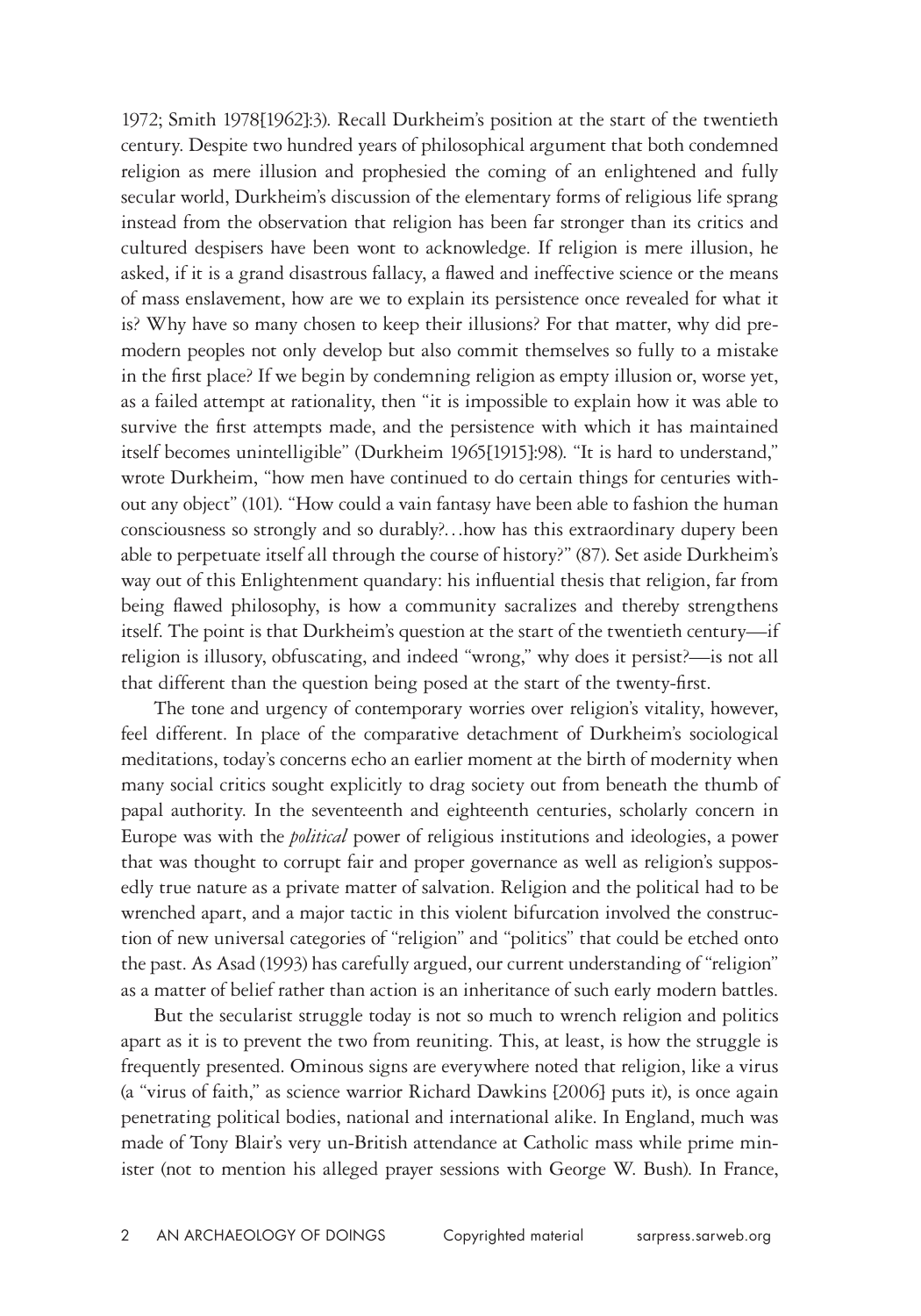Nicolas Sarkozy's endorsement of the church as fundamental to European ethics and morality was viewed as more worrisome yet (Sciolino 2008). America's secularity has always been of a different sort; Americans have traditionally wanted their politicians to be strongly but privately religious. Nevertheless, following the 2004 presidential election, many American secular liberals stared in queasy disbelief at electoral maps in which the vast sea of Republican "red" states had been relabeled "Jesusland" dark satire that played off the left's impression that a born-again president had been voted in primarily on religious grounds. Wringing their hands, they reiterated Durkheim's query with added emphasis: if religion is an illusion, why does it both persist *and seem to spread*? The desecularization of US politics is not merely commented upon; it is marked with a special opprobrium.

If Republican red is the color of secular concern at home, Islamic green is the color of fear abroad. From the reassertion of theocracy in Iran to the subsequent intensification of militant Islamic organizations more broadly, the melding of religious convictions and political action is considered to dangerously contaminate and radicalize both. Of course, much US political discourse uses the label of Islamic "extremism" to present entirely rational Middle Eastern struggles in an irrational that is, an overly religious—framework, diverting attention from the larger motivations behind those struggles. Be that as it may, the "green" international worries of neoconservatives broadly mirror the "red" domestic worries of many American secular liberals. In each case, the desecularization of politics is regarded as a dangerous regression. Again, many onlookers ask: whatever happened to the Enlightenment?

This question reverberates not only in the northern Atlantic, but among those with a broadly secular orientation in the Middle East as well. Saba Mahmood reflects on the reaction by "progressive leftists" in the Arab world—she considered herself a member—to the late twentieth-century Islamic revival movements, noting her "profound dis-ease with the appearance of religion outside of the private space of individualized belief":

For those with well-honed secular-liberal and progressive sensibilities, the slightest eruption of religion into the public domain is frequently experienced as a dangerous affront, one that threatens to subject us to a normative morality dictated by mullahs and priests. This fear is accompanied by a deep self-assurance about the truth of the progressive-secular imaginary, one that assumes that the life forms it offers are the best way out for these unenlightened souls, mired as they are in the spectral hopes that gods and prophets hold out to them. (Mahmood 2004:xi)

That this self-assurance has fallen apart is widely apparent. Now one reads that it is by becoming more intensely Islamic that Algerian women are able to make significant strides in modernizing their country (Slackman 2007). And that as South Korea reaches new heights of industrialization and technological sophistication, the popularity of shamanism seems also to be on the rise (Sang-Hun 2007). And that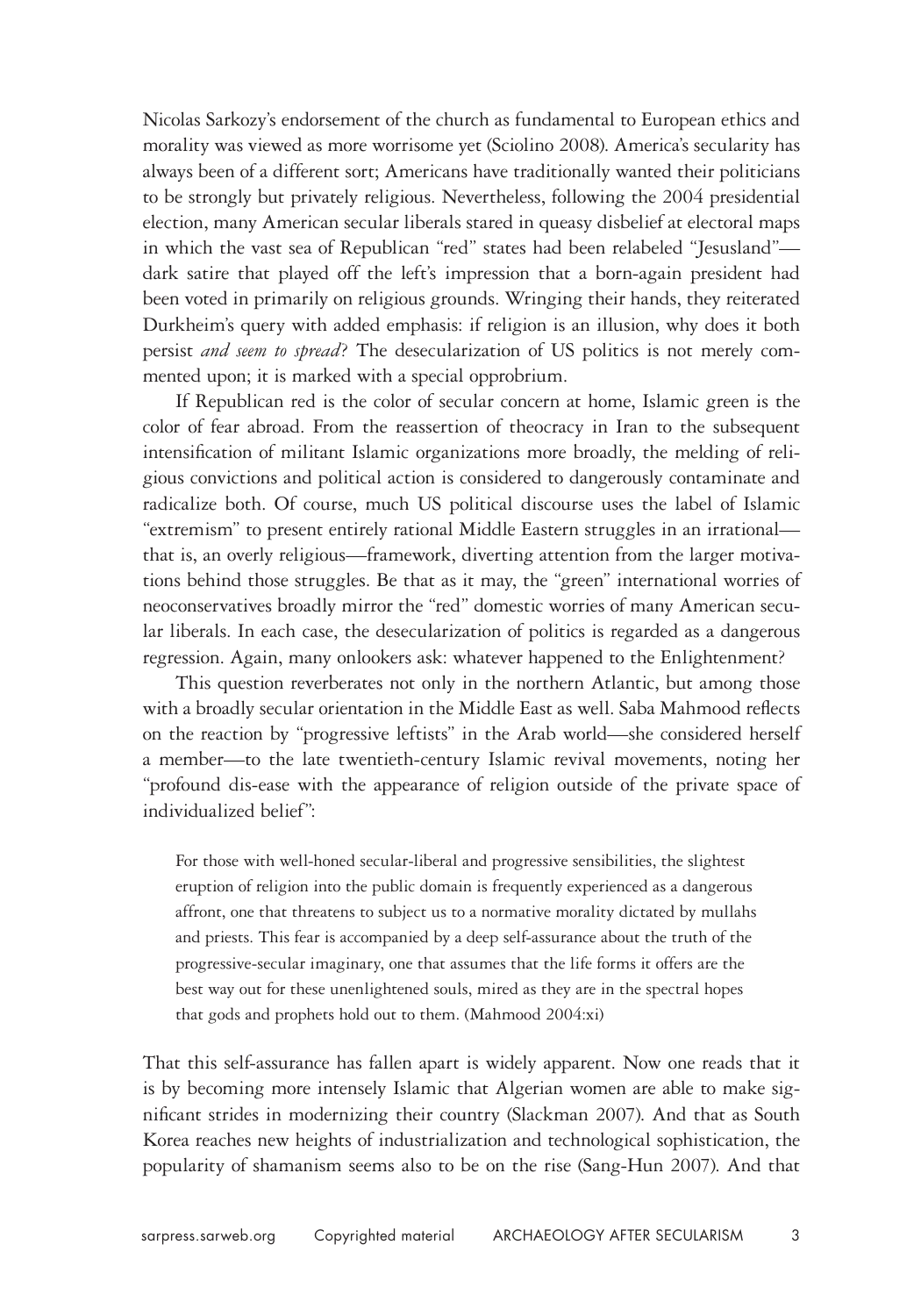businesspeople in China are turning to Christianity to become more effective capitalists on the global stage (Micklethwait and Wooldridge 2009:8). Modernity and religiosity, once antithetical, now appear to be anything but.

To speak of postsecularism, then, is to speak of a palpable phenomenon, a widespread perception and subject of global debate. One might say, more precisely, that postsecularism, like postmodernism, is a condition, a falling away of one's bedrock belief in the progressive disenchantment of the world and its replacement by a growing concern over the world's reenchantment. Which is also to say that postsecularism marks yet another crisis of narratives, one that begins with the worry that contemporary social actors have simply forgotten their lines in the great drama of civilization's progress and ends with an unsettling realization that the world may actually be acting out the script of a very different play. If secularism was once understood to stand outside culture and history, if it was understood to rise above individual cultures by providing rational, universal standards by which individual cultures might be judged, if it was thought to transcend individual histories by standing at the end of history, then postsecularism marks a mounting denial of these claims. It represents a new appreciation of secularism's historical and cultural specificity—as well as, for secularism's apologists, its worrisome fragility.

I regard both secularism and postsecularism, then, as a set of claims about plotlines, rather than a set of social configurations per se. Whether or not the world is becoming more religious is a spurious question that cannot be addressed precisely because religion is an unstable category that does not translate from one historical moment to the next with fidelity. But this is not to say that the problem of postsecularism is a trivial matter, that it is merely a set of claims about plotlines. On the contrary, cultural understandings of the relationship between past, present, and future comprise the very ground from which we leap into action. Narratives are powerful, and secularization is perhaps the most potent narrative of the past half millennium.

## *A Postsecular Archaeology of Premodern Religion?*

This book is an archaeological response to the challenge of postsecularism and to the growing literature that questions the secular orientation of scholarship in the humanities and social sciences. It is motivated especially by conversations within anthropology that have used the continued prominence of world religions as a springboard for a new wave of critical reflection both on the secular as a specifically Western ontology and on the implicitly Protestant or post-Reformation assumptions underwriting the discipline's ostensibly universal analytical categories (Calhoun et al. 2011; Fitzgerald 2007; Scott and Hirschkind 2006). The most prominent participant in these conversations has been Talal Asad (1993, 2003), whose critique of anthropological figurations of religion as a matter of meaning and belief rather than discipline and power not only has led anthropologists to confront the historic specificity of religion as a discursive domain, but also has forced the discipline to unpack "religion" in non-Western and nonmodern societies generally. While the targets of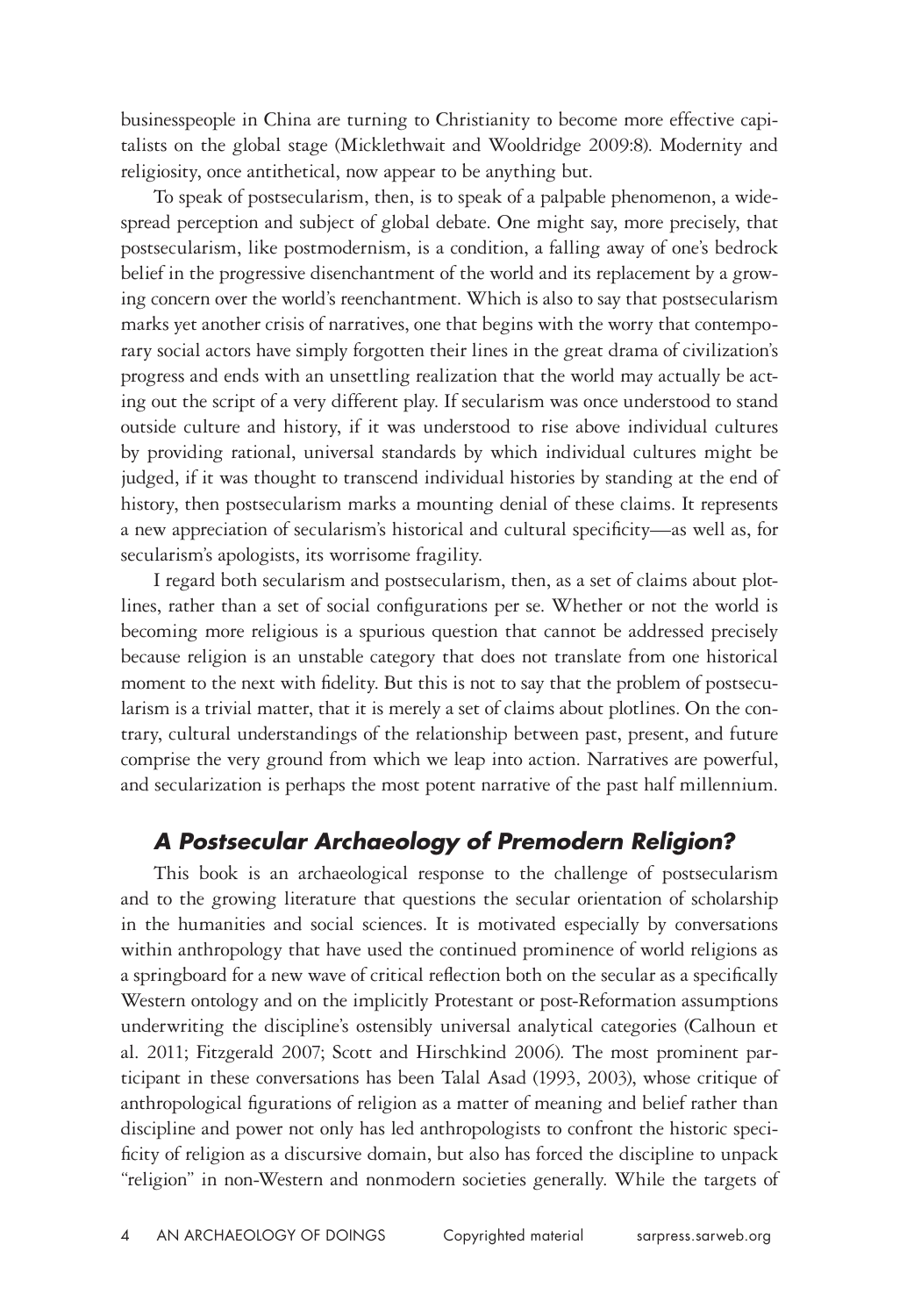his critique differ from Asad's, Bruno Latour (1993) has developed a related analysis of what he refers to as the modernist project of purification in which an ideological commitment to separating religion, politics, science, economics, and so on obscures and, indeed, facilitates the increasing interweaving of these categories. For Latour, as for Asad, a rigid boundary simply cannot be drawn around "religion" except within a very specific secular modern imaginary.

As the broader implications of postsecular critiques are debated, the marked absence of archaeological voices has become increasingly curious. Archaeology, after all, would seem to be centrally implicated: its primary objects of study are the premodern and non-Western societies in which universalist notions of religion presumably face especially severe problems of translation. Ironically, though, at the precise intellectual moment when classic definitions of religion began to fall apart, the "archaeology of religion" emerged as a major project (e.g., Barrowclough and Malone 2007; Biehl and Bertemes 2001; Fogelin 2007, 2008; Glowacki and Van Keuren 2011; Hayden 2003; Hays-Gilpin and Whitley 2008; Hodder 2010; Insoll 2001; Renfrew and Morley 2009). Indeed, since the 1990s, a growing body of work has drawn on archaeological remains to explicitly model ancient religions, and nearly all of this work is founded upon secularist understandings of religion as a universal phenomenon centered on questions of meaning, symbolism, and belief in the supernatural. As one collection of archaeological essays begins, "Religion is universal in human societies.... [It] is unifying and pervasive" (VanPool et al. 2006:1).

Which is to say that archaeology has yet to meaningfully engage with the broader reevaluation of religion in the discipline, and I contend that this is a significant problem for more than just archaeologists. Indeed, it was precisely in its portrayals of the premodern that twentieth-century anthropology most directly contributed to modernist understandings of the natural or intended place of religion in social life. Early anthropologists devoted considerable energy to theorizing religion's putative origins—origins that often looked surprisingly secular. Primitive religion was frequently presented as having been born of private reflection on the meaning of life, death, and the soul, or it was said to have evolved out of an original stage of magic, reckoned as a kind of quasi-scientific study of cause-and-effect relationships in nature. Such models naturalized Enlightenment principles: because religion was originally a private matter, so must it be today; because religion was originally born of an effort (albeit a flawed effort) to explain cause-and-effect relationships in nature, so must modern science return us to a basic materialist orientation that centuries of corruption by priests and theologians have obscured. I will have more to say about the entangling of modernist futures with primitive origins in a moment. For now, I will merely underscore the observation that models of premodern religion have been and continue to be especially prominent as the space of secular ideology building, and archaeologists—as the only anthropologists who continue to study premodernity—must therefore participate in any meaningful revisionist effort in the discipline. Pruning weeds only goes so far; at some point, one must dig up the roots.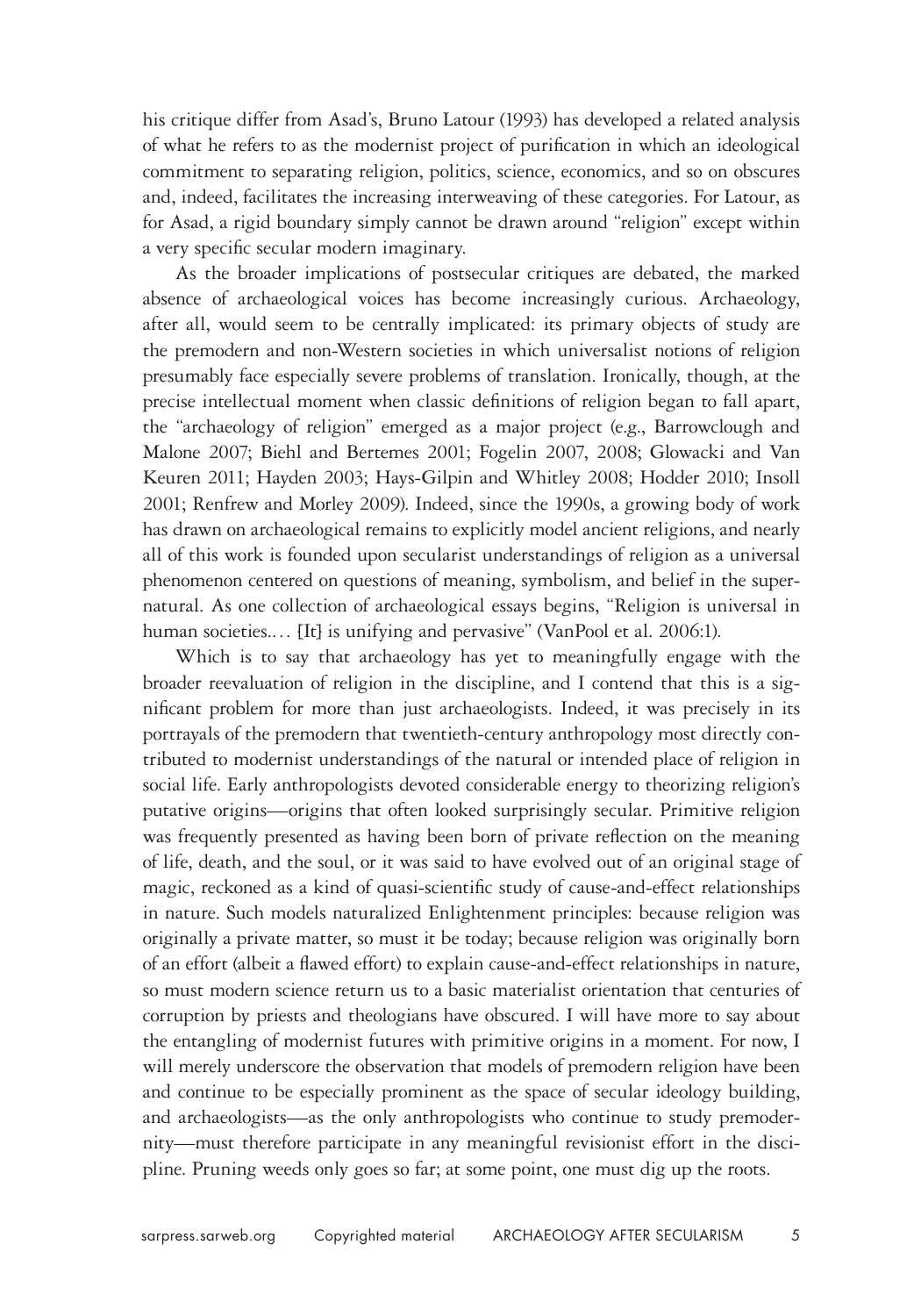What is needed is a postsecular archaeology that sets its sights on unpacking the anthropological category of premodern religion. This is the challenge taken up in this book.

Such an undertaking is bound to encounter resistance on two fronts. First, there is the simple fact that contemporary sociocultural anthropologists have largely brushed aside the premodern—and along with it, their archaeological colleagues. Few are willing to entertain the possibility that those studying the stones and bones of hoary antiquity might have anything novel to say about secularism. I am under no illusions that this book will overcome such resistance, but a one-sided effort at disciplinary rapprochement is better than none at all. Second, there will surely be some in the archaeological community who will resist what they regard as an unproductive deconstructionist assault on one of their most promising analytical categories. After all, many are of the opinion that it is something of a big deal that we are now able to legitimately study ancient religion alongside ancient politics and economics. One is lectured repeatedly on the manner in which the archaeology of religion used to be marginalized on two grounds. First, it was thought that archaeology, with its materialist methods, lacked the tools to reconstruct past meaning and belief (infamously, Hawkes 1954); second, it was assumed that religion was a superstructure anyway, a "misty realm," as Marx (1990[1865]:65) put it, so why bother? Modern archaeologists have freed themselves of both these shackles, both the methodological and the theoretical attitudes that prevented serious inquiry into past religious experience. These days, most archaeologists willingly accept not only that we have the means to study ancient religions, but also that religion, insofar as it was a core motivation in the past, must be a core focus of inquiry among scholars in the present. And shouldn't we be grateful for these developments? Now that we've cleared space for an archaeology of religion, do we really want to undercut it by saying that "religion"—as defined by secular theorists—is a historically contingent product of the Reformation? Do we really want to say that religion, as such, didn't exist in premodern and non-Western times and places? Wouldn't it be embarrassing to discover that having just drawn the baby a bath, there's no longer any baby to bathe?

I can only respond by saying that whereas I once supported these new movements with enthusiasm, I now find it increasingly difficult to quiet the nagging feeling that the archaeology of religion has come to us as a stillbirth. Perhaps there is yet time to administer a cure. Perhaps the child can be saved by nuancing definitions or by further emphasizing that ancient religions were more matters of practice than belief. Perhaps we need only be more diligent in pointing out the close interpenetration of religion, politics, and economics in the premodern world. In the end, I suspect, such efforts are bound to fail. "Religion" has become a secular category through and through. The acids of modernity have done their work, not through corrosion, but through transfiguration, a transfiguration that makes translation entirely fraught.

Consider the incoherence of religion as an archaeological category when dealing with a premodern context in which, we are told, the spheres of religion, politics,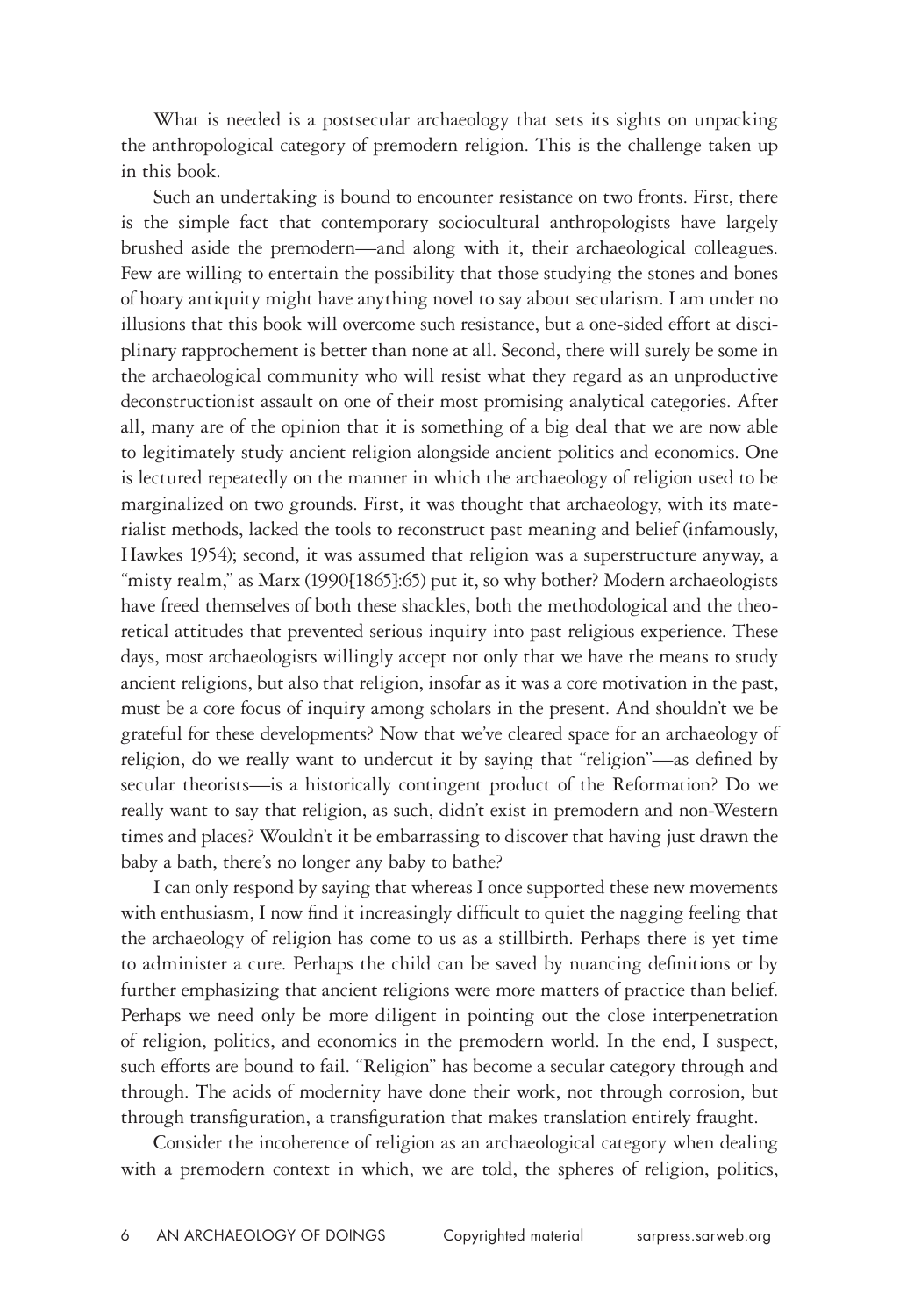and economics were all fully interwoven. What does this really mean? What does it mean to interweave categories that, from the perspective of the modern analyst, have been defined in contrast to one another? Nearly all archaeological commentary on the subject implicitly builds from the position that they (the premoderns) like us (the moderns) did indeed have spheres of action called "religion," "politics," "economics," and the like. It is simply that these spheres bled into one another. They were "enmeshed" (Bertemes and Biehl 2001:15), "hopelessly intertwined" (Garwood et al. 1991:viii), fused into a "creative *amalgam*, a seamless conceptual fabric, of what Westerners see as 'sacred' and 'secular'" (Lewis-Williams and Pearce 2005:105). Premoderns lived in blurred worlds of mixed-up categories that we have only recently learned to separate. Back then, the actions of priest, president, and profiteer could hardly be distinguished.

Not surprisingly, the problem of legibility is an overwhelming preoccupation of archaeological writing on religion. What is ritual? What is not? When is a building a temple rather than an elite residence? How is one to pull from the tangled categories of premodernity some strands of behavior that can serve as the special subject matter of an archaeology of religion? "How," ask François Bertemes and Peter Biehl (2001:14), "can we discuss the functions and meanings of cult and religion within a society before we have any clear criteria for recognizing it at all or for documenting it archaeologically?" "How are researchers to identify what behaviors in the past were 'ritual,' as opposed to some other social or economic practices?" seconds Ian Kuijt (2002:81). Or as Colin Renfrew puts it:

How…does one recognize the archaeological evidence of religious behavior, of cult practice, for what it is? On what grounds, for instance, is one pit, with animal bones and a few artifacts, dismissed as domestic refuse, while another is seen as a ritual deposit with evidence of sacrifice? In what circumstances shall we regard small terracotta representations of animals and men as figurines, intended as offerings to the deity, and when shall we view them as mere toys for the amusement for children? (1985:2)

The desire expressed here is for a coherent definition of ritual and religion that will sort out the tangle in all times and places—precisely the kind of universal definition that has undergone sustained critique within sociocultural anthropology.

None of the archaeological attempts to clarify these matters have been successful. The most common archaeological strategy is to hold fast to a Geertzian definition of religion that vaguely links religion to matters of symbolism: "It is the problem of symbolism and meaning which seems, above all, to distinguish prehistoric and historic approaches to [religious] ritual in archaeology," wrote Garwood et al. (1991:ix) in the early 1990s, and the situation has changed little since (e.g., Henshilwood 2009; J. Renfrew 2009). Colin Renfrew, arguably the archaeologist with the most sustained intellectual commitment to the issue, has reiterated this position,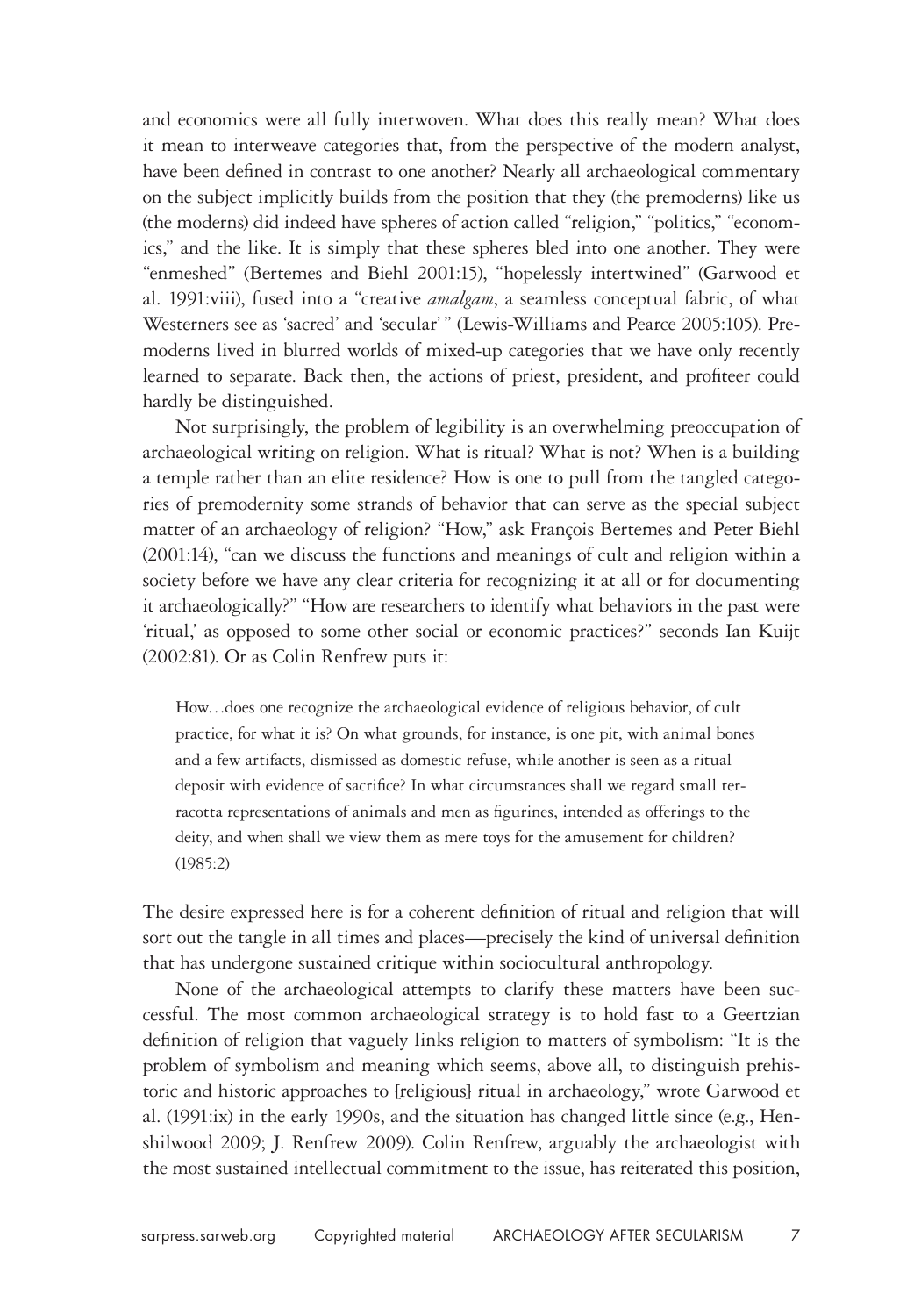proposing that religious ritual is distinct not just in being composed of invariant sequences of formal acts and utterances (in the sense of Rappaport 1999:24) but also because it involves distinctively *expressive* action. In this way, concludes Renfrew (2007:9), we should at least be able to say that work on an assembly line—however repetitive it may be—is not ritual, for there is nothing particularly expressive about it. But of course, there is no logic to this sort of statement. The worker always performs for the foreman; minimally, she always expresses her fulfillment of a contract, asserting that she has indeed earned her wages. How is this any less expressive than lighting candles in a church to ensure one's prayers are heard? Similar arguments can be made in prehistoric contexts. Were repetitive practices like flint knapping and field clearance any less expressive than prayer? What aspect of culture is not expressive, symbolic, and a matter of meaning?

Partly in response to such concerns, many archaeologists have fallen back upon even older anthropological definitions of religion as belief in the supernatural (e.g., Mithen 2009:123). In the introduction to another volume on the archaeology of religion, the editors opt to "define religion as systems of notions about the supernatural and the sacred, about life after death and related themes" with rituals being the practices that make these notions concrete (Malone et al. 2007:1). Such definitions are slippery not only because of the inclusion of unspecified "related themes" but also because they conflate the supernatural with the sacred, despite long-standing anthropological cautions against such a conflation. More significantly, the notion of the supernatural itself has been the target of repeated criticism over the past century. Put bluntly, the division between natural and supernatural realms is a loaded modernist notion, a product of the post-Reformation division between the this-worldly concerns of science and politics and the otherworldly concerns of religion. How could non-Western and nonmodern peoples believe in a worldly division with which they had no experience and of which they had no conception?

This is when archaeologists begin to throw up their hands in frustration. Here is where they begin to wish they could shift the conversation to questions of archaeological methods instead of definitional matters. "Fine," they will say, "if the notion of the supernatural has too much baggage, let us follow William James and simply define religion as belief in an unseen order." This is the approach taken by David Lewis-Williams and David Pearce in *Inside the Neolithic Mind*, one of the most important studies of prehistoric religion yet produced. "All religions have some orientation to unseen realms, beings and powers," they claim (Lewis-Williams and Pearce 2005:26). Their text deserves extended consideration, more than I can offer here. For now, it is enough to note that Lewis-Williams and Pearce consider religion to be a neurological phenomenon, grounded in the physiological experience of altered states of consciousness: "perceptions of [religion's] invisible realms," they argue, "derive from the electro-chemical functioning of the brain," which leads humans to see patterns, objects, people, and places that do not exist (285). The careful reader will have already noted a basic paradox at the heart of Lewis-Williams and Pearce's position. In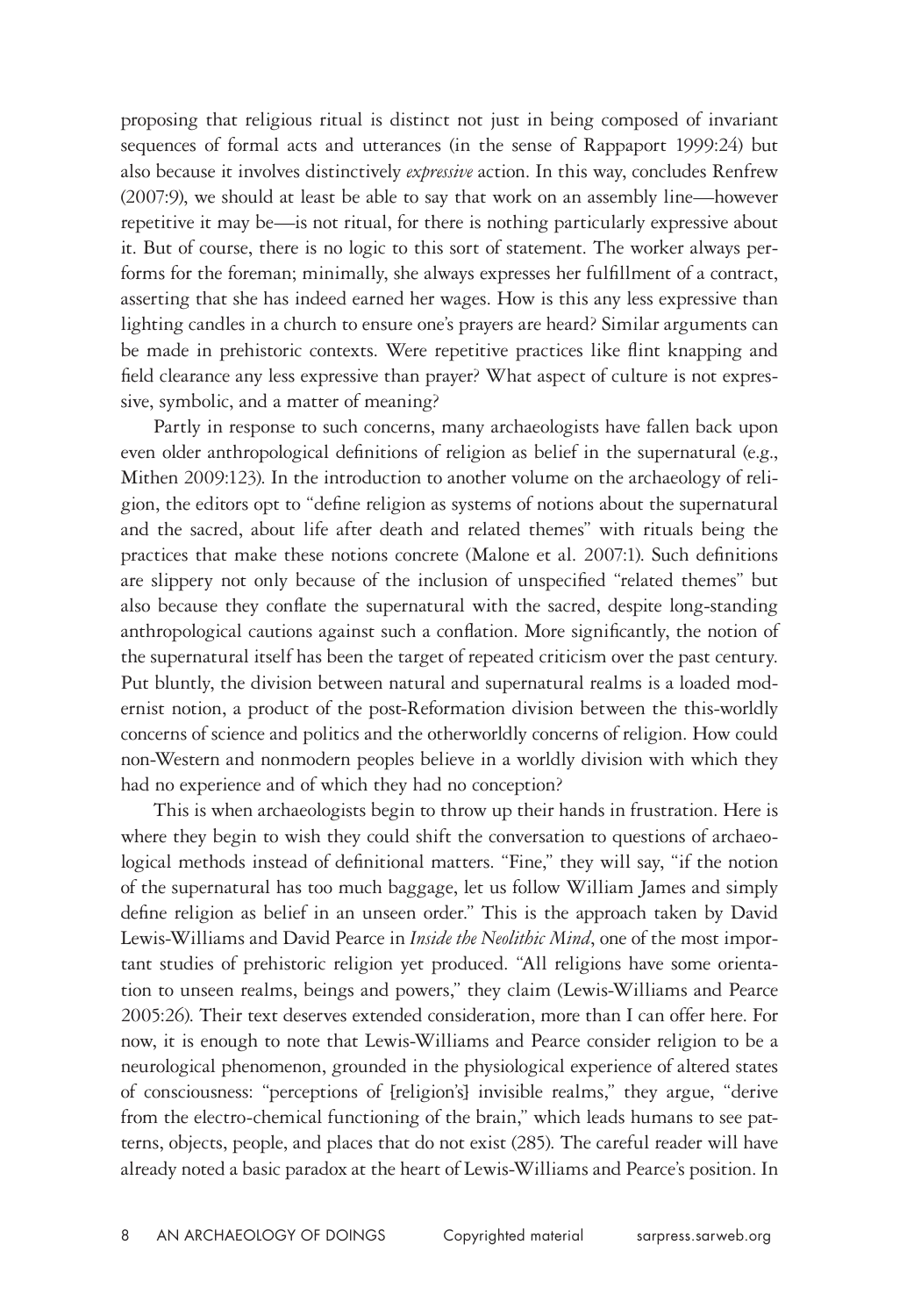what sense can religion be construed as a belief in "unseen realms [and] beings" when the authors' own research into altered states reveals the impressive degree to which these things are, in fact, *seen*? Are not religion's realms and beings *regularly* seen in the course of shamanic journeys, dreams, vision quests, near-death experiences, and the like? Is it not self-evident that shamans believe in the existence of (what to them is) a visible and quite sensuously experienced realm? Isn't the fact that we might not see or experience this realm—that we might consider it an illusion—entirely beside the point?

This critique opens onto a room cluttered with subsidiary worries. If we define religion as belief in an unseen order, how is Western physics to be separated out? And how are we to find space within religion for all those devout Christians who claim to see God in every plant and animal? Moreover, are we really to conclude that Native Americans "see" Father Sun traveling across the heavens any less clearly than Anglo American scientists "see" a stationary mass of hydrogen and helium? Is Father Sun any less empirical than a nuclear fusion reaction perceived from a million kilometers away?

Those archaeologists who had not previously walked out on the conversation are now probably heading for the door. Perhaps there is one closet Dawkins fan left who is willing to argue that, in the end, archaeology must settle upon a definition of religion as belief in beings and powers that science has now shown to be complete illusions. Religion is the mystified component of past belief systems. Yes, this is where archaeology ends up when it is honest with itself. The unpleasant reality is that when we as archaeologists—particularly, prehistoric archaeologists—write about religion, we still tend to fall back on some core notion of the irrational. When an artifact or trace of an activity can be directly linked with the quest for food, bodily comfort, or safety then it passes as economic (which is to say, rational). But when an artifact defies a crudely materialist interpretation, when it seems bizarre or inexplicable or non-utilitarian, or—better yet—when it smacks of belief in gods, the afterlife, or some other fanciful sphere, only then does it enter into discussions of religious ritual. Needless to say, this is an overwhelmingly secular position, for it places all of religion in the past by stigmatizing it as a fallacy that humankind is gradually correcting.

The critique is obvious. No one has ever believed in illusions; everyone believes in the real world as they perceive it really to be. Moreover, no one acts irrationally; everyone's actions are performed for reasons that are, from the actor's perspective, entirely reasonable. Within archaeology, Joanna Brück (1999) provides an especially frank consideration of the implications of this critique, noting how the analytical division between secular and ritual spheres slips into a division between rationality and irrationality that has been mapped onto the division between Western and non-Western societies as part of the legitimizing discourse of European colonialism. The situation is irredeemable, she concludes. Rather than study ritual, Brück advises archaeologists to devote their energies to the study of alternative rationalities.

A few archaeologists are exploring a more radical escape strategy. Ben Alberti and colleagues (Alberti and Bray 2009; Alberti and Marshall 2009; Alberti et al.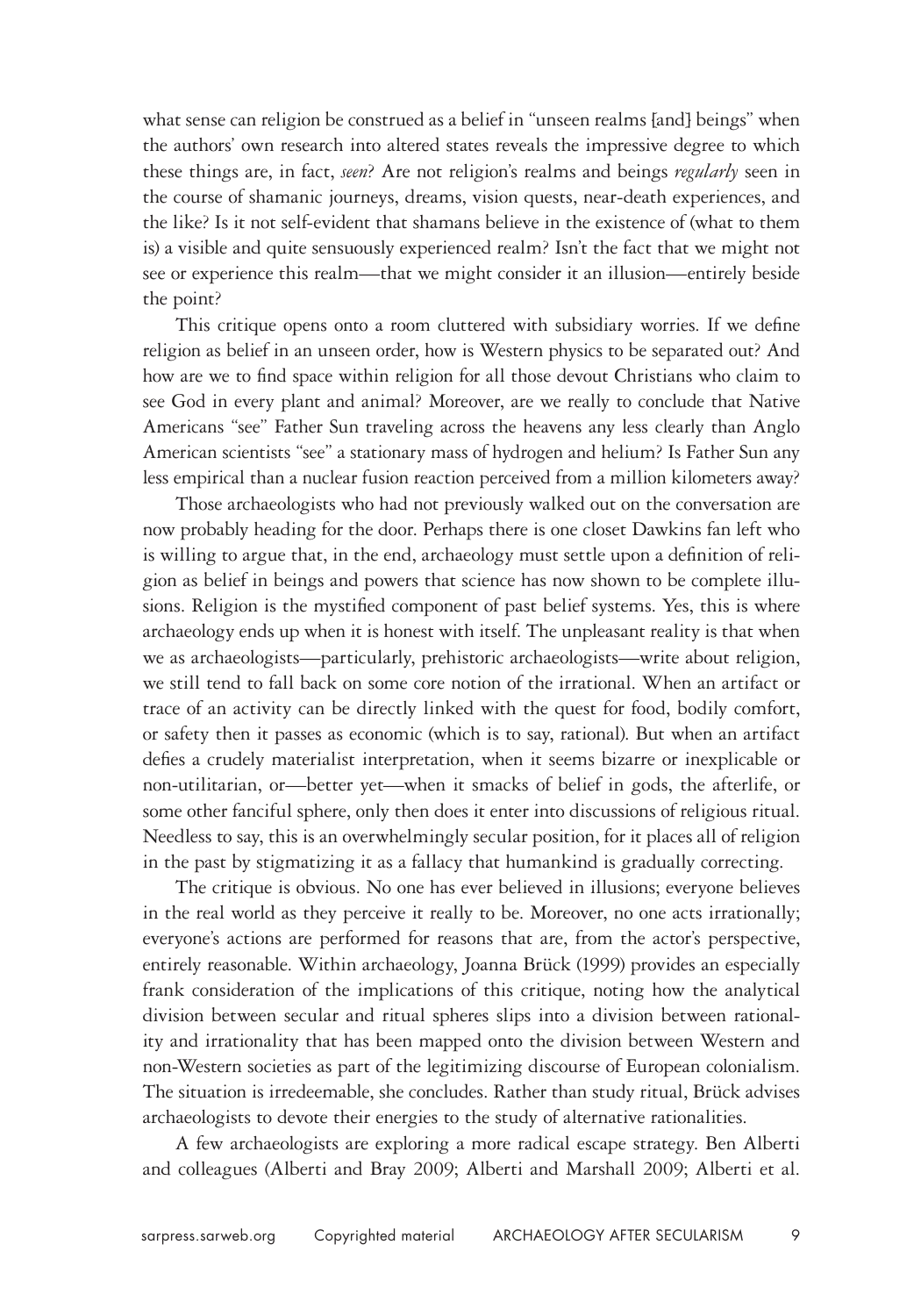2011) have proposed that we abandon epistemological questions of religious belief altogether and turn instead toward more fundamental matters of ontology. What might be gained, they ask, were we to seek out alternative worlds in the past as opposed to alternative worldviews? This is not a simple proposition. Alberti intends it as an explicit provocation aimed to uproot a paired set of premises that have always underwritten the secular modern project. First premise: there is one reality, a singular nature, defined by Western scientists. Second premise: there is a multiplicity of cultural perspectives on that single reality, a multiplicity of belief systems (i.e., religions) that inevitably cloak nature in illusions to a greater or lesser degree. Alberti rejects these premises; he rejects the use of Western understandings of causation, agency, personhood, and the like as the standards by which the relative irrationality of non-Westerners and premoderns is to be judged. His pluralization of ontology marks a purposeful effort to cut anchor and set us adrift, stripped of the secular modern rudders (prominently, the category of religion) that have always guided us back toward familiar waters.

Practically speaking, this approach effectively does away with religion as an analytical endpoint. Rather than seeking insight into Neolithic Levantine religion or Aztec religion or Mississippian religion, we are now encouraged to develop understandings of Neolithic or Aztec or Mississippian *worlds*, each with its own sorts of agents, powers, relations, and structures, each with its own understandings of what it means to act practically, rationally, and effectively. The archaeology of religion in this way becomes a project of registering the dissonance between the modernist category of religion and the nonmodern world into which it has been inserted. It becomes a project of successively moving away from "religion" toward some other, historically specific category that maps out the social relations between people and things in some other, overtly nonmodern and nonsecular fashion.

A postsecular archaeology of premodern religion, then, might be imagined as an entirely parochial endeavor that seeks, quite deliberately, to scrape and pick away at its own founding premise—religion's universality—by underscoring the nontranslatability of modernist categories, eventually arriving at a new, locally defined category made legible by the ways in which it is "not religion." Broadly speaking, this is the methodology followed in the present study. My goal, however, is neither particularism nor relativism nor local understanding. Nor is it a clearer portrayal of the past, per se. Each time we tamper with religion in premodern times, we intervene in modernist understandings of religion's future in the most general terms, which is to say that to unpack premodern religion as an archaeological category, even in individual case studies, is to help unpack secularism itself. I hope, in the end, to make a small contribution to this larger project.

Again, archaeologists have important—even essential—contributions to make to anthropology's critical analysis of secularism precisely because they are the only members of the discipline whose research continues to focus on premodernity. There was a time when sociocultural anthropologists spent a great deal of time talking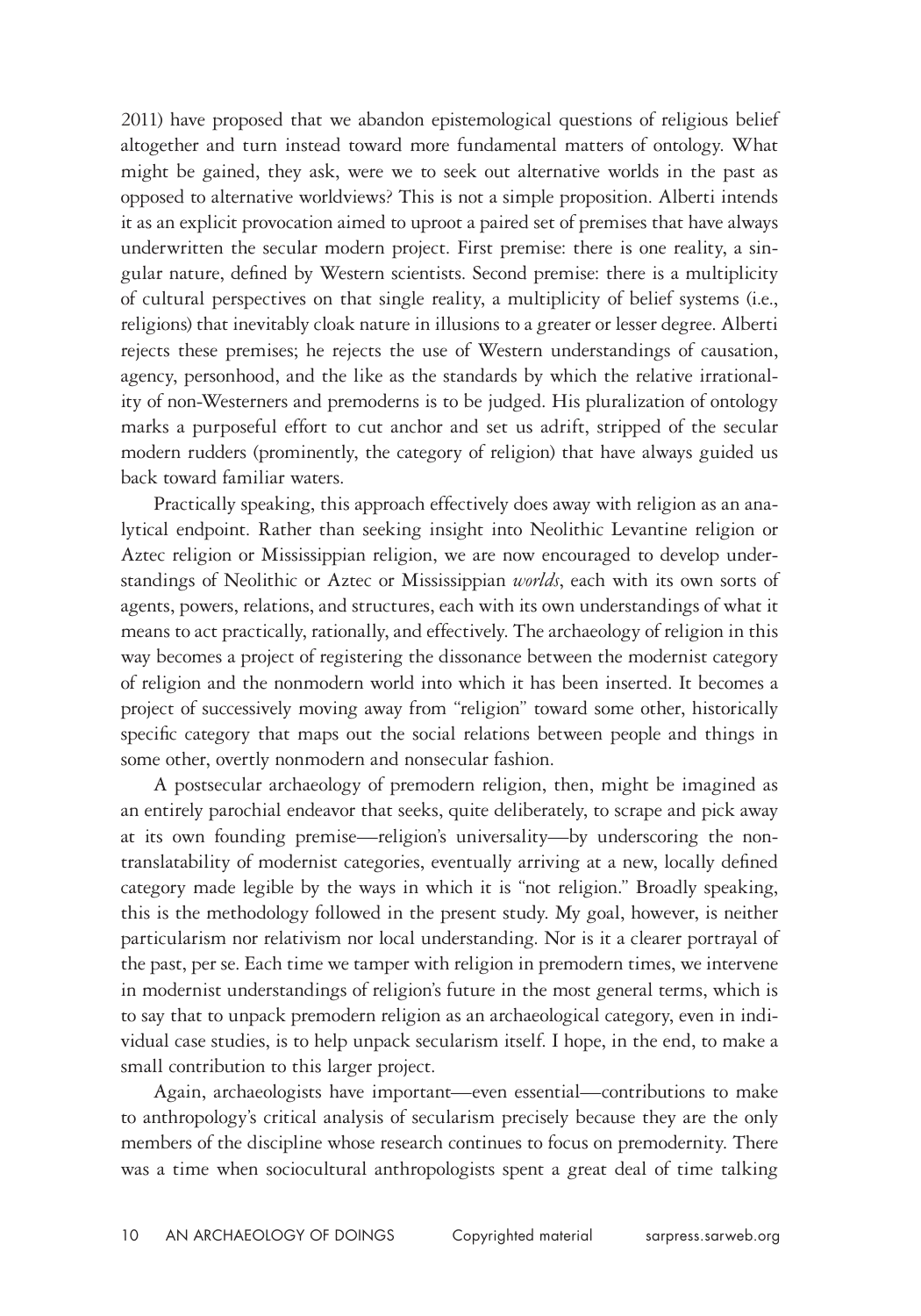about the premodern, the traditional, and the primitive. They classified and compared premodernities, assigned evolutionary positions to non-Western peoples, and critically engaged Western grand narratives outlining the rise of civilization. In hindsight, it is easy to look down our noses at such work. Certainly, many early and mid-twentieth-century ethnographers were caught up in colonial logics to a degree they must not have appreciated at the time. But the subsequent critiques of this disciplinary heritage have resulted in a fresh crop of problems. Is it not the case, for instance, that the wholesale rejection of older evolutionary typologies—from Lewis Henry Morgan's savagery-barbarism-civilization scheme to the egalitarian-rankedstratified-state model of Morton Fried—has led many sociocultural anthropologists to fall back upon an even cruder narrative of human social development? Having washed their hands of serious inquiry into the world as it was prior to European colonialism and the rise of global capitalism, many now seem fated to write and rewrite a much simplified book with only two chapters: chapter 1, the premodern; chapter 2, the modern. Once, all the world was premodern (precapitalist, precolonial, prenation-statist). Then, it became modern (capitalist, colonial, filled with nation-states). The two terms stand at arm's length just as ethnographers and archaeologists stand at arm's length in anthropology departments. Regardless of whether the rupture of modernization is presented in tragic or even dystopian terms, is this not its own blunt form of unilineal evolutionism? Are two evolutionary stages really better than four?

Unilineal evolutionism, ironically, is implicit in a great deal of contemporary anthropology, even among those who have been especially harsh critics of midtwentieth-century evolutionary theory. Time and again I have heard anthropologists critique modernity through a vague comparison with the premodern world, as if premodernity were a kind of totality about which one could generalize, a totality that need not be interrogated beyond the simple conclusion that it is (or was) everything the modern is not. Even Asad, one of our most subtle critics of great divides and grand narratives, is not free from such statements. "Secularism," he has written,

is not simply an intellectual answer to a question about enduring social peace and toleration. It is an enactment by which a *political medium* (representation of citizenship) redefines and transcends particular and differentiating practices of the self that are articulated through class, gender, and religion. In contrast, the process of mediation enacted in "premodern" societies includes ways in which the state mediates local identities without aiming at transcendence. (Asad 2003:5)

I want to put to the side what Asad is claiming in positive terms about secularism as well as his larger critique of the rhetoric of religious tolerance and focus instead on what he sets up as secularism's foil. Secularism is defined, in part, through a negative comparison with premodern societies, a category Asad uses with visible discomfort. Premodern is put in scare quotes, and Asad hedges by observing that the process of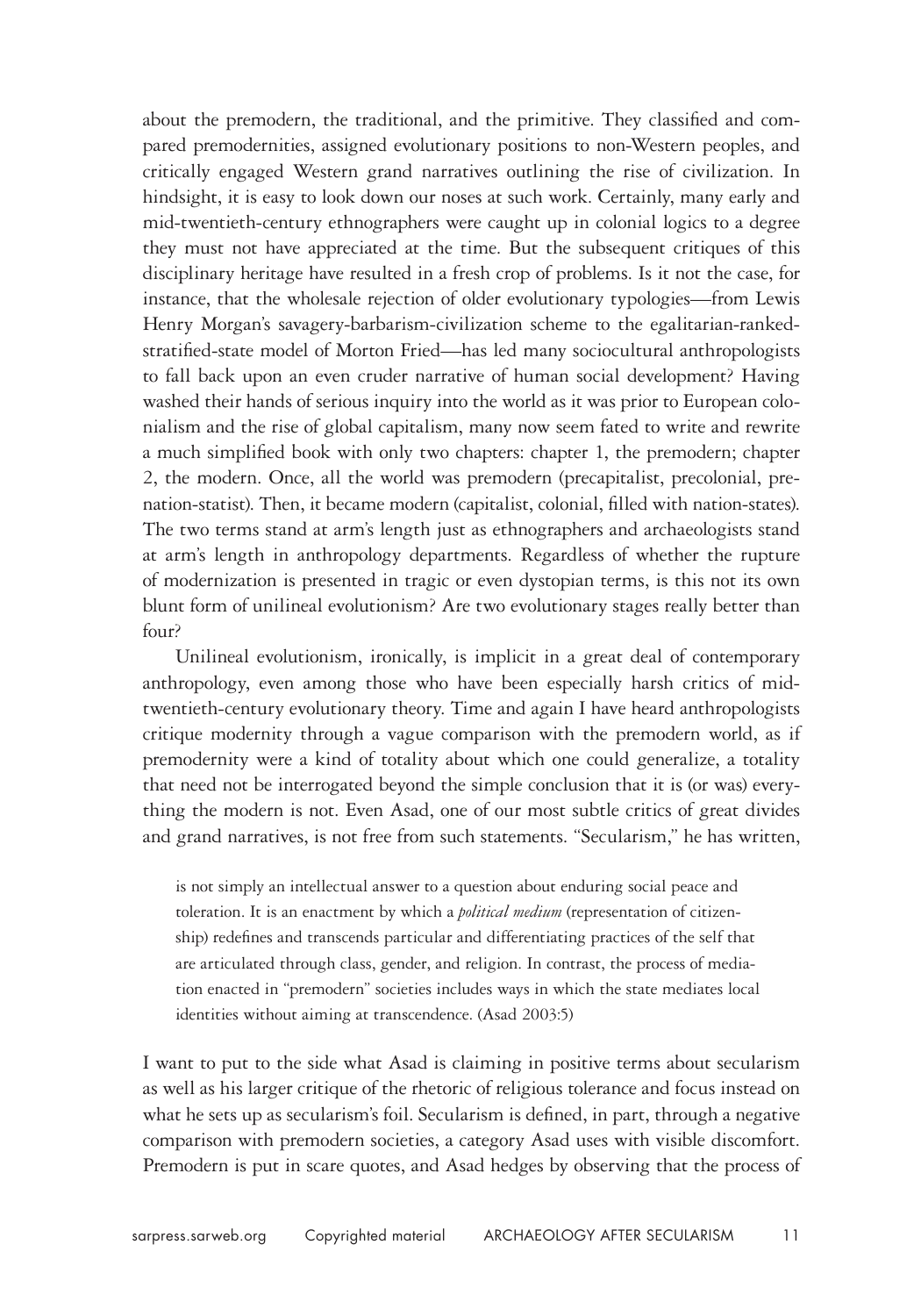mediation in premodern societies merely includes ways of exerting state control without redefining and transcending difference. This is a strange statement. First, we are presented with an image of premodernity in the singular, insofar as Asad talks of a premodern "process of mediation" rather than an array of variable processes. Second, we are left wondering whether this premodern process, which is said to employ different strategies, also includes state modes of mediation that *do* aim at the transcendence of local identities. Presumably not, for this would introduce the possibility of a species of premodern secularism, an oxymoron for most commentators on the subject (but see chapter 3). One can only conclude, then, that Asad's hedging and ambiguity signal his discomfort at relying upon the very divide between modern and premodern that he elsewhere seeks to question.

It should go without saying that "modern" and "premodern," while ideologically linked, are not in the slightest way comparable categories on the ground. The modern may have diverse local manifestations, but it is still drawn into a kind of historical singularity through the insidious effects of colonialism, global capitalism, industrialization, nation-state building, and international warfare. The premodern is a radically heterogeneous congeries of historically unrelated phenomena. To compare modern and premodern is not to compare apples and oranges. It is to compare apples with vast orchards of oranges, plums, pomegranates, kiwis, strawberries, and any number of other fruits that no one alive today has ever seen or tasted. And it is this fact of radical premodern pluralism that sociocultural anthropology has generally ceased to consider in any depth. In Asad's work, for instance, the premodern often seems to be synonymous with medieval Christian and Islamic societies—these, at least, are his primary foils to the modern. However, it is at precisely this point that archaeologists need to raise their hands and remind the discipline not only that premodernity includes a great deal more than just the Abrahamic traditions, but also that the modernist discourse of the West has always, in practice, *relied upon* particular understandings of premodern heterogeneity to construct its master narratives of secularization.

### *The Myth of Eternal Return*

Here is the crux of the problem as I see it: we have misrepresented the narrative structure of Western storytelling about the emergence of the modern world. We have wrongly concluded, first, that the modernist master narrative is linear, and second, that the narrative is premised upon a single great divide marking the emergence of the modern out of the premodern, of us out of them. As Webb Keane (2007:48) puts it, "[T]he idea of modernity commonly seems to include two distinctive features: rupture from a traditional past, and progress into a better future." One rupture  $(A \rightarrow B)$ , marking a great leap of human progress. Not surprisingly, this rupture is typically positioned somewhere during the early modern period: in the sixteenthcentury religious reforms of the Protestants, in the rationalism of the seventeenthcentury philosophers, or in the eighteenth-century humanism of Enlightenment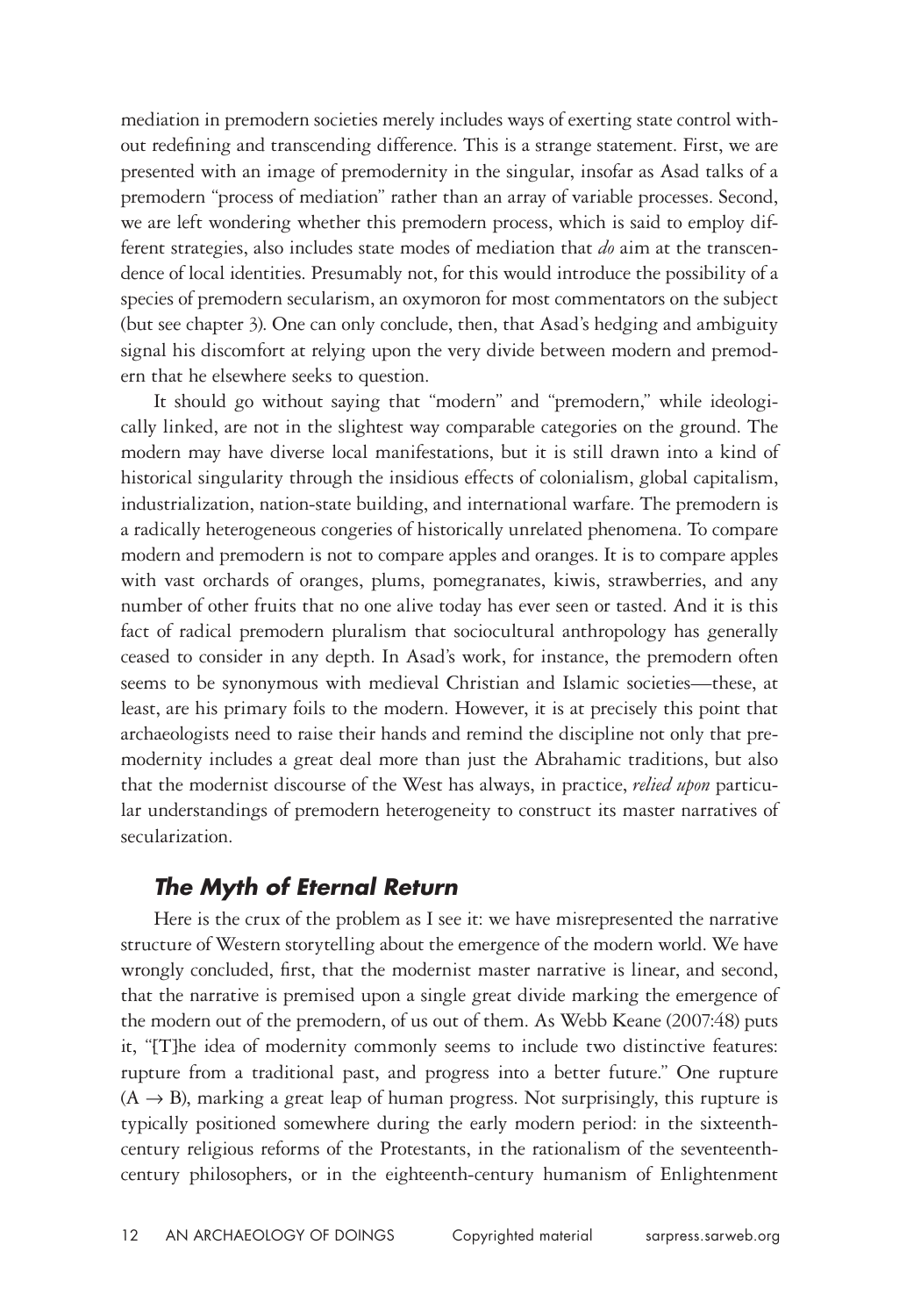scholars. "The European history of ecclesiastical withdrawal from secular politics and from secular intellectual problems to specialised religious spheres is the history of this whole movement from primitive to modern," observes Mary Douglas (1988[1966]:92), expressing a common position.

For Douglas, as for so many others, the movement from premodern to modern involved a process of differentiation in which formerly unified societies became fragmented into a number of incommensurable realms. Modern societies, generally speaking, aspire toward a world in which religious authority is kept separate from political authority; political interests are kept out of the objective production of scientific knowledge; the economic marketplace is kept free from state intervention; and the renouncing of idolatry keeps the boundary between people and things sharply drawn. Thus has modernization become equated with specialization, compartmentalization, and the purification of categories to the point that modern individuals are said to regard thinking and knowing as a matter of pulling apart wholes into discrete elements (Douglas 1988[1966]:78). "Break it down for me," says the CEO to his team of analysts in an epistemological mode that has not changed significantly since the eighteenth-century efforts of Linnaeus to know nature by parsing it into ever-finer taxonomic divisions.

Latour (1993) offers the most ambitious critique of this narrative of modernization, not by challenging the intimate link between modernity and purification but by arguing that purification must be understood as ideology rather than practice. On the ground, he suggests, modernity has been characterized by the *intensified* blurring of categories. This is the great paradox of modern society in Latour's reading: the more we tell ourselves that religion, politics, and economics are discrete, the more we mix them with impunity. It is a brilliant analysis, but a brilliant analysis of only half the story for it directs all its critical attention toward the triumphalist account of modernity's emergence from premodernity.

What is missing is an appreciation of all the ideological work the notion of premodernity has traditionally performed. Indeed, if modernist narratives really were as clear-cut as many suggest, if they really were built upon notions of forward flight and the wholesale sloughing off of the illusions of the past, then it would be difficult to understand how these narratives became so potent. How has modernity come to appear natural and necessary if its links to the past have been severed? Upon what grounds have modernist narratives succeeded in countering alternative narratives asserting different sorts of futures? If modernists claim that history is a progression from A to B, how have they fended off altermodernists who have instead claimed  $A \rightarrow C$  or  $A \rightarrow D$ ? Such questions highlight the limitations of a historical imaginary that truly is linear, that truly does privilege the new.

This is why modernist narratives, in practice, rarely are linear. On the contrary, most adhere to a tripartite structure characterized by *two* great divides in which an original condition, a deep past, anticipates a future condition to which society is now returning:  $A^1 \rightarrow B \rightarrow A^2$  with  $A^1$  representing the primitive or natural condition,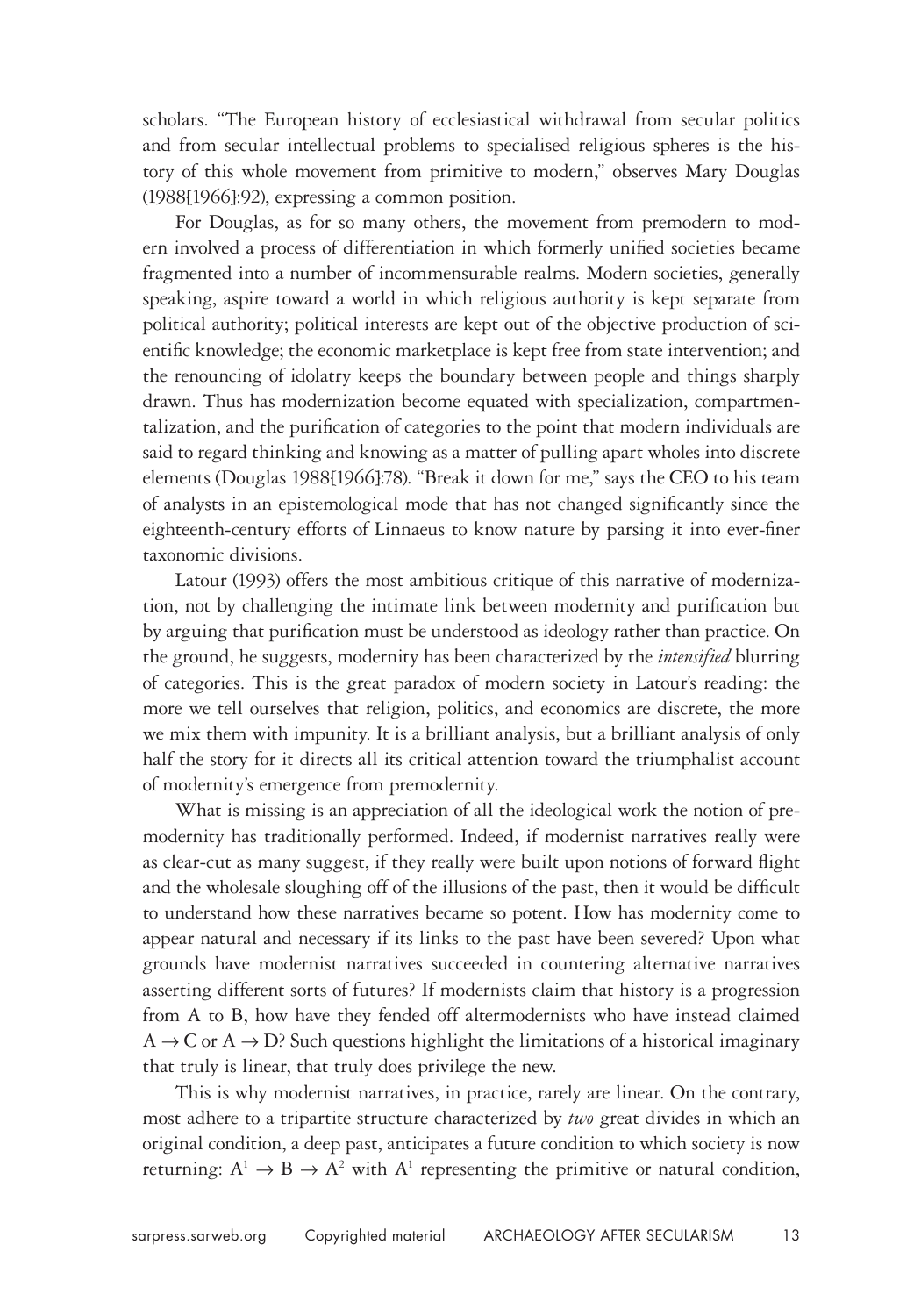B a period of deviation, and  $A^2$  the emerging present or future condition that has been made to appear legitimate insofar as it reinstates a supposedly natural order of things. There is always, in other words, a third chapter. Premodernity is necessarily divided in two. And it is through circularity and the logic of return—return to the primitive, albeit in updated or perfected form—that most modernist narratives have gained rhetorical purchase.

Consider one of anthropology's founding texts: Lewis Henry Morgan's *Ancient Society* (1974[1877]). Disdained by many anthropologists as a relic of the discipline's colonialist past, Morgan's account of humanity's development from savagery to barbarism to civilization is typically considered one more example of the Victorian infatuation with progress and linear evolutionary development. Those who take this position have their reasons. A great deal of *Ancient Society* is devoted to inventorying the gradual accumulation of technological and institutional know-how that led to the emergence of ever more civilized societies: stone tools, fire, dugout canoes, civil law, coinage, poetry, religious freedom, common schools, the use of coal, the electric telegraph, and on and on. Civilization, for Morgan, was an additive process, to be sure. Society advanced by building upon the achievements of the former age, and modern man was a giant because he stood on the shoulders of primitives.

But this is not what made *Ancient Society* into an instant classic. The linearity of Morgan's account was hardly the source of its appeal. Rather, it was the powerfully circular manner in which he framed his conclusions that caused such a stir. Indeed, Morgan was one of the key architects of the teleological position that liberal democracy was both humankind's original condition and its future destiny. "Democracy," he wrote in *Ancient Society*, "once universal in a rudimentary form and repressed in many civilized states, is destined to become again universal and supreme" (Morgan 1974[1877]:351).

A mere property career is not the final destiny of mankind, if progress is to be the law of the future as it has been of the past. The time which has passed away since civilization began is but as a fragment of the past duration of man's existence; and but a fragment of the ages to come. The dissolution of society bids fair to become the termination of a career of which property is the end and aim, because such a career contains the elements of self-destruction. Democracy in government, brotherhood in society, equality in rights…and universal education, foreshadow the next higher plane of society to which experience, intelligence and knowledge are steadily tending. It will be a revival, in a higher form, of the liberty, equality and fraternity of the ancient gentes. (Morgan 1974[1877]:562)

The deployment of circularity here is profound. As in the past, so too in the future; statements such as these resonated with many nineteenth-century intellectuals. Engels, for example, concluded *The Origin of the Family, Private Property and the State* by quoting the same passage: "It will be a revival, in a higher form, of the liberty,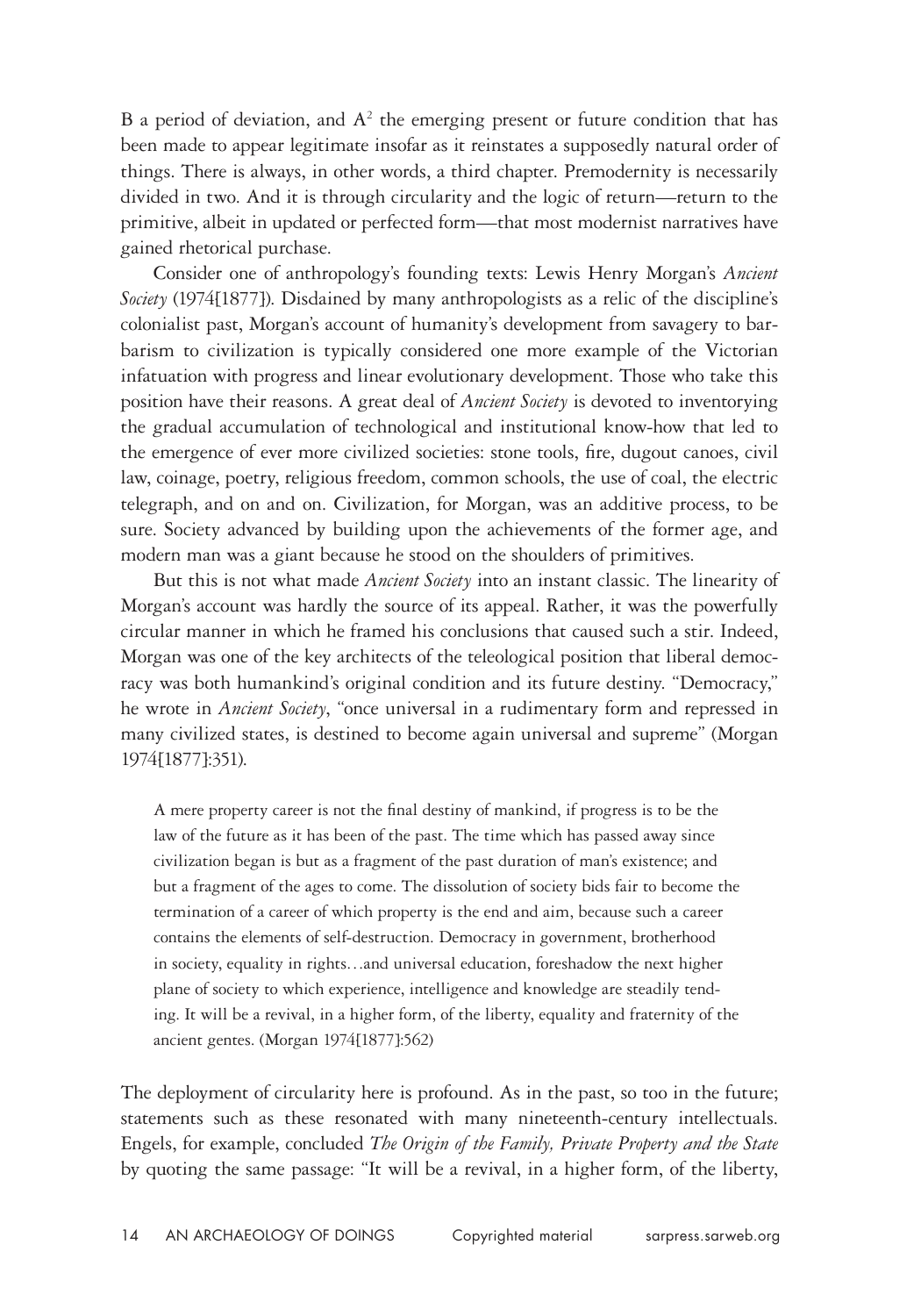equality and fraternity of the ancient gentes. The End" (Engels 1902[1884]:217). It was a kind of "amen" endorsement that others were quick to second. Morgan, in short, was considered to be completing Marxist thought by providing an image of primitive communism that pre-echoed the anticipated future ( $A^1 \rightarrow B \rightarrow A^2$ ).

Morgan and his followers were hardly unique in their reliance upon circular histories to advance a progressive politics. Any number of other chroniclers of modernity's emergence out of premodernity could be used to illustrate the same point, from the philosophes of the eighteenth century to the posthumanists of the present. There is a more important observation to be made, though. While the logic of return is common to many modernist narratives, its earliest and most profound expression appeared in accounts of the history of religion. Beginning with the initial Protestant critiques of the papacy, many theologians and scholars have promoted particular visions of "true religion" both through a contrast with the "false religion" of the recent past (the logic of rupture) *and* through an exposition on the purity, innocence, and naturalness of religion as it was in the deep past (the logic of return). Indeed, the very structure of  $A^1 \rightarrow B \rightarrow A^2$  might be regarded as having been modeled on much older Abrahamic notions of human transgression followed by a renewed covenant with God. Be that as it may, one can hardly overestimate the insidious influence of the simple claim that a true and original religion, long since corrupted, must now be reestablished.

To appreciate the impact of this claim, we must know something about its history. Wilfred Cantwell Smith has traced the genealogy of the Western concept of "true religion" with care, documenting the key shift during the seventeenth century from an earlier understanding of religion (*religio*) as Christian piety to a subsequent pluralization of religion in which there were many different systems of belief, directed toward different deities, that could be critically compared. "The plural arises," argues Smith (1978[1962]:40), "when one contemplates from the outside, and abstracts, depersonalizes, and reifies, the various systems of other people of which one does not oneself see the meaning or appreciate the point." To pluralize religion is to externalize the world itself and to assume the position of the objective outside observer with the transcendent authority to evaluate the relative truth or falsity of other peoples' ways of life. Thus did the pluralization of religion—particularly within the Protestant tradition—play a key role in the emergence of a distinctively secular worldview (Smith 1978[1962]:44; see also Asad 1993; Masuzawa 2005).

Assessments of the truth or falsity of other peoples' religions were never based on conviction alone, however, but also on particular constructions of religion's original nature. "Since at least the Reformation," notes David Haycock (2002:140), "religious practice at its most ancient was widely considered by Protestant theologians and apologists to have been 'more' true—or at least less corrupt—than modern religious practice, and that by examining ancient texts and chronologies, this true state of worship could be rediscovered, modern corruptions and adhesions removed, and true Christian worship re-established." Again, there is nothing linear about this strategy.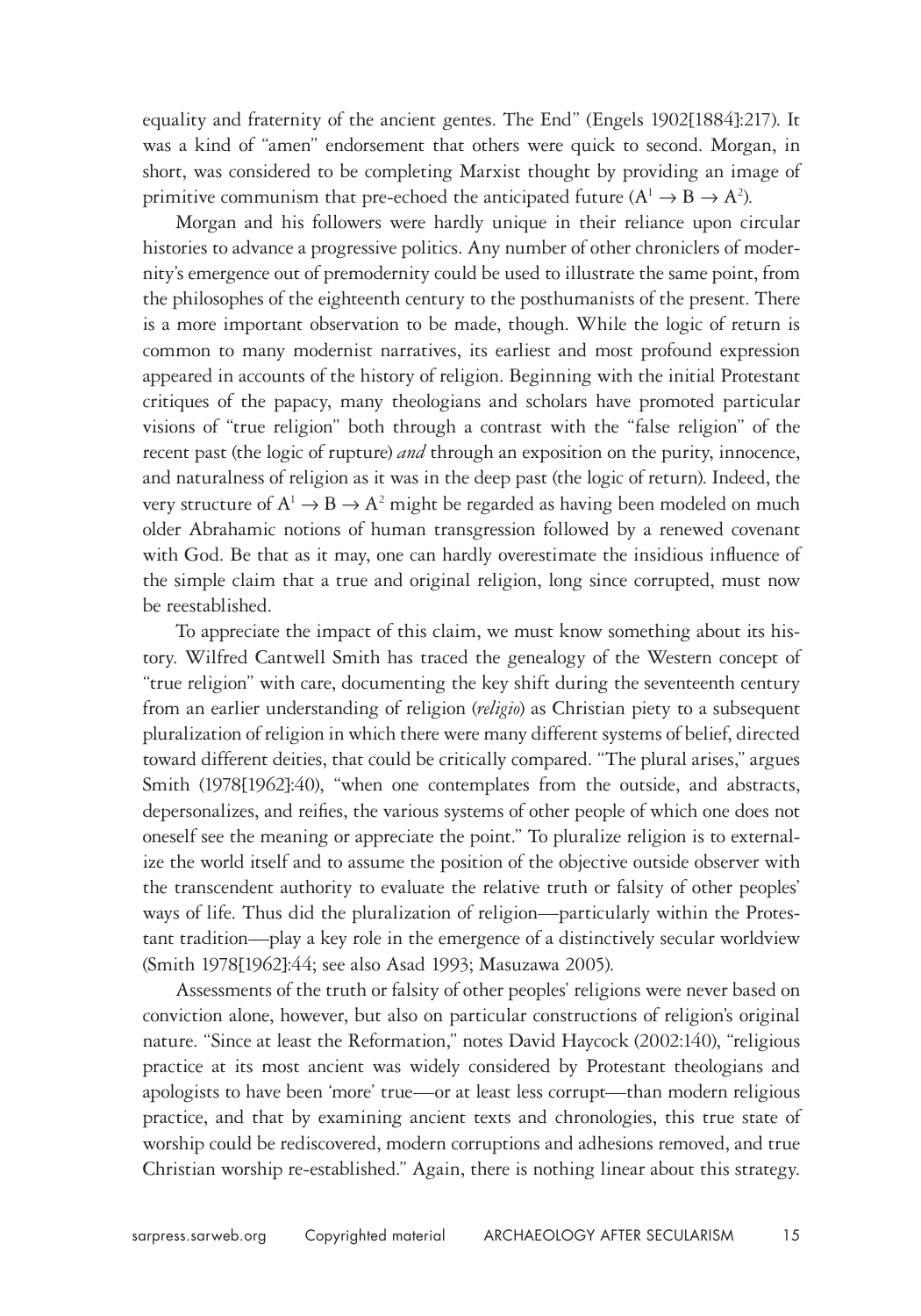To break with the medieval past and inaugurate a reformed or enlightened present  $(...B \rightarrow A^2)$ , one depended on conceptions of a prior rupture between an original inviolate religion and the corrupted forms that succeeded it  $(A^1 \rightarrow B...)$ .

For Protestants, deists, and other anti-clerical critics of the early modern period, the protagonists in this first great historical rupture were, without question, the priests. "I suppose none will deny but that Priests have introduced Superstition and Idolatry, as well as sown Quarrels and Dissentions where-ever they came," wrote Lord Cherbury in 1663 (quoted in Haycock 2002:144). Born in the perfect light of God's revelation, humanity fell into idolatrous corruption only at a later stage, through priestcraft, and this must be undone to return society to the divine fold.

The narrative of corruption did more than simply build a compelling case for clerical reform. It also served as an ideological space where Western intellectuals hammered out the tenets of secularism itself. It was here that Locke built his argument for the necessary separation of church and commonwealth, arguing that state governance is one thing, but "the business of true religion is quite another thing." True religion, he argued, is an entirely private matter that individuals come to only through persuasion and inward reflection, never by force, and the true church should therefore be understood as a voluntary association of freely choosing believers focused on heaven, not on earthly influence and power. "Who sees not how frequently the name of the Church, which was venerable in [the] time of the apostles, has been made use of to throw dust in the people's eyes in the following ages?" (Locke 2003[1685]:408). Such statements operated on multiple levels. First, they drew a sharp conceptual line between religion and politics. Second, they further parsed religion into true and false variants: true religion looked inward and heavenward, unsullied by power struggles on earth; false religion was in bed with politics. Third, and for my purposes most important, both distinctions were mapped onto a tripartite historical narrative: in the beginning, religion and politics were distinct, each attending to its own concerns; in the middle period, both were corrupted by their dangerous miscegenation; today, in the modern era, religion and politics are again returning to their true and discrete positions as a result of Protestant reforms and the spread of liberal democracy.

By the latter half of the eighteenth century, the modernist account of religious history had gained considerable clarity. In 1779, Thomas Jefferson wrote Locke's ideas on tolerance and church-state separation into law, establishing the United States as a model for the new age of secular governance. Powerful arguments in both Enlightenment philosophy and Christian theology added intellectual gravity. Kant's portrayal of religion "within the limits of reason alone" was, of course, particularly influential, but related positions were soon developed in Christian theology itself, notably in the writings of Friedrich Schleiermacher, who wedded the Enlightenment emphasis on individual autonomy with the emotive thrust of German Romanticism. Schleiermacher's *On Religion: Speeches to Its Cultured Despisers* (1996[1799]) was a strange but important defense of religion in which he argued that Christianity was in its truest form in early times before it attained a rigid structure. "Thus it was religion when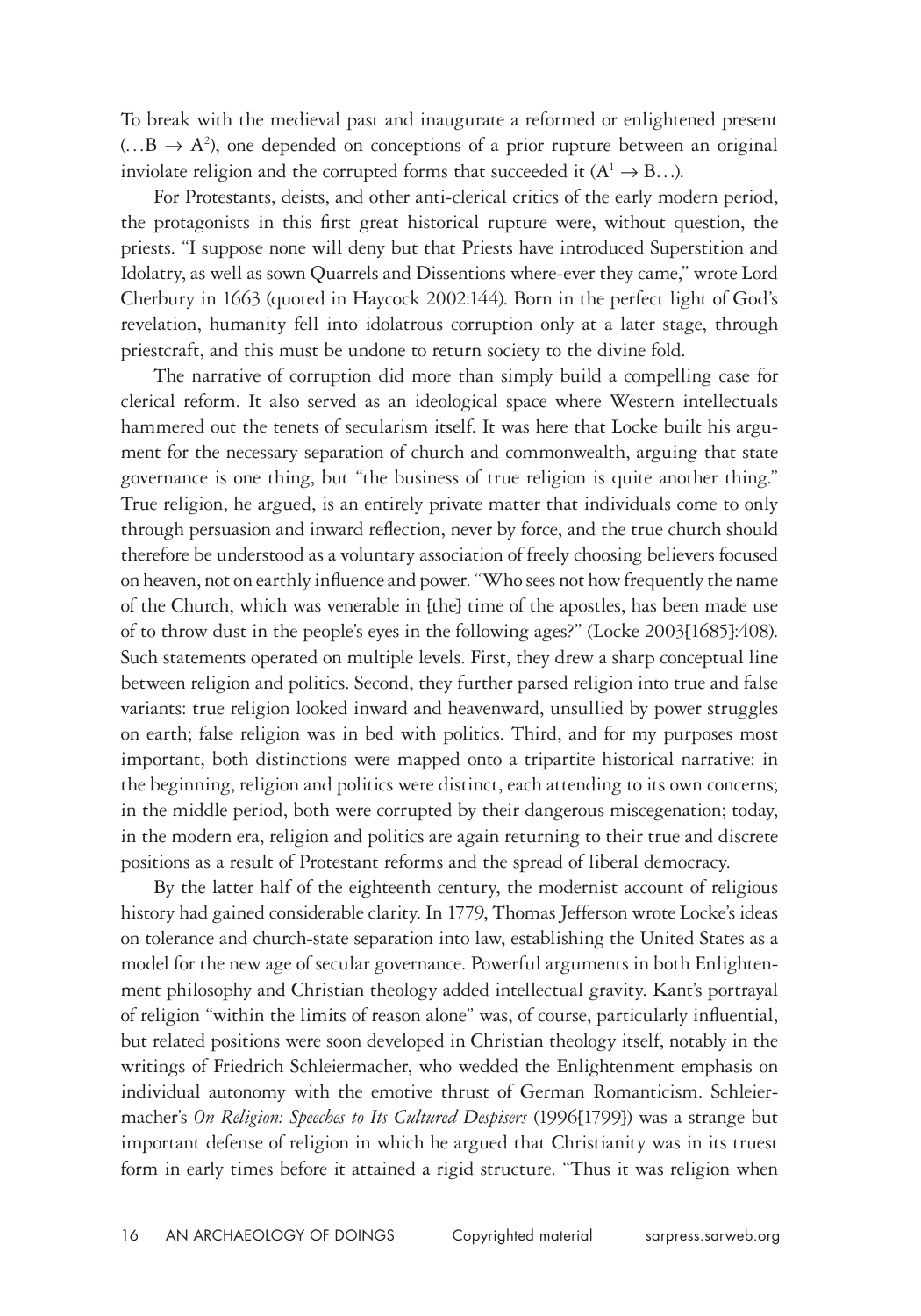the ancients…regarded every unique type of life throughout the whole world as the work and reign of an omnipresent being.… It was religion when they rose above the brittle iron age of the world, full of fissures and unevenness, and again sought the golden age on Olympus among the happy life of the gods" (1996[1799]:25). But when the church emerged and instituted orthodox ways of believing and acting, it was, in Schleiermacher's estimation, "a complete departure from its [religion's] characteristic ground" (ibid.). He concluded: "the systematizers have caused all this. Modern Rome, godless but consistent, hurls anathemas and excommunicates heretics; ancient Rome, truly pious and religious in a lofty style, was hospitable to every god and so it became full of gods" (28). In Schleiermacher's theology, ancient polytheism was, ironically, more genuinely Christian than contemporary Catholicism—a response, perhaps, to Hume (1976[1757]), one of the most prominent "cultured despisers" of religion, who had previously offered a much less flattering portrayal of ancient polytheism as the beginning of a long dark history of religious irrationality. But Schleiermacher's praise of a primitive world that was "hospitable to every god" must also be read as part of the evolving Enlightenment discourse on religious tolerance. Indeed, Schleiermacher legitimized the modern struggle for tolerance by claiming that it marked a return to an original state of tolerance, a natural condition of open-armed polytheism prior to the fall into monotheistic dogma.<sup>1</sup>

During the late nineteenth and early twentieth centuries, modernist accounts of religion's history gained further clarity, largely through the tremendous impact of Darwinism and the rush to use an evolutionary approach, broadly conceived, to organize the rapidly expanding archive of world peoples. Major texts by Tylor, Frazer, Durkheim, Malinowski, and others became part of an influential anthropological project to explore the historical implications of ethnographic diversity. As Tylor (1913[1871]:2:408) put it, the anthropological ambition was to replace an older theological speculation on religious origins with a new "ethnographic method in theology" involving empirical observations of the living representatives of ages long past.

However novel its methodology, however expanded its data set, the anthropology of religion nevertheless continued to address long-standing Protestant concerns. Earlier debates over the nature of "true religion" resurfaced as anthropological debates over the essential or fundamental qualities of "primitive religion." In part, this took the form of a great preoccupation with definitions: What, at its heart, is religion? How does it differ from magic? And how do both differ from science? What was religion's original relationship to politics and to the running of society? These were not just academic questions. Early anthropology quite explicitly looked to the primitive to build support for particular claims about the proper course of society in the future. "The science of culture is essentially a reformer's science," wrote Tylor (1913[1871]:2:410). "A return to older starting-points may enable [the anthropologist] to find new paths, where the modern track seems stopped by impassable barriers" (2:402).

Early anthropologists thus struck a delicate balance between praise and condemnation of the primitive world, a reflection of the complex discursive role that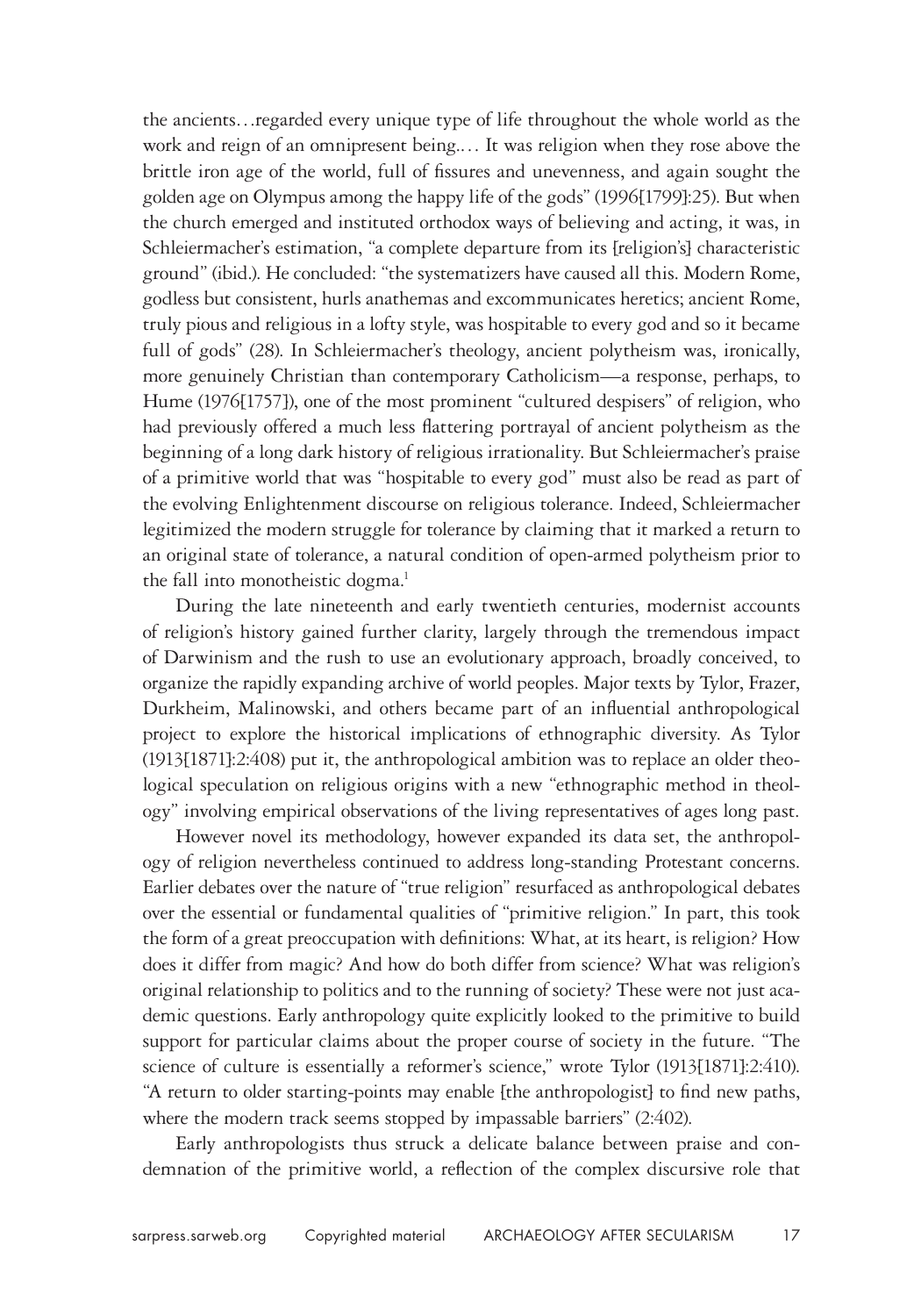primitivity was required to play in the effort to find these new paths. Tylor might write:

The onward movement from barbarism has dropped behind more than one quality of barbaric character, which cultured modern men look back on with regret, and will even strive to regain by futile attempts to stop the course of history, and restore the past in the midst of the present. So it is with social institutions. The slavery recognized by savage and barbarous races is preferable in kind to that which existed for centuries in late European colonies. The relation of the sexes among many savage tribes is more healthy than among the richer classes of the Mohammedan world. As a supreme authority of government, the savage councils of chiefs and elders compare favourably with the unbridled despotism under which so many cultured races have groaned. The Creek Indians, asked concerning their religion, replied that where agreement was not to be had, it was best to "let every man paddle his canoe his own way"; and after long ages of theological strife and persecution, the modern world seems coming to think these savages not far wrong. (Tylor 1913[1871]:1:26)

But he also was quick to reassure the reader that this was not to say that the primitive world was as moral or enlightened as the modern world. On one hand, then, Tylor's reassertion of the superiority of modernity might be read as buying into the post-Darwinian ideology of inexorable human advance in which the unfolding present is regarded as an inevitable improvement on the past. On the other hand, it is clear that however much the modern stood above the primitive, the primitive somehow still stood above the medieval world. Indeed, the apparent civility of the primitive only arose in comparison to "late European colonies," to the "Mohammedan world," and to the "long ages of theological strife" Europe had just left behind. There is no straight and simple arrow of progress in such statements. Far from it. Tylor was drawing on a familiar trope of historical return: the modern, once again, was presented as breaking with the recent past through a restoration of and improvement upon primitive principles of gender equality, democratic governance, and religious tolerance that had been forsaken.<sup>2</sup>

Needless to say, such claims were subject to ongoing debate. A few decades later, Durkheim offered his own critiques of those who, like Tylor and Morgan, drew unwarranted comparisons between primitive and modern contexts. Durkheim saw no grounds for conceptually equating, for instance, "primitive democracy and that of to-day, the collectivism of inferior societies and actual socialistic tendencies, the monogamy which is frequent in Australian tribes and that sanctioned by our laws, etc." (1965[1915]:114). And yet, when it suited his purposes, Durkheim was entirely willing to make his own circular equations between past and present, notably in his repeated mention of the affinity between the religious aspects of revolutionary populism in France and the totemism of Australian Aborigines. For Durkheim, both were examples of the same effervescent wellspring of religion, sui generis. Note that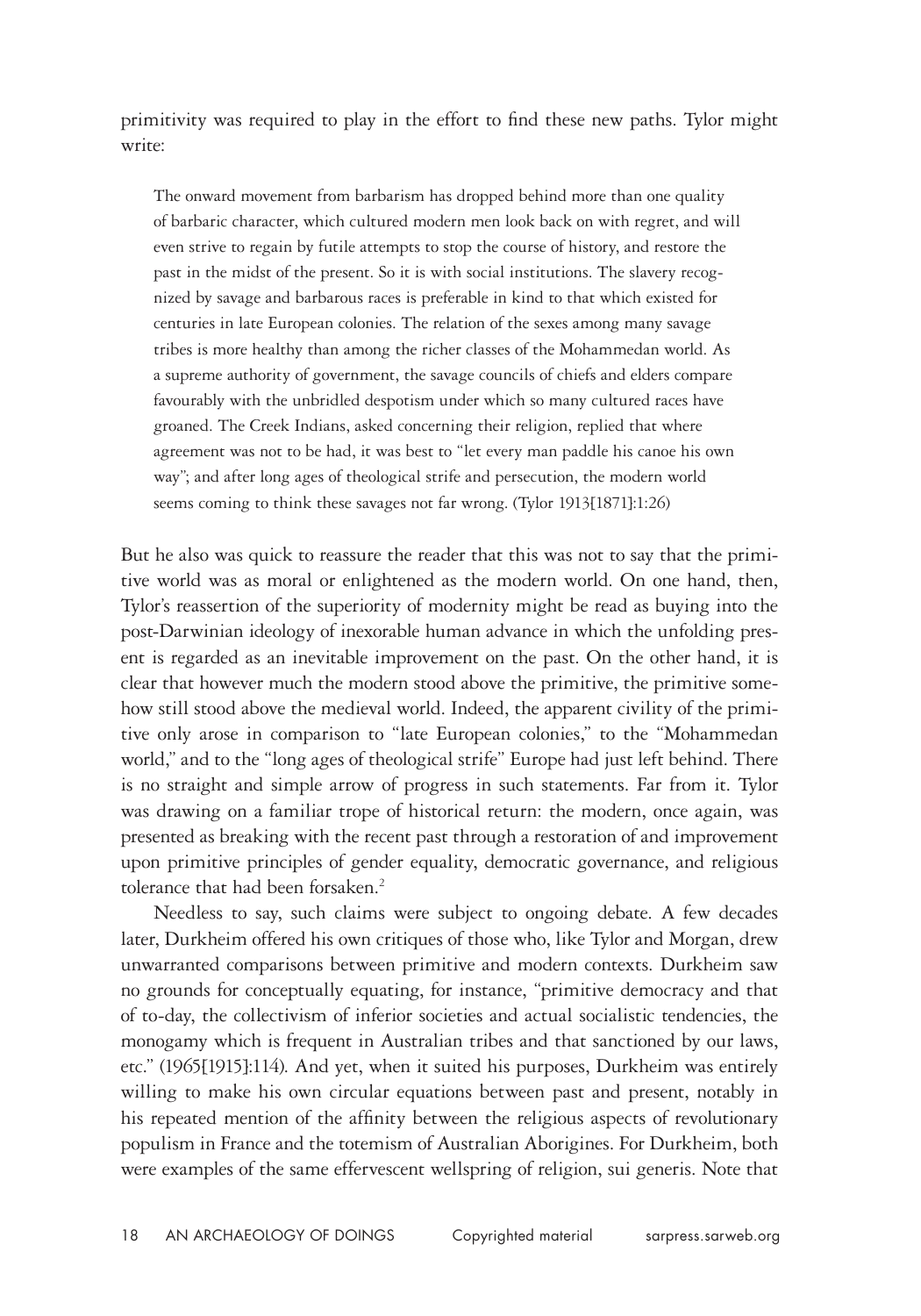Durkheim was not simply making a claim about the universality of the urge toward religion. His claim was more specific and had to do with the comparable "nudity" (Durkheim's term) of the primitive Aborigines and modern political revolutionaries, both of whom were shorn of the "luxuriant vegetation" (presumably, a reference to priestly excesses) that had grown up around and obscured religion's essence in the recent past (1965[1915]:17).

In other contexts, early twentieth-century anthropologists critiqued their predecessors' tendency to discuss primitives as if they were ancient savage philosophers soberly mulling over the metaphysical implications of death and dreams. "Belief in immortality," wrote Malinowski (1948[1925]:51), "is the result of a deep emotional revelation, standardized by religion, rather than a primitive philosophic doctrine." Here, too, we might imagine that Malinowski was registering his opposition to the unwarranted conflation of present and past and to the imposition of modern modes of intellectual thought on a world that had no such traditions. But if Malinowski did away with the image of the primitive philosopher, he was altogether willing to people humanity's origins with a range of other modern professionals. The savage community, he argued elsewhere, contained "both the antiquarian mind" and the "naturalist." Malinowski even claimed that every savage community had its "sociologists" as well—and not just any sort of sociologists, but *functionalists* (like Malinowski) who analyzed and could explain the underlying structure of their tribe's institutions (1948[1925]:35). What was the point of these statements? On the surface, Malinowski clearly sought, in good anthropological fashion, to encourage a sympathetic attitude toward non-Western tribal peoples by translating the unfamiliar into familiar terms. At a deeper level, however, he was participating in the naturalization of historically specific modes of modern intellectual inquiry by presenting them as human enterprises that were present at the very beginning.

Of all the modern professions Malinowski found in the primitive world, the most notable was that of the scientist. "Every primitive community is in possession of a considerable store of knowledge, based on experience and fashioned by reason," he observed (1948[1925]:16). From this, Malinowski concluded that all human communities, past and present, have engaged in scientific inquiry of one sort or another. But Malinowski took this observation a step further by portraying magic—the sine qua non of life "among the Stone Age savages"—as having an especially close kinship with science. Magic, he argued, is "a body of purely practical acts" that draws upon theories, systems of principles, and specific methodologies in a means-ends fashion (1948[1925]:70). It is, as he put it, a sort of pseudo-science, guided by an entirely rational orientation to the world that simply builds from false premises. This was a position Malinowski had inherited from Sir James Frazer, who was more explicit on the subject and had argued at length that primitive magic was "next of kin to science" (or, less flatteringly, "the bastard sister of science") (Frazer 1955[1911–1915]:57).

In pointing to the affinity between magic and science, Malinowski and Frazer simultaneously underscored the difference between magic and religion. For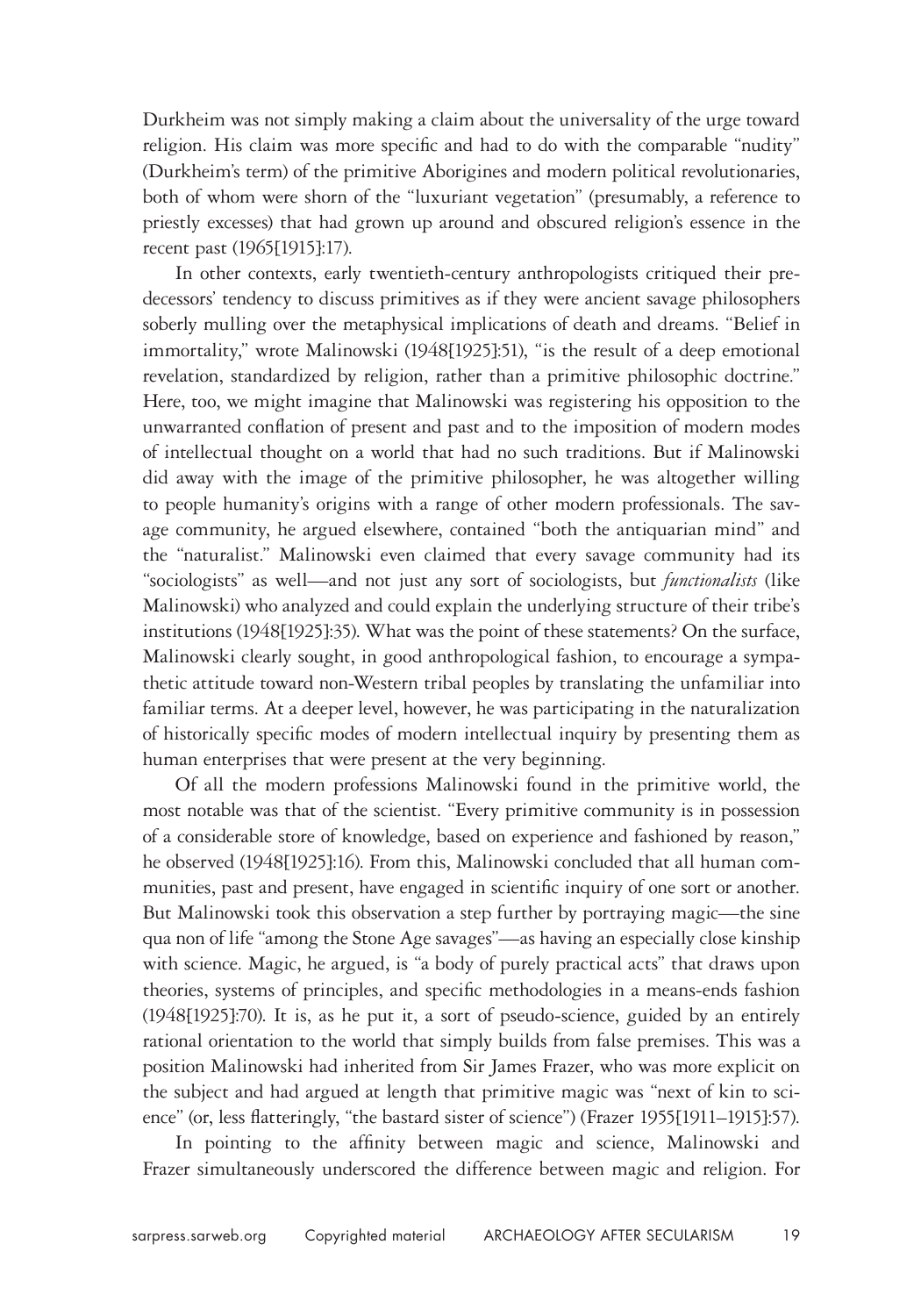Malinowski, while magic and religion were both responses to certain life stresses, they operated in very distinct registers. Magic filled technical gaps in knowledge by creating new methods to accomplish entirely straightforward goals, such as hunting or sea travel, whereas religion responded to life crises by positing the presence of supernatural spirits and realms. Magic looked to immanent cause-and-effect relationships, whereas religion posited the existence of another, transcendent world. Hence, Malinowski praised the evolutionary contributions of magic, "which has yet been the best school of man's character" (1948[1925]:90). He offered no comparable praise for religion.

Frazer also privileged magic over religion due to the former's greater similarity to science. In disambiguating magic, religion, and science, he wrote:

If religion involves, first, a belief in superhuman beings who rule the world, and, second, an attempt to win their favour, it clearly assumes that the course of nature is to some extent elastic or variable, and that we can persuade or induce the mighty beings who control it to deflect, for our benefit, the current of events from the channel in which they would otherwise flow. Now this implied elasticity or variability of nature is directly opposed to the principles of magic as well as of science, both of which assume that the processes of nature are rigid and invariable in their operation…both of which take for granted that the course of nature is determined, not by the passions or caprice of personal beings, but by the operation of immutable laws acting mechanically. (Frazer 1955[1911–1915]:58–59)

Thus when Frazer (65–66) wrote of a progression from an original age of magic to a subsequent age of religion that is now giving way to an age of modern rationality, he charted a complicated back-and-forth motion: from quasi-science to anti-science to true science, from materialism to spirituality to materialism, from the rational to the irrational to the rational.

Such arguments had an air of prophecy about them that drew upon deep Christian themes of original innocence, transgression/corruption, and rebirth/reform. Nowhere is this clearer than in the work of Durkheim, whose implicit anti-clericalism was coupled with a studied respect for religion's contributions to social life generally. Durkheim lamented the fact that religion rang false for modern society and that religious abuses had led many critics toward an empty atheism. Christianity's failings must not be taken as an indictment of religion as a general phenomenon, he argued, for to indict religion is to indict society itself. Rather, we must await religion's rebirth in new form: "In a word, the old gods are growing old or already dead, and others are not yet born.… [But this situation] cannot last forever. A day will come when our societies will know again those hours of creative effervescence, in the course of which new ideas and new formulae are found which serve for a while as a guide to humanity" (Durkheim 1965[1915]:475).

Suffice it to say that the basic notions defining secular modernity—democracy,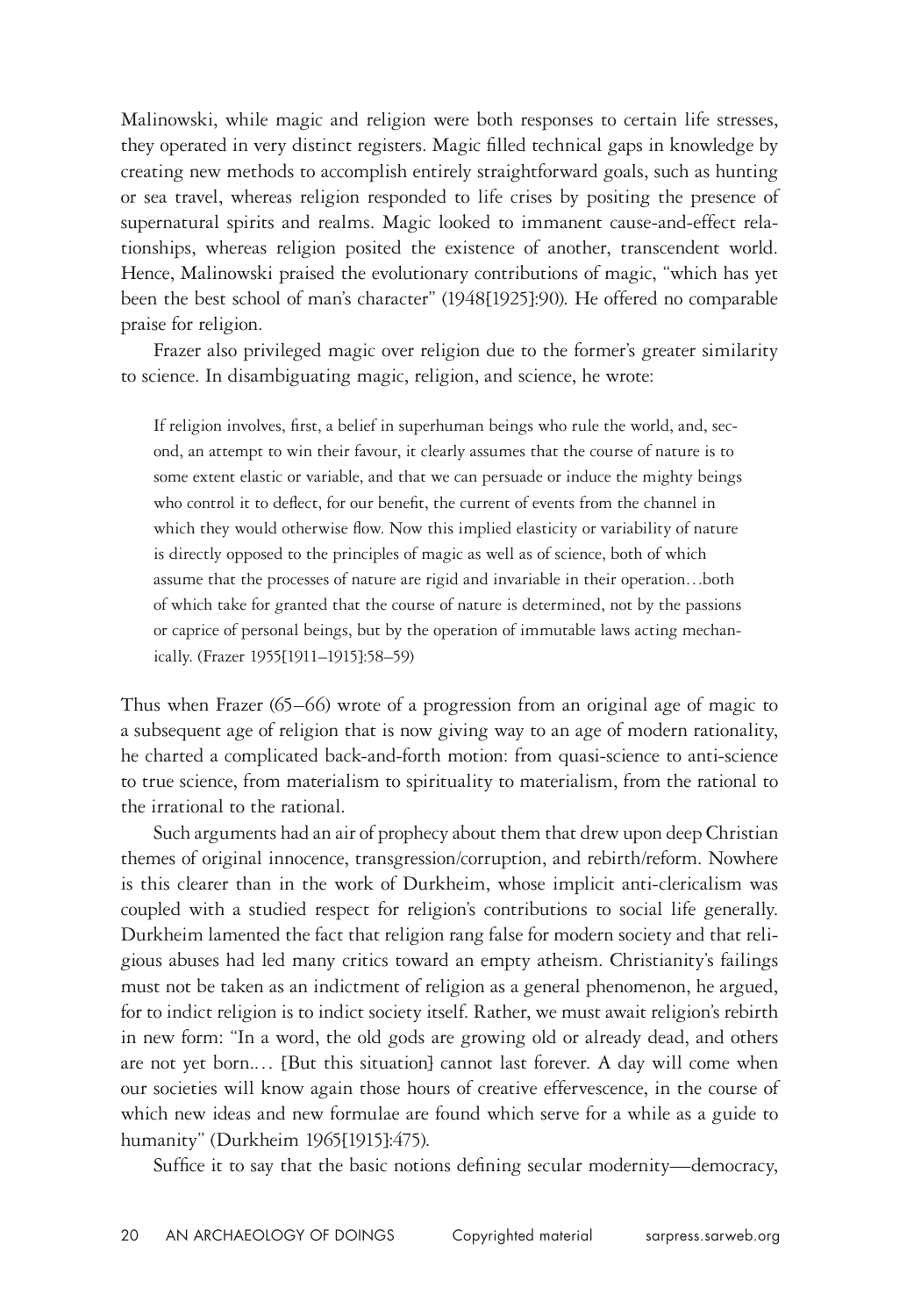universal human rights, gender equality, materialism, scientific rationality, and especially the privatization and depoliticization of religion—were all crafted through a particular historical discourse that was much more than the simple unidirectional story of liberation and successive enlightenment. The modern world was rendered natural and legitimate through a more complicated narrative involving the corruption of an original, quasi-modern project that must now be reestablished and perfected. The individual plotlines have varied: eighteenth-century Protestants may have claimed to be purging religion of its recent corruptions in an effort to reestablish a pure and original form of Christianity, while nineteenth-century anthropologists may have claimed that modern science was shedding religious illusions altogether and returning humanity to its original quasi-scientific, quasi-secular agenda. Either way, a common underlying structure prevailed. By and large, modernist narratives saw history as a progression from true to false to true,  $A^1 \rightarrow B \rightarrow A^2$ .

Let me leap now to the issue that perplexes me in all this. Where, I find myself asking, is the supposed linearity of the modernist historical imaginary? Where is the myth of progress? Where are the "mainline narratives of simple, cost-free supersession" that are commonly said to have dominated storytelling since the Enlightenment (Taylor 2007:772)? In the examples just considered, we are clearly not looking at a Hegelian model of history with its relentless movement forward toward an unprecedented future (divinely ordained or not). The tripartite division of history into a primitive origin, a corrupted middle period, and a reformed present is not a classic dialectical process. We might even describe it as a movement from thesis to antithesis to *anti-antithesis*—a movement forward that is simultaneously a movement backward. Why has this patently circular narrative structure not been given greater attention?

Part of the answer may have to do with the tendency in contemporary criticism to lump premodernity into a single category and to focus exclusively on claims of an early modern rupture that has liberated us from the shackles of the premoderns. More often than not, the critic attempts to undercut certain perceived dualisms in modernist narratives—past versus present, enchantment versus disenchantment, intolerance versus tolerance, tyranny versus democracy—by asserting either that these dualisms do not exist or that, if they do, it would be wrong to read them as a triumphal progression from a lesser to a more enlightened condition. Either the division between premodern and modern is challenged or the historical movement from one to the other is recoded as an undesirable and alienating fall from grace. Regardless, the critique is typically directed at a stereotyped Whig history.

When the logic of return *is* acknowledged, it tends to be presented as an antimodern gesture rather than one that is fundamentally modern. There is, of course, a significant literature discussing the manner in which constructed images of enlightened primitives or noble savages have been used to critique Western society or to express cynicism regarding its trajectory (Ellingson 2001; Pagden 1982). But I am arguing something different. It was not just the anti-moderns who turned their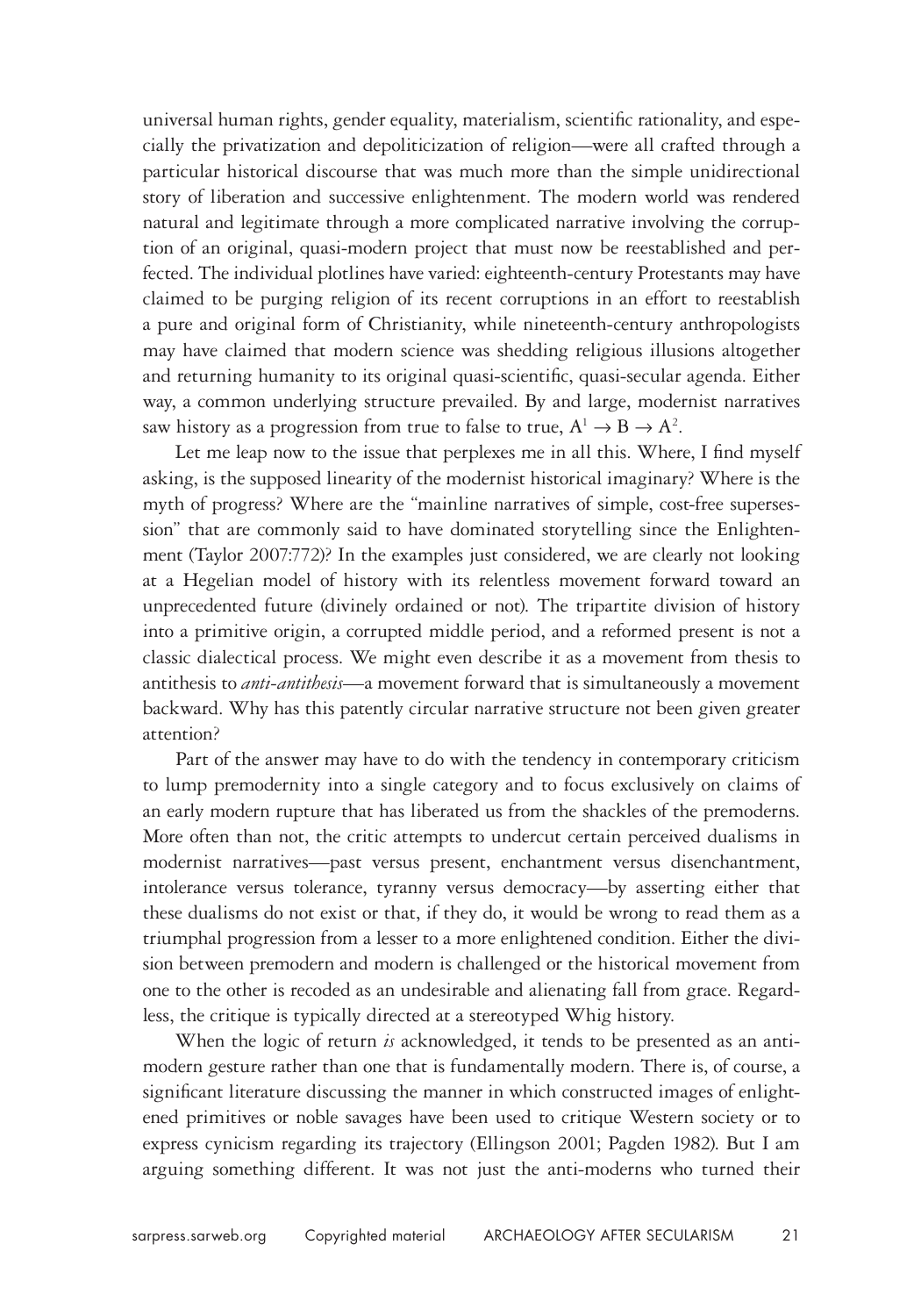gaze backward toward the primitive, the pagan, and the primordial. The past was not merely a source of romantic nostalgia. And neo-paganism or neo-tribalism cannot be reduced to a simple case of the return of the repressed, as Charles Taylor (2007:612–613) has made it out to be. On the contrary, the logic of return lies at the heart of the logic of progress. Primitivists go backward to go backward. Modernists go backward to go forward.

Ironically, we are left with an understanding of the modern historical imagination that is strikingly close to that of the natives in so many early twentieth-century assessments. Consider Mircea Eliade's (1974) classic description of the "archaic man" who rejects history, devalues the passage of time, and lives his life as an endless reenactment of mythical archetypes. He does so, Eliade tells us, to overcome the existential terror of history, to overcome the fear of losing himself in the endless cascade of new moments and altered essences. To acknowledge history, in other words, is to accept constant change and to risk undermining being itself, insofar as history robs the individual of stable forms and a stable self. This is why the primitive indulged in rituals of cosmic rebirth and why he repressed memories of the past as a series of unique events. "Archaic humanity…defended itself, to the utmost of its powers, against all the novelty and irreversibility which history entails" (1974:48). Primitives were people without history by design, deploying eternal archetypes as a strategy to preserve the self (cf. Lévi-Strauss 1966:233–234). "Hence we are justified," argues Eliade (1974:91–92), "in speaking of an archaic ontology, and it is only by taking this ontology into consideration that we can succeed in understanding—and hence in not scornfully dismissing—even the most extravagant behavior on the part of the primitive world; in fact, this behavior corresponds to a desperate effort not to lose contact with *being*."

Exactly who is Eliade talking about in such statements, "archaic man" or "twentiethcentury man"? Who stands trembling before the terror of history, the primitive or the modern intellectual writing in the wake of two devastating world wars and the first apocalyptic deployment of nuclear weaponry? Who is consumed with archetypes, the savage or the anthropologist who pores over travelers' reports like tea leaves, searching for that which is elemental, natural, or original in the human experience?

There is a core paradox here. We regularly assume that the modernist conception of history is progressive and linear. We may mark the beginnings of this conception differently: with Judaism's reinterpretation of history as God's progressive intervention in the world, with Enlightenment renderings of universal history as a process of successive liberation, or with Darwin's radically non-teleological account of the origin of the species. Regardless, the claim that the modernist temporality is linear goes unquestioned. And yet, as we have seen, there is nothing linear about many of the specific historical narratives that this intellectual tradition has produced. Quite the contrary. Modernist histories promote an ideology of progress by providing us with ironic accounts of a future return to human origins in which something natural that is, something essential and unchanging—is recovered.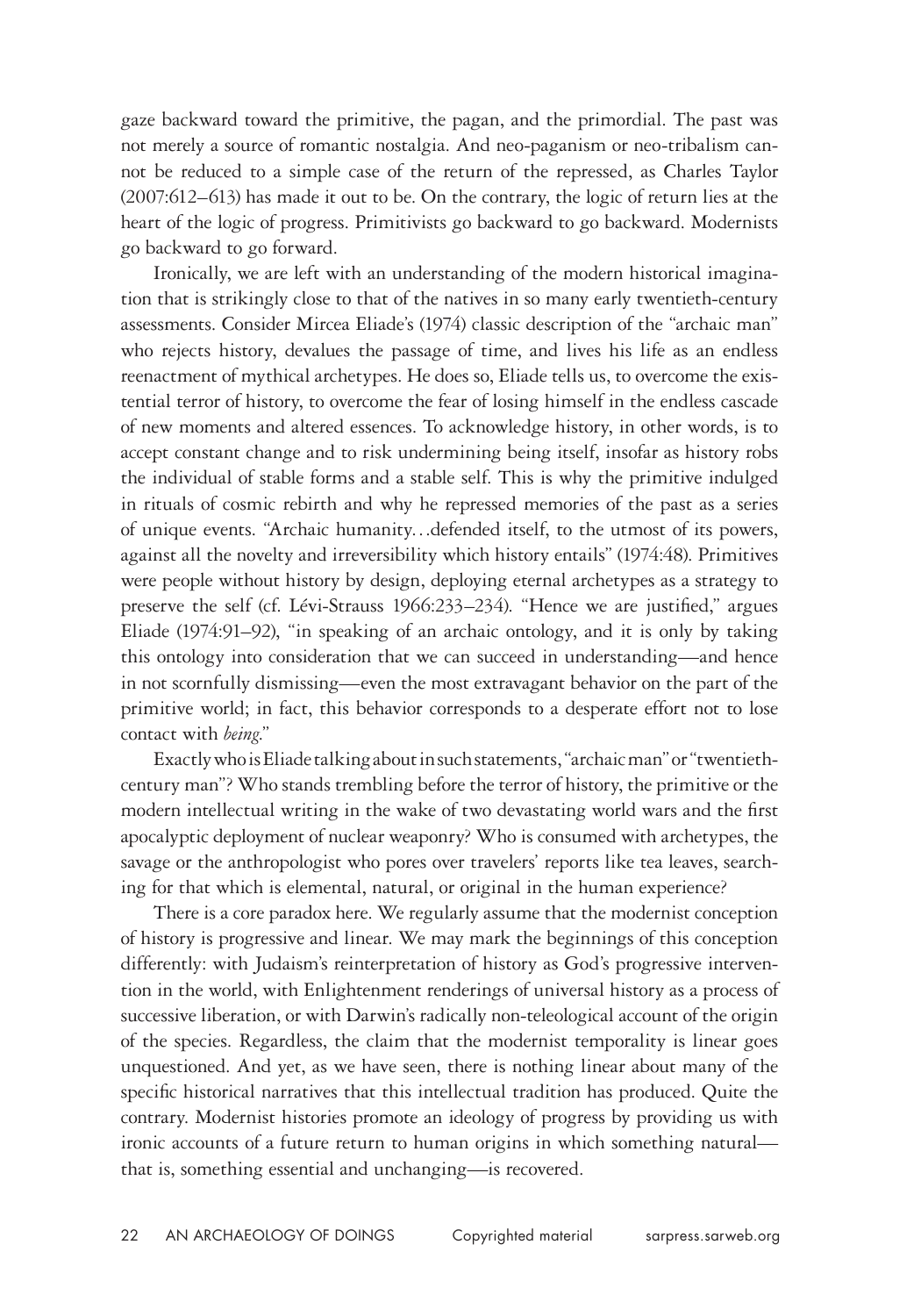The incongruity is not between the ideology of progress and the real, on-theground history it claims to represent, however incongruous these two things may be. The incongruity plays itself out *within the ideology of progress itself*. Primitives, we are told, suffer historical events in a linear, irreversible fashion and yet they seek to deny this irreversibility through myths of eternal return. But the modernist alternative does not present us with a temporality in which real and imagined histories have become any more aligned. Instead, we seem to be presented with a picture of a modern world that experiences history in a circular fashion and yet struggles to deny this circularity by promoting its own myths of progress. Our history is circular, but we somehow manage to convince ourselves it is linear; their history is linear, but they tell themselves, again and again, it is circular.

For the time being, it is enough to emphasize that there have always been two great divides in the modernist master narrative, and the emergence of modern secular society has always been presented as a return to an original, quasi-secular, quasimodern project. We are not faced with a linear progressivist evolution, then, but with a classic myth of eternal return, reliant on tropes of reformation and renewed covenants that are obscured when, in a critical mode, we focus solely on the latter half of the story. Dazzled by the violent lunge of the tiger (the logic of rupture), we blind ourselves to the fact that the tiger is chasing its own tail (the logic of return) (figure 1.1).

#### *Primitive Religion and the Burden of Archaeology*

Let us turn to consider archaeology's participation in all of this. If much is at stake in accounts of deep antiquity, if this has always been the space where the modern secular project grounded and naturalized its visions of the future, what happened when curiosity drove scholars to put spade in soil and sift through the actual material remains of the ancient world?

To adequately address this question we must go back to archaeology's antiquarian beginnings in England and its links to the larger Enlightenment project.<sup>3</sup> In a superb study, David Haycock (2002) has outlined not only the extent to which Protestant scholarship in seventeenth-century England was invested in writing a religious history of Britain that was independent of Roman Catholic ties, but also the notable role played by antiquarians such as William Stukeley in this project. It was they, notes Haycock, who sought to lend archaeological support to Protestant notions of a true and original Christianity that had existed prior to its corruption by the Catholic Church—a true and original Christianity that was indigenous, not to Israel or Rome, but to the British Isles. Thus arose a deep English fascination with ancient Druidic religion at sites like Stonehenge and Avebury that has persisted into the present.

For many seventeenth- and eighteenth-century antiquarians, ancient Druidic religion stood as an exemplar of the pure and original form of Christianity to which Protestants were now returning. Their thinly veiled agenda was to solidify the critique of papal authority by demonstrating that the ancient Britons had known the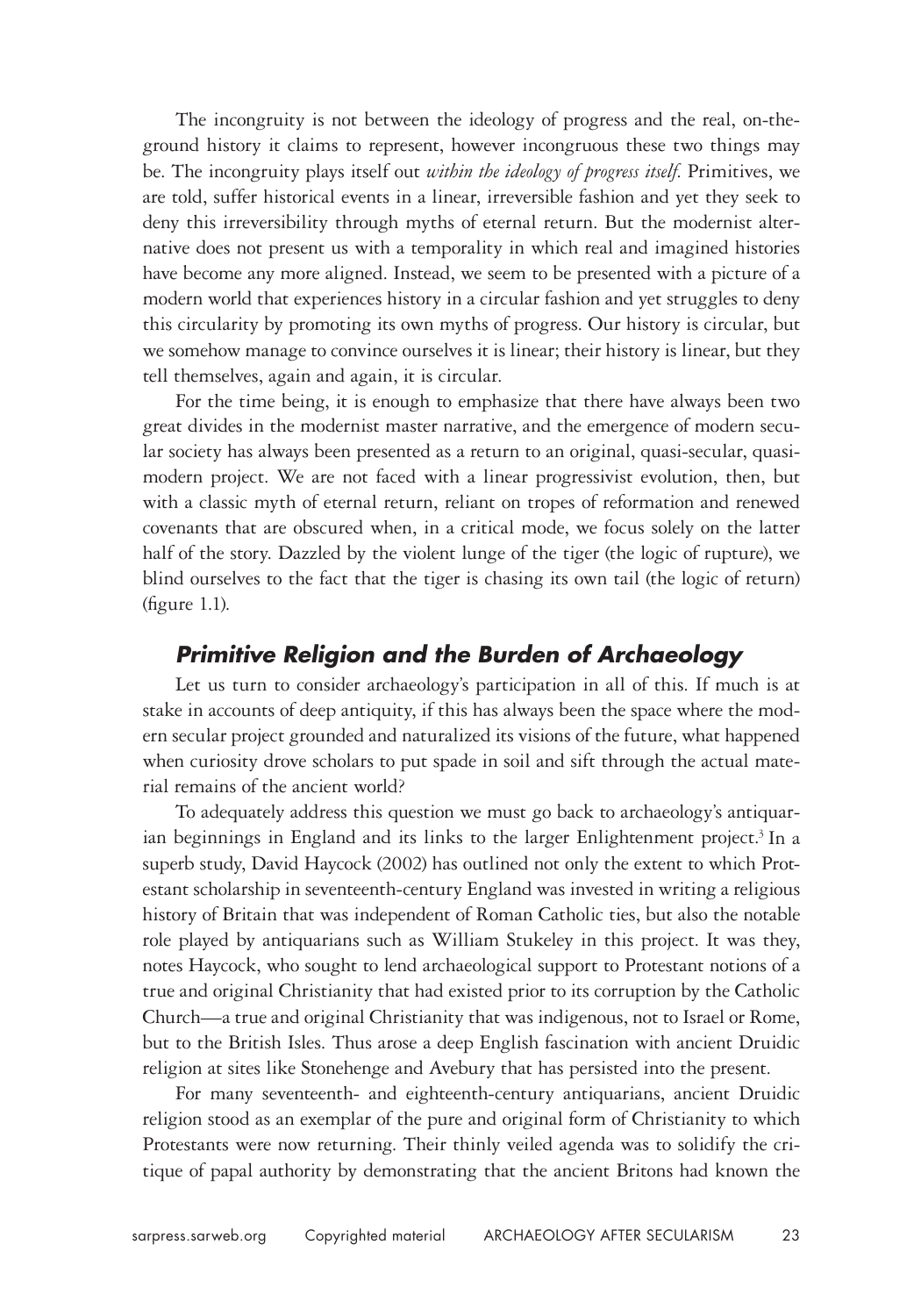

*Figure 1.1. Two metanarratives of modernization and secularization. The first, emphasizing rupture, is linear. The second, emphasizing return, is circular.*

gospel, as Henry Rowlands put it in 1723, "in the earliest Years of Christianity, even before *Rome* itself," and this task was to be accomplished through, among other methods, investigation into "Erections, Monuments, and Ruins; Idifices and Inscriptions" (quoted in Haycock 2002:113, 135). In this way, Protestantism, nationalism, and an emergent study of archaeology all became intimately linked. "The study of British history," observes Haycock (114), "was significant in the early modern period on at least two grounds: it served to prove and defend the independence and antiquity of the Church of England, and it returned true Christian (i.e., Protestant) worship to the original dictates of Christianity at its very earliest date."

The antiquarians kept good company. No less a figure than Sir Isaac Newton mused over the significance of archaeological sites as evidence of a lost Eden of sorts in which spirituality and scientific knowledge flourished in true and pure forms. "It's certain that ye old religion of the Egyptians," he wrote, "was ye true [Noachian]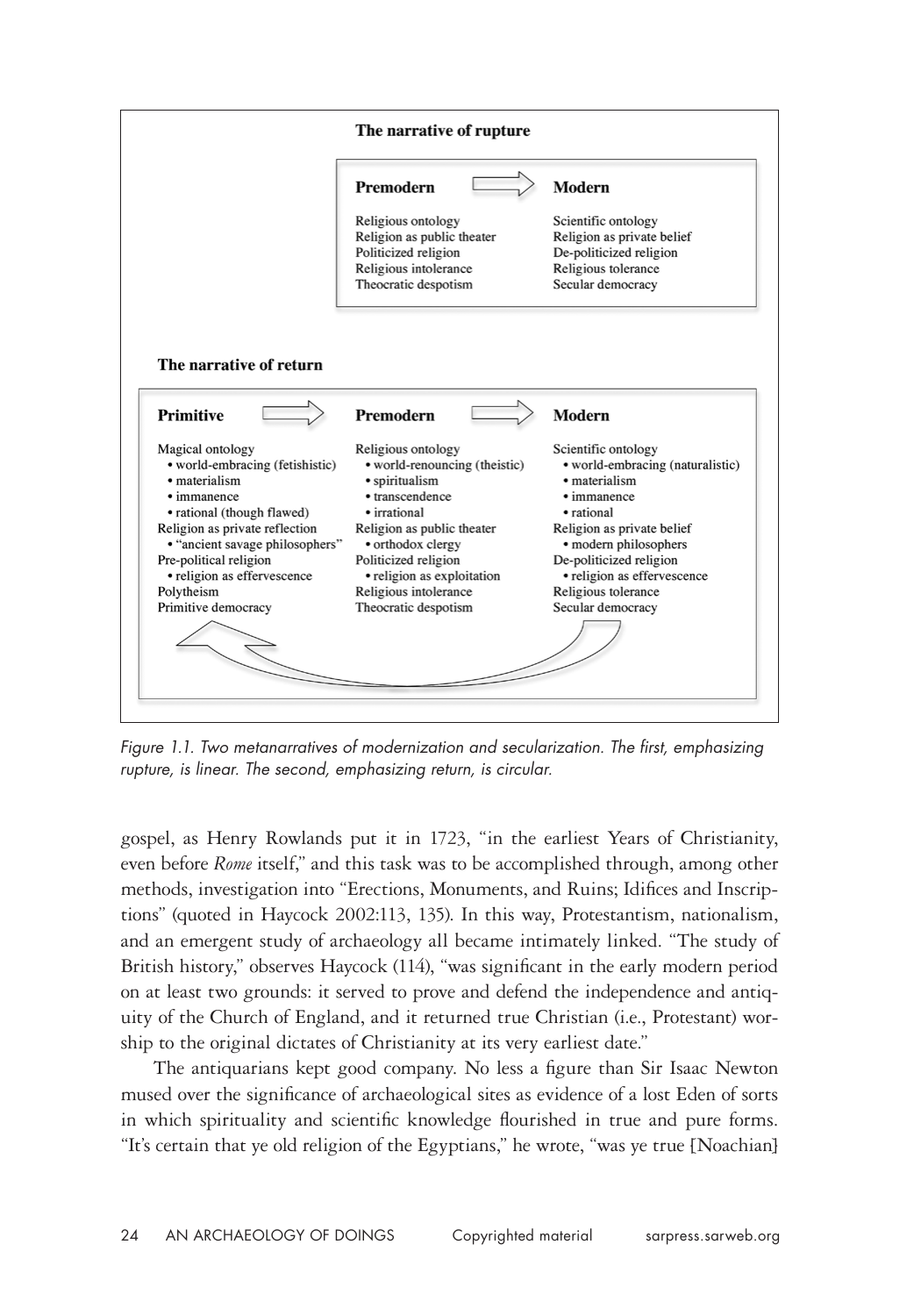religion tho corrupted before the age of Moses by the mixture of fals Gods with that of ye true one" (quoted in Gaukroger 1991:192). Newton, quite clearly, did not hold a linear conception of historical progress; in no way did he regard the ancient remains of Egypt and other parts of the world as primitive relics underscoring the theological and scientific advances made by the modern age. Rather, Newton looked to archaeological sites as evidence of a past sophistication, long since degraded, that he and his colleagues were struggling to reestablish. He was convinced, for instance, that the heliocentric understanding of the universe—that most jarring of scientific revelations during the sixteenth and seventeenth centuries—must have been known to the earliest civilizations, and he claimed to find evidence of this in ancient sites like Stonehenge and Solomon's Temple (Haycock 2002:154–156).

It was Stukeley, however, who pioneered the study of British monuments and used this research to promote a circular view of history in which pre-Roman and post-Reformation Britain were conceptually equated. The Druids, in Stukeley's analysis, were Phoenician colonists who brought the "true, patriarchal religion," as originally revealed by God, to England during the time of Abraham: "Therefore they brought along with them the patriarchal religion, which was so extremely like Christianity, that in effect it differ'd from it only in this; they believed in a Messiah who was to come into the world, as we believe in him that is come…the Druids were of *Abraham's* religion intirely, at least in the earliest times, and worshipp'd the supreme Being in the same manner as he did" (Stukeley 1740:2). Elsewhere, Stukeley (1763:8) even went so far as to refer to Abraham as a Druid—indeed, as the "first Druid."

There are two important points to make in regard to Stukeley's thesis. First, he was among the first to collect archaeological data in response to pointed research questions. Stukeley excavated and took careful measurements of Stonehenge, for instance, to demonstrate that it was laid out using an Egyptian cubit measuring system, and this explicit deployment of material evidence permits us to speak of him as among the world's first archaeologists in the modern sense. Second, Stukeley's research conformed very closely to the modernist narrative structure in which, as we have seen, the intended reforms of the present are cast as a grand return to the purity of origins. Stukeley's archaeological model of patriarchal religion, in this sense, was very much in keeping with the writings of anti-papal critics such as Voltaire, who outlined the history of religion in bolder (and more acerbic) terms:

Men are surely blind and singularly unfortunate to prefer an absurd and bloody religion, supported by hangmen and surrounded with pyres; a religion that can only be approved by those to whom it gives power and riches; a restricted religion that is received in only a part of the world, to a simple and universal religion, that the *christicoles* themselves confess was the religion of mankind in the time of Seth, Enoch, and Noah. *If the religion of the first patriarchs is true, then the religion of Jesus is false*. (Voltaire 1974:213, emphasis added)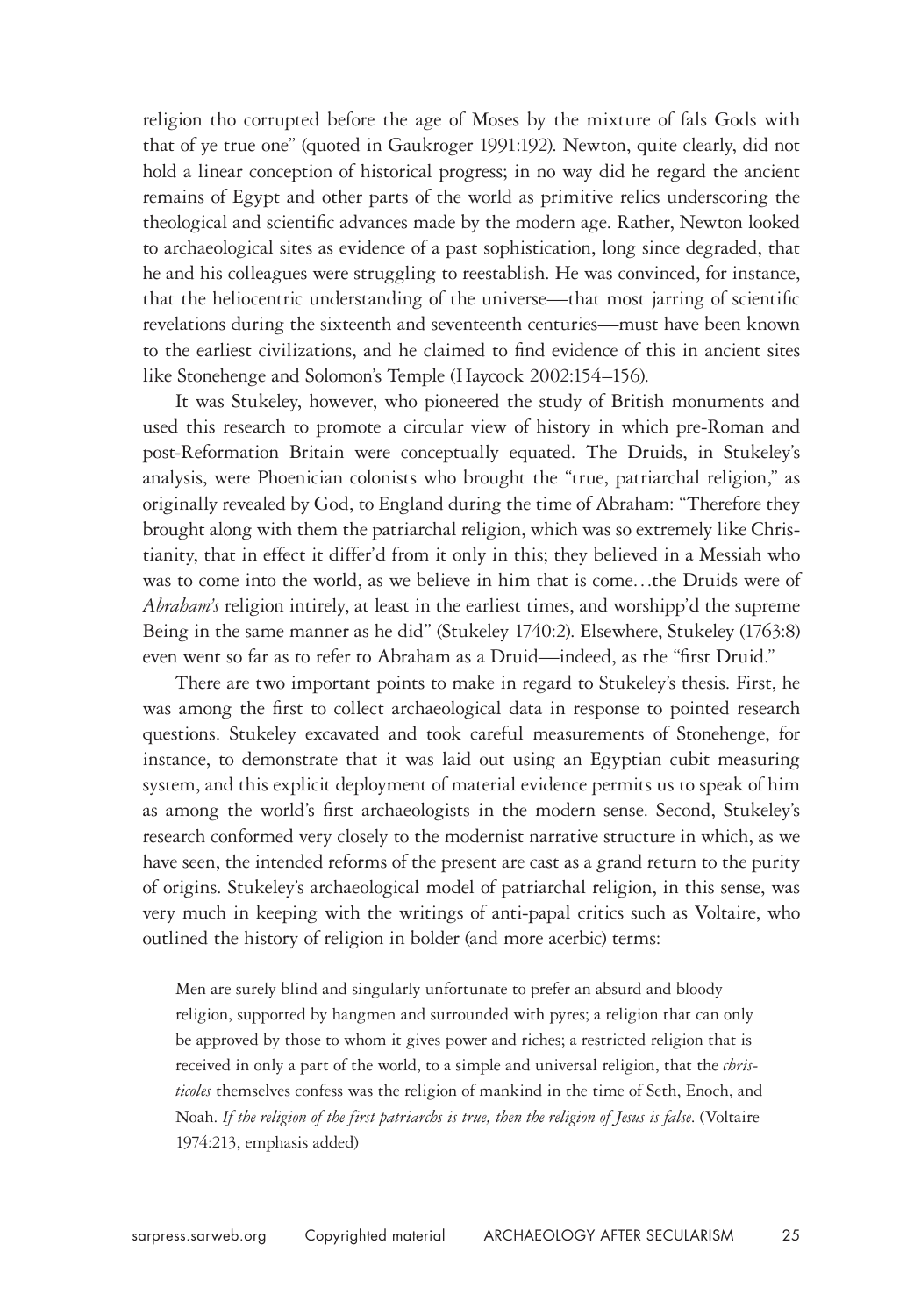Voltaire, like Stukeley, was a deist and a Freemason, and both were wedded to the tripartite vision of history that dominated eighteenth-century thought in Europe. Both, in other words, took for granted that there were two great divides that structured the evolution of religion and society. As Stukeley put it in his monograph on Avebury: "in all accounts of the first beginnings of nations, they had the first religion: 'till as every where, time, richness, politeness and prosperity bring on corruption in church and state" (quoted in Haycock 2002:184). A fall into corruption, then, marked the first divide. The second divide involved a more recent—indeed, an emergent return to the fold, a return to a true religion, purged of political machinations.

Needless to say, Stukeley's archaeological research into the history of religion cannot be divorced from its British context. In the United States, where modern Euro-Americans and the region's ancient inhabitants were historically separated by a gulf of colonialism, the nationalistic interest in archaeological remains necessarily led in different directions. And yet, there too the logic of return repeatedly structured commentary on the archaeological past. Thus it was repeatedly insisted that ancestral Native Americans originally descended from the lost tribes of Israel, that they had since degenerated, and that they must now return to the true faith through European and Euro-American guidance. By the early nineteenth century, speculation about actual archaeological sites gave rise to a more insidious narrative in which the monumental earthen mounds of the Ohio and Mississippi valleys were interpreted as the remains of a glorious original civilization (more often than not an originally white civilization) that had, at some point in the late pre-Columbian period, fallen before the savage ancestors of the modern Native Americans (Silverberg 1986). Indian removal policies and expanding Euro-American colonialism were thereby justified as a return to white, Christian control of the continent.

As Anglophone archaeology became increasingly empirical during the middle and late nineteenth century, these sorts of arguments came under repeated attack. Well distanced from the bloody religious battles of the seventeenth century, still unaware of the world wars that would create an existential crisis in the twentieth century, dazzled by the scientific and economic gains of industrialization and colonialism, Victorian scholarship reached new heights of confidence in the inevitable march of human progress. If ever there was a time when modernist narratives actually were linear, it was during this period, particularly following the publication of *On the Origin of Species* in 1859. Countering early modern models of human degeneration briefly became a major charge for both anthropologists and archaeologists. Among the latter, Sir John Lubbock offered one of the most influential critiques. First published in 1865 and reprinted many times, his *Pre-Historic Times* wove together ethnographic and archaeological evidence to argue—more in the style of Herbert Spencer than Darwin—that humanity has consistently progressed and will continue to progress toward not only more sophisticated technology but also greater happiness and moral virtue (Lubbock 1892[1865]:599–601). (Not incidentally, Lubbock was a banker by profession during an extended period of economic growth and prosperity in Britain.)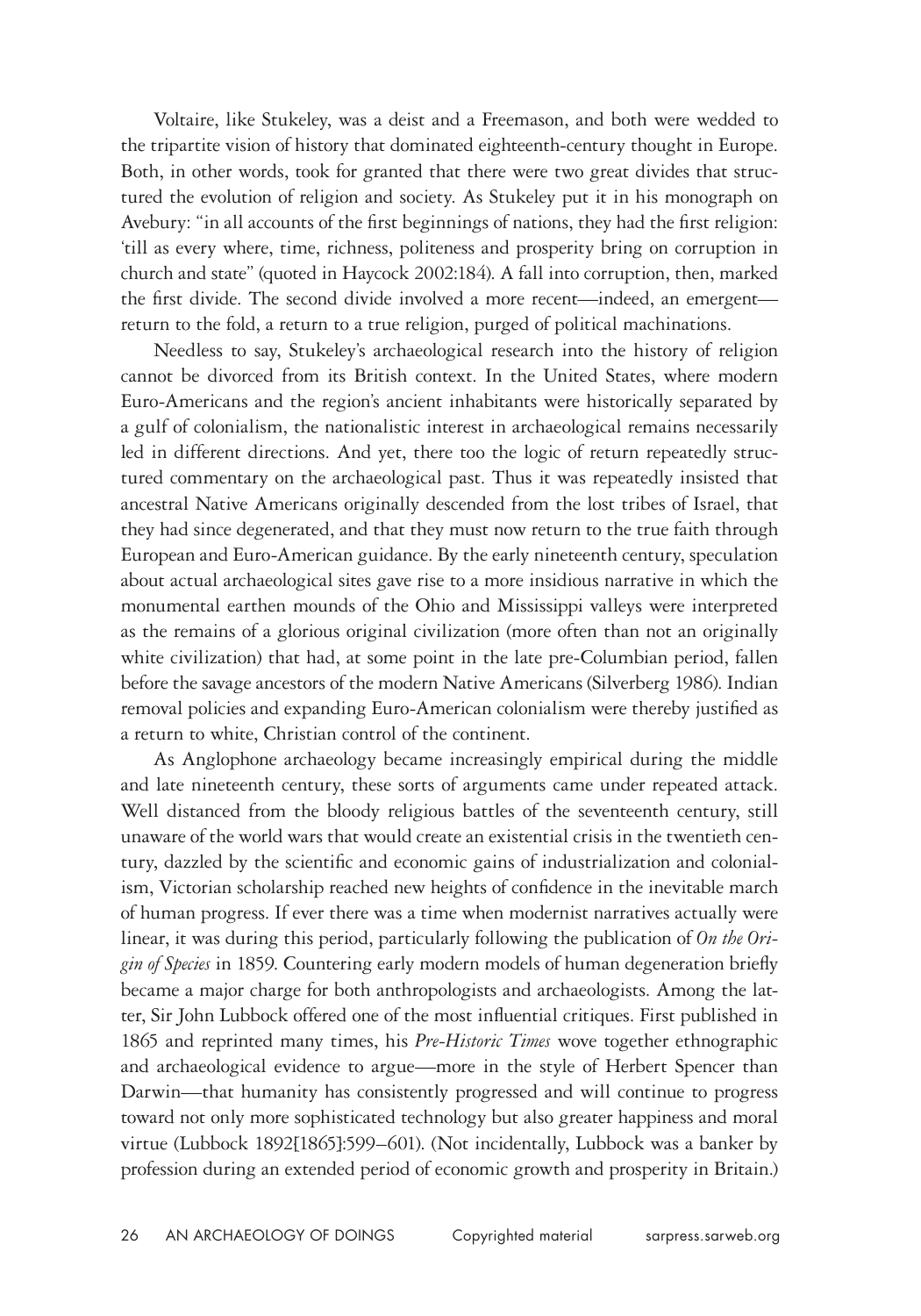Lubbock's argument for linear and uniform human progress shone brightest when he discussed technology and the age-by-age growth of knowledge regarding materials and techniques. It was he who first introduced terms like "Paleolithic," "Mesolithic," and "Neolithic" into archaeological discourse. When it came to the history of religion, however, his faith in the inexorability of progress wavered. Lubbock's position on the history of religion was clearly modeled on Comte's (1880[1830]) positive philosophy, and Lubbock made the same convoluted effort to fit the entire history of religion into a single uniform movement toward an ever more transcendent conception of the divine. For Lubbock, as for Comte, the most primitive Paleolithic societies lived in a world of pure immanence; every object was naively imagined to be its own god or spirit and to be coercible as such (Lubbock 1892[1865]:206). The evolution of religion, then, was understood as the process by which these fetishistic object-gods gradually became more abstract, more powerful, and more withdrawn from the physical world, ultimately becoming the arbiters of morality and the afterlife rather than agents who interfered with the mechanical and scientifically predictable running of things on earth. Comte had argued that religion and science are two sides of a common evolutionary coin: it is only as God becomes truly supernatural that the natural world is liberated of fetishism and becomes available to true scientific study (cf. Gauchet 1999). Lubbock concurred (cf. Lubbock 1892[1865]:373).

And yet, the old Protestant story of corruption and reform lived on in the margins, showing its face in Lubbock's occasional references to striking deviations from the ideal progression of events. Pre-Columbian Mexico and Peru—in short, all of the New World's indigenous state societies—had strayed from the path, leading them instead "to a religion of terror, which finally became a terrible scourge of humanity" (Lubbock 1892[1865]:385). So too had medieval Europe lapsed back into "the dark belief in witchcraft, which led to thousands of executions, and hung like a black pall over the Christianity of the middle ages" (386–387). Such statements remind us that much of the talk of linear progress during the late nineteenth century was simultaneously haunted by an imperial nightmare of the inevitable cycle of civilization's growth, spiritual corruption, and collapse. This is especially apparent in the morbid fascination with ancient ruins that was widespread among both Europeans and Euro-Americans of the period. In the shadow of the crumbling facade of a Mayan temple or a Mississippian mound, white colonial societies found both mysterious civilizations of the past as well as gloomy harbingers of a future in which another collapse into barbarism seemed unavoidable (Miller 1994). Even when it was not embraced, the logic of return clung to the modernist imaginary as ruins cling to the land.

Compared with the largely speculative and romantic musings of the preceding two centuries, twentieth-century archaeology might reasonably be described as an altogether novel scholarly pursuit. This, of course, was the period of archaeology's professionalization in academic departments and, later, in cultural resource management firms. It was also, more significantly, the heady period when a great many methodological advances led to the collection of a vast array of new types of data.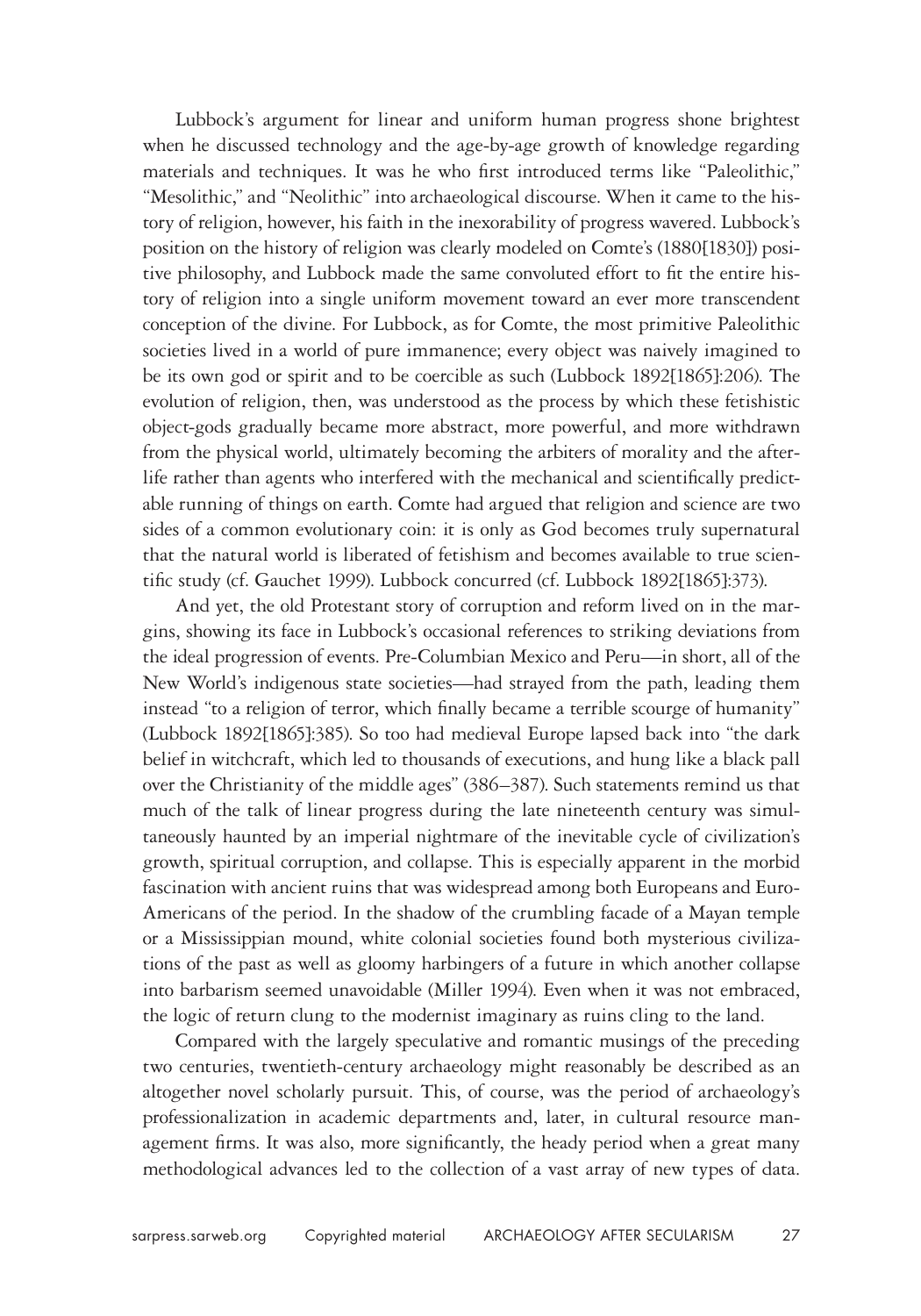While remarkable in and of itself, the expansion of archaeological data sets becomes all the more so when compared with simultaneous trends in sociocultural anthropology, which could be said to have *lost* its evolutionary data sets over this same period as critiques of ethnology's primitivist underpinning led many scholars to question whether contemporary non-Western peoples could really provide any insight at all into humanity's prior evolutionary stages (see Fabian 1983). Indeed, by the 1980s, archaeologists had fully replaced ethnographers as the anthropological specialists of the premodern, and their claims were increasingly bolstered by an ever-expanding arsenal of analytical techniques.

What effect did this have on the way archaeologists theorized religion? Ironically, the rise of a truly scientific archaeology and the amassing of new data did little to alter the well-worn anti-clerical story line in which an originally pure religious life came to be progressively corrupted by priests seeking political gain. And it did little to change the overall message of the history of religion: first, that modern society has been right to depoliticize the church and return religion to a matter of private belief, and second, that secularization is the natural fulfillment of a primitive—that is, an originary—agenda.

The idiom, however, was increasingly Marxist rather than Protestant. This is most clearly seen in the widely read work of V. Gordon Childe, whose sweeping early to mid-twentieth-century accounts of Old World prehistory and history firmly established terms like superstructure, ideology, contradiction, and revolution in the archaeological vernacular. Childe did not foreground the history of religion in his work—that position was reserved for the history of technology and economic organization—but his position on the matter was hardly hidden. Childe's understanding of religion's origins combined insights from Frazer and Durkheim. Paleolithic peoples, he argued, deployed principles of sympathetic magic as a pragmatic means of intervening in natural processes, and they also developed the first "germs of religion" (e.g., "sacrifice," "totemic ceremonies and abstinences," and the like) as a means of promoting solidarity among society's members (Childe 1964[1942]:54). Only later, following the development of agriculture, did such "useful illusions" become the monopolies of secret societies and priesthoods, which unleashed their latent potential as tools of economic and political exploitation. Thus did "nebulous and fluid superstitions" come to be transformed into "more rigid forms of theological dogmas, backed up by organized 'churches' and supporting the vested interests of priesthoods, their royal patrons and divine kings" (145).

Like his Victorian predecessors, Childe (1944) wrote of unidirectional human progress as an inevitable reality. Nevertheless, the logic of return remained foundational to his historical reconstructions. Take, for instance, the symmetry in Childe's emphasis on the two great emancipatory struggles in human history, the first of which was undertaken during Paleolithic and early Neolithic times as individuals sought to liberate themselves from subservience to their natural environment. This first struggle sought to separate humanity from animality, a feat that was accomplished partly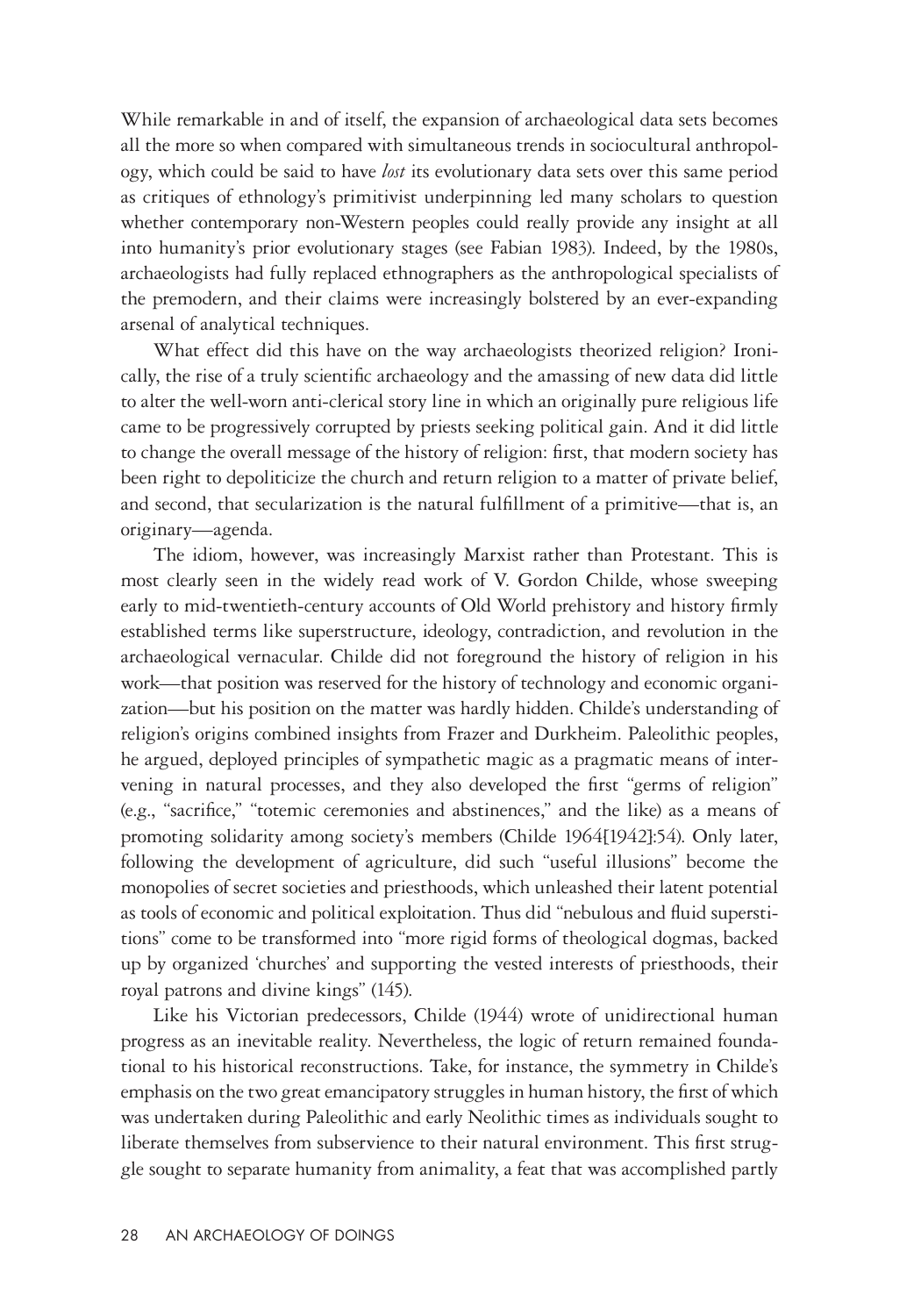through technological innovations (stone tools, fire, clothing, domesticated plants) and partly through illusions of spiritual power (principally, sympathetic magic), both of which gave humans control over that which had previously enslaved them: nature. The "Neolithic revolution," in Childe's account, marked the consummation of this emancipatory project (1948[1936]:49, 56). But in good Marxist fashion, Childe also regarded each historical solution as the source of new contradictions. Hence, the very strategies that had liberated human beings from the natural environment ended up enslaving them in the ensuing social environment. On the heels of the Neolithic revolution, technological innovations revealed their vulnerability to monopolization, and religion, for its part, soon slipped from an innocuous source of social solidarity and individual empowerment into a grand ideology legitimizing the elites' control of the masses. In this way, the state became its own hostile and oppressive environment with which the individual was forced to contend. As Paleolithic peoples sought liberation from the processes of nature, so must modern peoples seek liberation from the ideologies and structures of the state.<sup>4</sup>

A similar position was simultaneously developed within American anthropology by Leslie White, also a card-carrying Marxist. Though White primarily drew upon ethnographic rather than archaeological data, his portrayal of the history of religion was, for all intents and purposes, identical to Childe's. Again we are presented with a story in three acts. The history of religion, we are told, began with an initial "tribal" period during which religion offered illusions of control over nature for individuals and promoted social solidarity within human groups. Significantly, the most primitive religions stayed out of politics altogether: "primitive peoples felt for the most part that they could manage [their social affairs] themselves without the interference or the help of the gods" (White 1959:218). All this changed after the agricultural revolution, however, which for White, as for Childe, is the key fulcrum on which human history has teetered. As agricultural communities produced increasing surpluses to be fought over, the community members who had previously served as mere intermediaries between humans and the spirit world gradually asserted themselves as demigods. Shaman became priest and then divine king as religious beliefs released their hidden potential to serve as an ideological tool for political and economic oppression. This dangerous miscegenation of religion and politics—this "marked intrusion of the deities into the social affairs of mankind" (White 1959:218)—is what White referred to as the "state-church," humanity's great transgression that the modern age is finally learning to overthrow.

Most now regard Leslie White as a marginal figure in the intellectual history of sociocultural anthropology, but his influence on American archaeology has been profound, both directly, in the case of key archaeologists, such as Lewis Binford, who studied under him, and indirectly via anthropologists, such as Marshall Sahlins, Elman Service, and Roy Rappaport, who extended aspects of White's evolutionary project and continue to be common reference points for contemporary archaeological theory. Regardless, the important point is that the combined writings of Childe and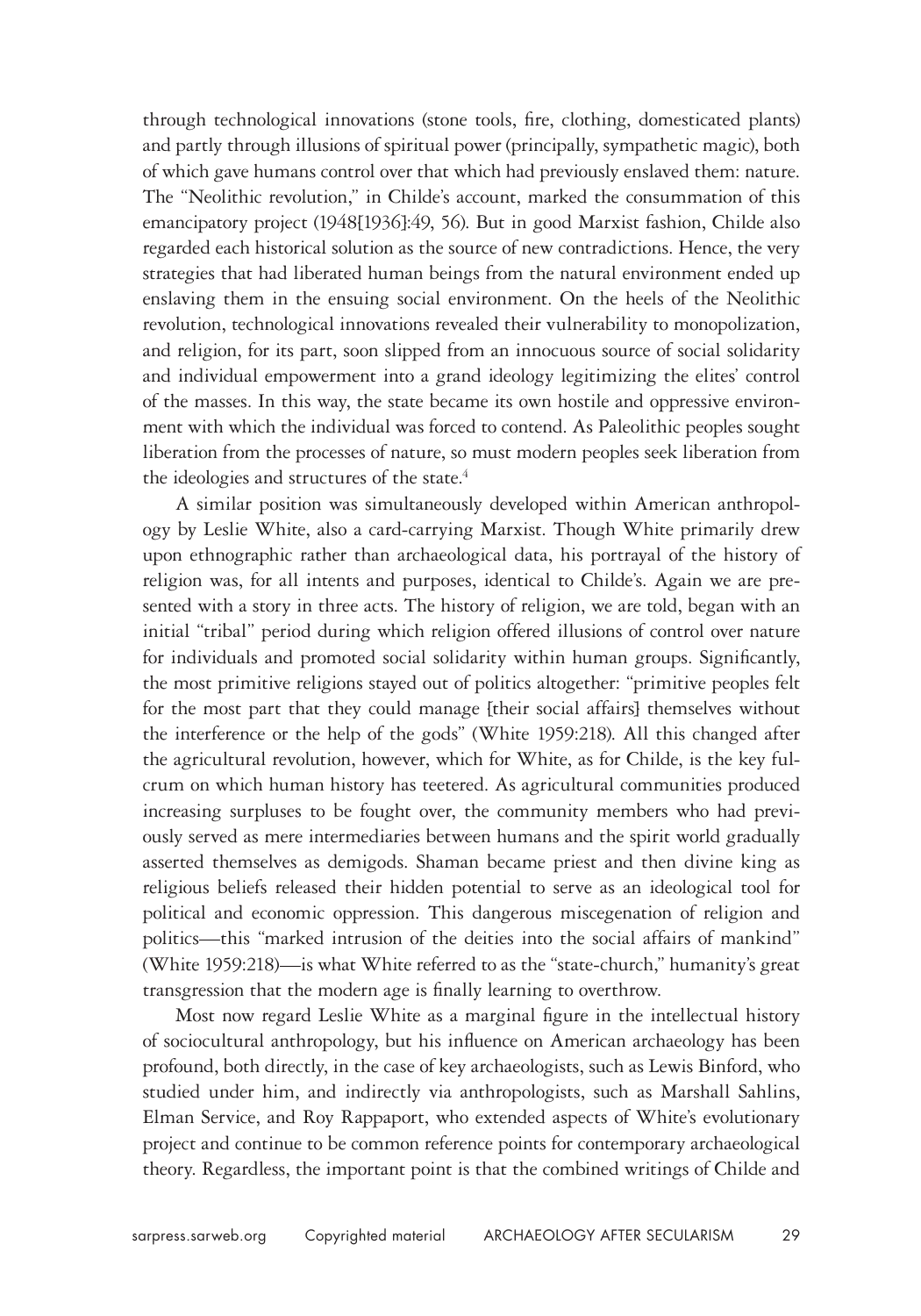White effectively repackaged the old Protestant narrative of religion's historical progression, updating its terminology but not fundamentally altering its overall structure. Rather than speaking in theological terms about an original "true religion" that became corrupted or "false" and that must, through reformation, be returned to its true form, anthropologists were now able to speak more scientifically about "adaptive" early religions that became "maladaptive" and that must, in some sense, become adaptive again. Or they could speak of early religions focused on private matters of concern (shamanism) that became institutionalized and politicized over time by a priestly class (theocracy) and that now, in the modern age, are returning to their private forms once again. Or they could speak of early religions as having been a means of social "integration" that evolved to become a means of elite "legitimization" and that are now returning to the innocuous matter of cultural "integration" (in the sense, for instance, that Christianity is often said to form a common and unifying cultural background for an otherwise secular Europe).

This is not to say that subsequent anthropologists have always discussed the history of religion in precisely these terms. On the contrary, since the 1970s, the discipline has more or less eschewed the very genre of the grand narrative, religious or otherwise. Still, as we have seen, such narratives continue to quietly propagate in the shadows, receiving little or no comment precisely because anthropology's overall account of the history of religion has become fragmented: archaeologists are charged with explaining the evolutionary progression from human origins to the rise of theocratic regimes (i.e., the rise of the archaic state); sociocultural anthropologists are given the task of writing the genealogy of modernity's emergence out of the medieval (i.e., the rise of the liberal democratic state). To the extent that these two histories are kept separate—to the extent, for instance, that archaeologists and sociocultural anthropologists do not contribute to each other's edited volumes—the discipline as a whole is able to replicate the overarching story line without ever confronting it.

But the situation is more complicated yet, because the archaeology of religion has itself become internally specialized and subdivided. Renfrew (1994:50) hinted as much in the early 1990s, observing that during the latter half of the twentieth century, two divergent views of religion emerged within archaeology: a functionalist view that "saw religion as useful in ensuring the smooth functioning of society by ensuring some considerable degree of community of belief, some acceptance of the social system, and hence some general social solidarity among members of the community," and a "Marxist" view that took religion to be "a means, developed by the elite, for the manipulation of the masses." The archaeology of religion has broadened somewhat since then, but the division still captures the lion's share of contemporary research. What Renfrew failed to mention, however, is that these two positions clearly map onto an evolutionary division as well. There is no question that functionalist or Durkheimian theories of religion are far more frequently drawn upon in the study of small-scale band and early village societies while Marxist approaches, loosely conceived, almost always characterize the study of chiefdoms and archaic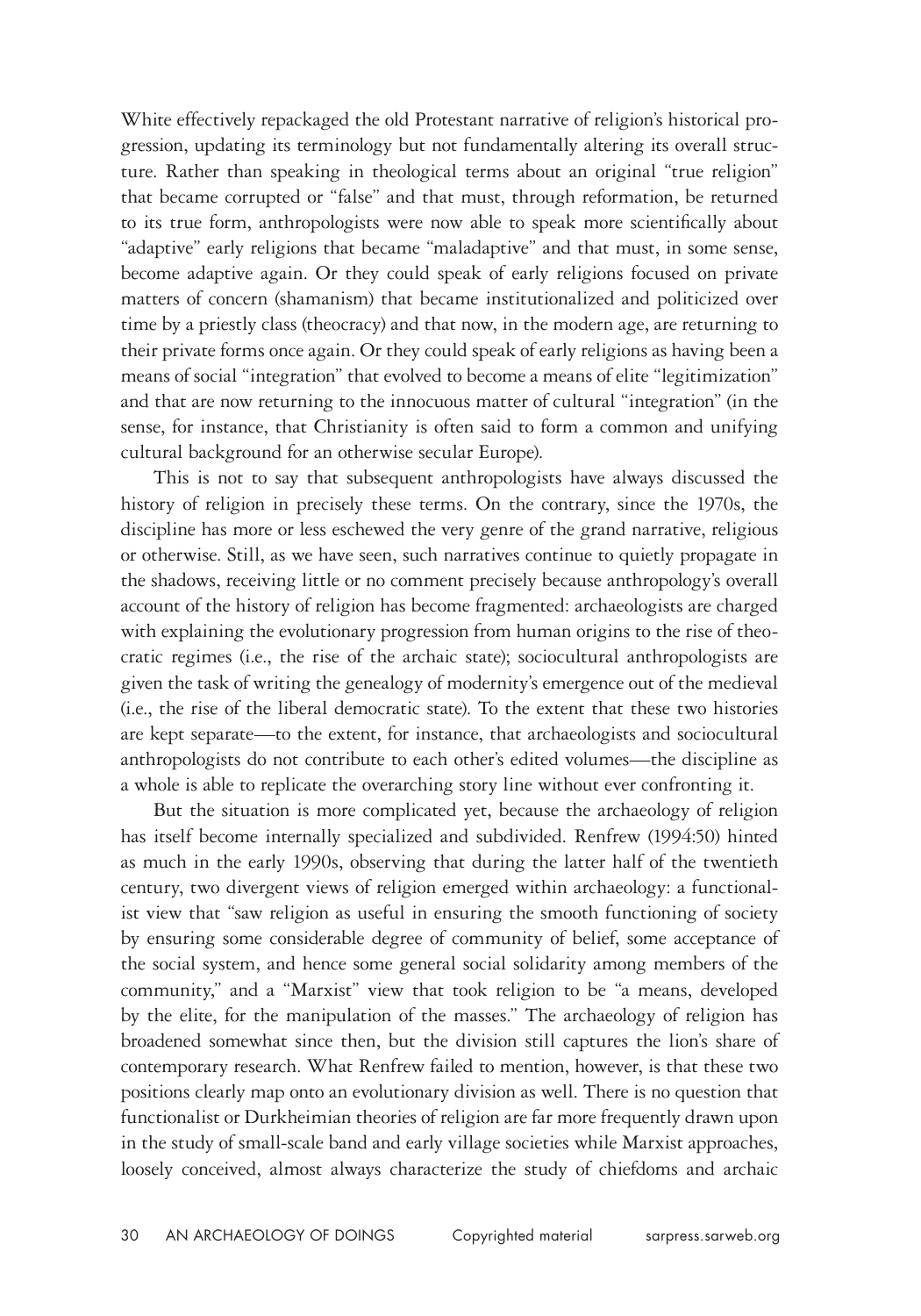states. Social scale and complexity, in other words, largely determine the sort of theory archaeologists draw upon to think about religion.

Why is this so? Why are Marxist analyses of hunter-gatherer religions so rare in twentieth-century archaeology? And why are Durkheimian analyses of state religions unheard of?

The answer leads us back to the deep fraternity between archaeology, secularism, and modernity's dominant myth of eternal return. In its portrayal of religious experiences among small-scale prehistoric societies, archaeology continues to produce visions of an original, natural condition—visions upon which secularist narratives have always depended, as we have seen. This is where the discipline has kept alive nineteenth-century discussions of sympathetic magic as a matter of cause-and-effect relations in nature (a proto-science) and of religious ritual as a kind of benign communalism (a proto-nationalism) that integrates the group while staying well clear of the political machinations of individuals (e.g., Coulam and Schroedl 2004; Lipe and Hegmon, ed. 1989). Not surprisingly, discussions of power and ideology rarely occur in the archaeology of simple hunter-gatherers or early agriculturalists. Such matters are reserved for the archaeology of more complex polities, where an extensive literature examines the growth of ancestor cults, ritual violence, the restriction of access to sacred objects and spaces, the transformation of the shaman into a religious elite, and the like (e.g., Bauer 1996; Brumfiel 1998; DeMarrais et al. 1996; Emerson 1996; Knapp 1988; Miller and Tilley 1984).

There are two observations to make regarding the archaeological texts just cited. First, all of them accept without examination the premise that religion is a universal category, an aspect of the human experience with certain fundamental, if difficult to specify, qualities and concerns that can be found in all societies, past and present. Second, they assume that the process of social evolution has not entailed substantial changes to religion's fundamental qualities and concerns (they are, after all, fundamental). "Religion," from this perspective, does not truly evolve; rather, it is religion's relationship with other aspects of the human experience—notably, with politics and economics—that changes. This is how it becomes possible for archaeologists to say, over and over again, that something called religion came to be "intertwined" with something called politics with the rise of complex society.

In the following chapters, I develop a general critique of these assumptions. Here, it will suffice to highlight one text that stands out among archaeological offerings insofar as it explicitly reengages the grand narrative. Brian Hayden's *Shamans, Sorcerers, and Saints: A Prehistory of Religion* (2003) is an ambitious book, designed for a wide readership, that draws upon an ecological approach to chart the history of religion over the past half million years. Hayden's analysis builds from the premise that religion is a strategy used by individuals to promote their self-interest as they seek access to food, shelter, defense, reproduction, comfort, political power, and so on: whatever else it might also be, religion is an effort to derive personal benefits from the world, the study of which Hayden refers to as a "political ecology" of religion.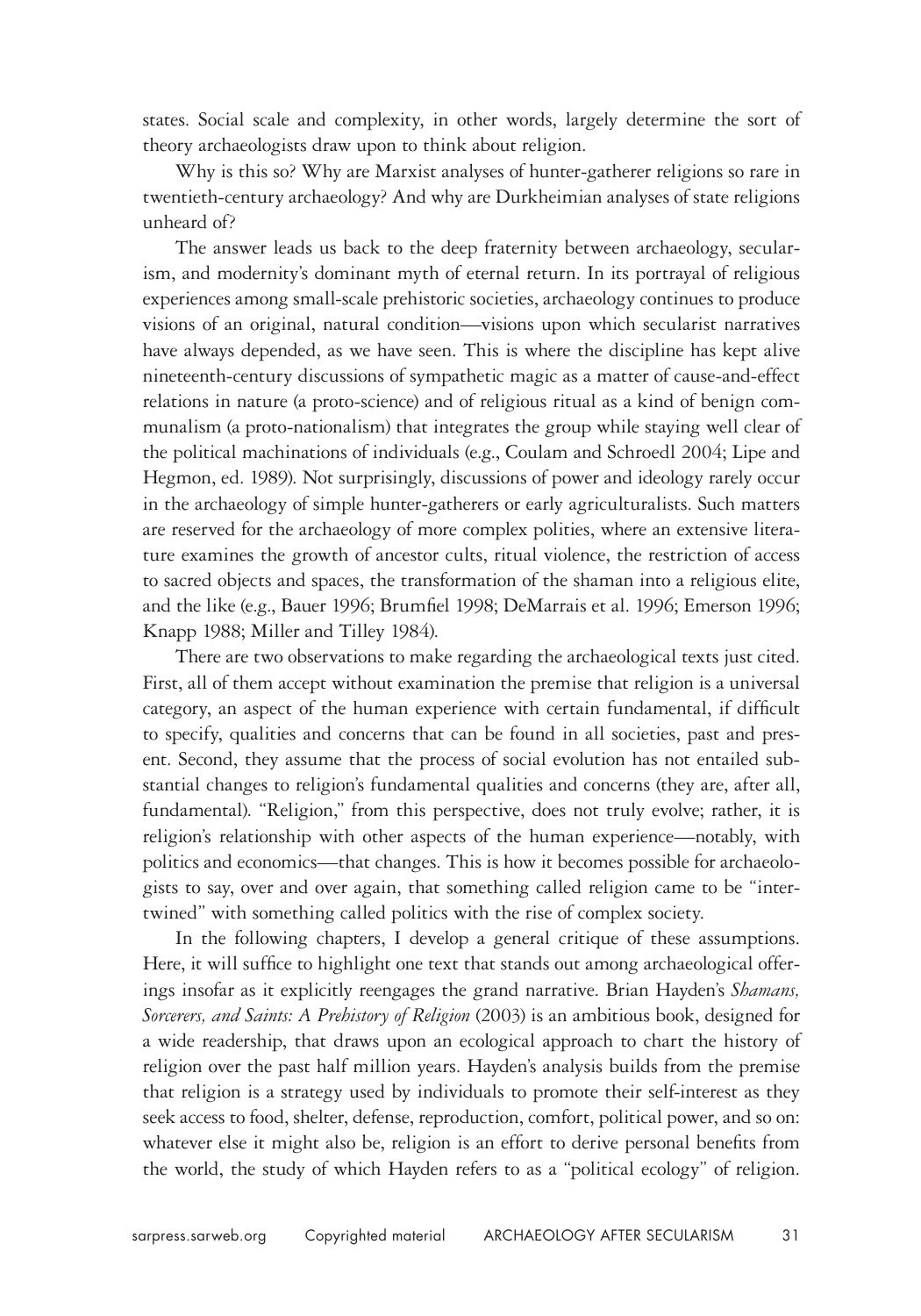To be sure, Hayden's approach to religion cannot be used to represent contemporary archaeological research writ large; its materialism is clearly at odds with certain currents of idealism within European archaeological circles, for instance. But those casting stones at ecological approaches such as Hayden's often do so hypocritically, the vehemence of their critiques stemming from an unwillingness to own up to the materialist premises that quietly underwrite their own work. Hayden's special crime, if it can be considered such, is that he is explicit. Regardless, he is perhaps the only modern anthropologist to tackle the full sweep of human religious history and so deserves special attention.

Here are the brief outlines of Hayden's argument. We are told that religious ritual originally evolved during the Middle Paleolithic (if not before) as an adaptation to a dangerous and uncertain natural environment in which there would have been strong selective pressure for practices that enhanced mutual aid. The ecstatic experiences of collective religious ritual, reasons Hayden, would have promoted social bonding, and this would have given evolving human societies a competitive edge early on (see also Hayden 1987). "People that pray together, stay together," he argues in a basically Durkheimian mode (Hayden 2003:32). Alongside the collectivism of early religion, however, were the more individualistic practices of shamans. Early shamans, he suggests, were many things, but their primary function was to serve as "technicians of ecstasy" who managed vital forces that were "much like electricity" and helped sustain the community at large (2003:50–57). There is a familiar comparison between shamanism and modern science—"at the extremes, science and traditional religions that view the world as full of sacred forces seem to have many points in common" (401)—but it is especially interesting that Hayden also draws a comparison between early shamans and modern businessmen. Shamanic rituals, we learn, are pragmatic and goal-oriented; they "sometimes even take on the flavor of business contracts" (10). Echoing descriptions of the entrepreneurial energy of free-market systems, Hayden claims that "shamanism is always about the release of one's wild genius." Of course, he is also careful to distinguish shamanism "from the priestly attempts to control economics and politics that characterize hierarchical religions" (57).

During the Upper Paleolithic, hunter-gatherers in a few regions became more sedentary and hierarchical, and it is at this evolutionary point—at the transition from generalized to complex hunter-gatherers, also known as the rise of "transegalitarian" societies—that Hayden first finds evidence of aspiring elites seeking to monopolize religious experience in an effort to build and legitimize political power:

What seems to occur as transegalitarian societies become more complex is that shamans begin to specialize and create hierarchies; only those at the top are authorized to conduct the most important initiations or other ceremonies and thus collect the most lucrative fees or favors. In all this, we can see the dilution or subordination of the original ecstatic spiritual nature of the shaman in order to accommodate political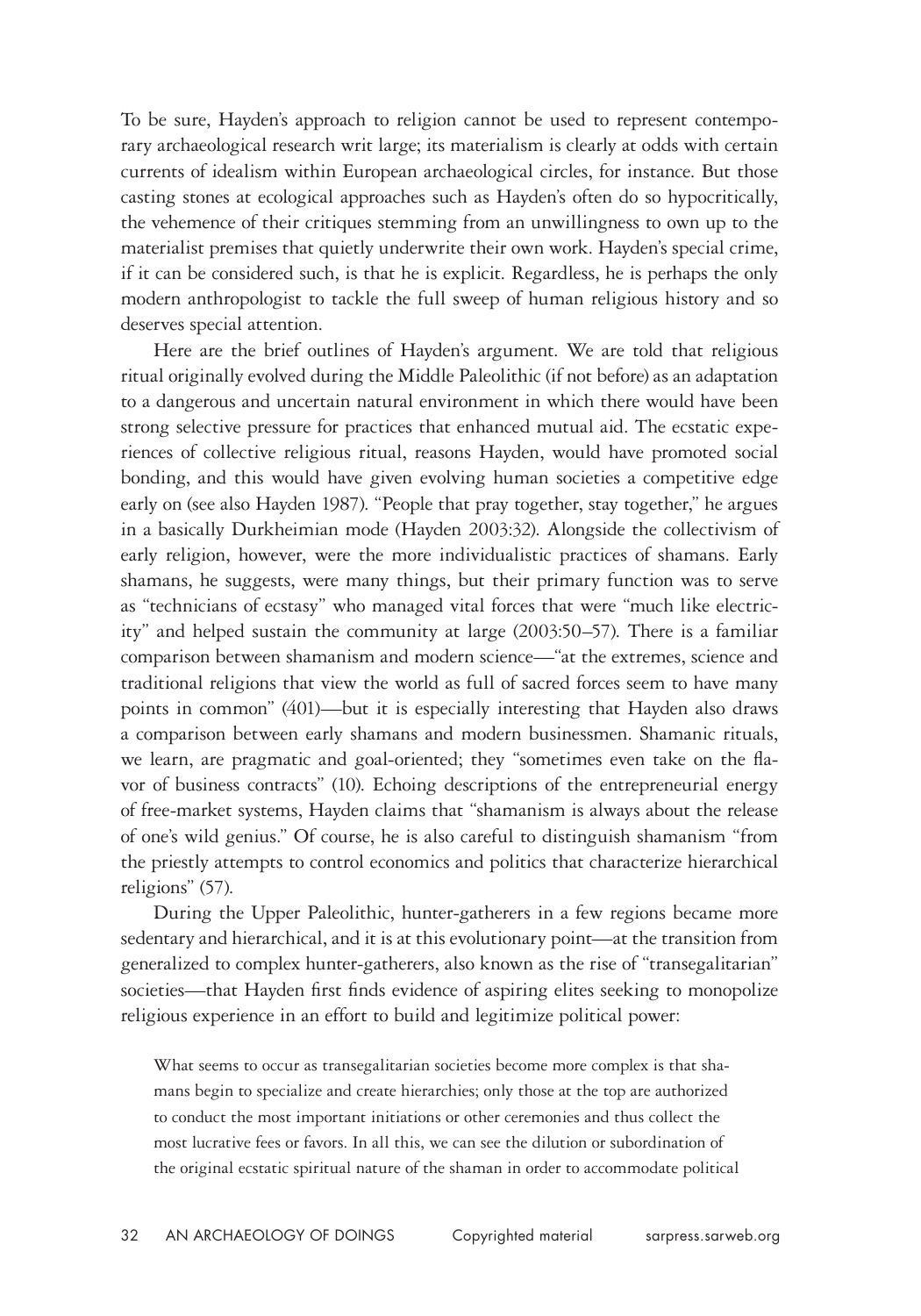goals of the families or groups that sponsor their own shamans and underwrite their training. (2003:151)

These processes continued into the Neolithic, when, Hayden claims, "religion took a decisive turn." As "communities gradually evolved toward chiefdom-level societies, aspiring elites undoubtedly attempted to extend the influence of their own lineage ancestral cults to veneration by the entire community" (209). Enter the priest. Enter public cults and temple economies. Enter the ideological fount of oppression that would plague the masses for thousands of years to come.

The details of Hayden's account become predictable after this point. We are told that European megaliths like Stonehenge were orchestrated by priests who "were only using religion and their ancestors as a means to express their wealth and success while simultaneously pumping up their claim to ancestral sources of preternatural power" (2003:235). From there, it was a short journey to the emergence of priestkings. With the rise of archaic states, "the king became god" and sought to eliminate all means of accessing the spiritual realm that were not under official state control (378). While originating in populist movements in opposition to state hierarchies, the Abrahamic religions nevertheless proved to be equally detrimental to the masses, ultimately giving rise to religiously motivated wars and newly expanded forms of imperialism (384–385). By medieval times, by the end of Hayden's account, Western religions had grown radically intolerant, a far cry from humanity's earliest Paleolithic communities, which had embraced religious diversity and were even accepting of relatively high levels of atheism and agnosticism (10–11).

The dominant arc of Hayden's prehistory of religion, as in much Protestant scholarship since the sixteenth century, is a bleak one. Primordial religion sits upon a kind of moral pedestal as having been practical, tolerant, democratic, ecologically adaptive, and supportive of both the individual and the community. Since the Neolithic, however, things seem to have generally worsened rather than improved: religion has become increasingly political, destructive, ideological, and oppressive. But if the old narrative of corruption is strongly present in Hayden's account, so too is the Protestant vision of a modern world that is throwing off clerical corruption, returning to the fold, and reinstating a pure form of original spirituality. The difference is that Hayden sees this return to the past as having been inaugurated by the Industrial Revolution rather than the Protestant Reformation and by capitalists rather than theologians. Modern economics, liberal democracy, and the empowerment of the individual, he argues, have undercut older religions, setting them adrift. And this has cleared space for a return to the individually satisfying and ecologically responsible spirituality that characterized Paleolithic shamanism millennia ago. It has cleared space, as Hayden (2003:413) puts it, for the "rediscovery" of "the ancient roots of traditional religion…long-suppressed."

Perhaps after a long detour of some 30,000 years during which aspiring elites sought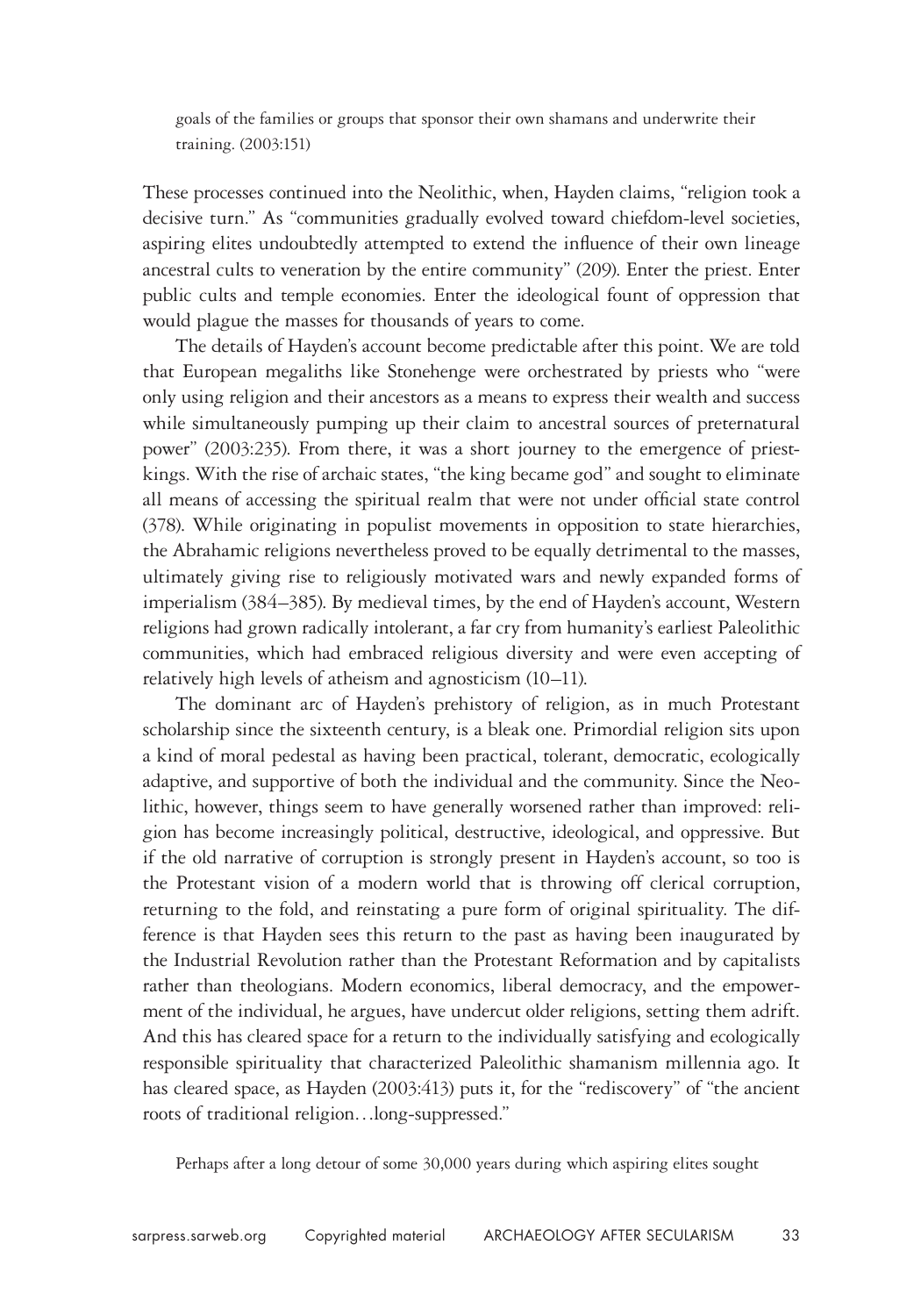to monopolize control of the supernatural, religion is finally returning to its popular and more universal roots. Just as industrialization freed the slaves, eliminated crushing workloads for many workers, and made politics more democratic, so it seems to be reconstituting religious life. I would predict that religious control, too, is returning to the hands of people in general, but only time will tell how far this trend will go and what forms it will take. (414)

Herewith ends modern archaeology's most sustained examination of the evolution of religion, but not before Hayden offers up a sixteen-point checklist designed to help students decide which neo-pagan cult might be right for them!

Hayden is hardly alone in looking kindly upon the shaman. Shamanic ritual and the experience of altered states are by far the most intensely studied phenomena within the archaeology of religion at the moment (e.g., Lewis-Williams and Pearce 2005; Price 2001; VanPool 2003; Whitley 2000), and many of the scholars involved in this research seem to regard shamanism with special admiration, particularly when compared with their negative portrayals of the bloody priestcraft of state religions. Some have gone further and explicitly argued that we have much to learn from modern neo-shamans and neo-pagans who, like archaeologists, visit prehistoric sites in search of communion with the ancients (see Rountree 2002, 2007; Wallis 2003).

Be that as it may, I suspect the large majority of European and American archaeologists would agree that *organized* religions—that is, religions with priesthoods, orthodox teachings, inflexible codes of behavior, and political aspirations—are anachronistic relics that have little role to play in a modernizing world. Most would probably also agree that the "long detour of some 30,000 years" has finally run its course. Just as some political economists claim that Western liberal democracy has ushered in the end of history, many archaeologists accept that modern science is presiding over the end of belief. "There is probably no way to turn back, no matter how fiercely reactionary some believers may be," argue Lewis-Williams and Pearce in one of the few monograph-length studies of prehistoric religion that rivals Hayden's in scope. They continue: "True, the rise of fundamentalism with its desire to control scientific research in some parts of the West must give us pause, but it seems unlikely that, in the long run, scientific advance with its rejection of supernatural agency can be stopped. Attempts to achieve a rapprochement between science and religion are today common, but they inevitably end in adjustments to religious belief, not to scientific findings" (2005:290). Such unblinking faith in secularization, rare though it may be in other humanities and social sciences, is common among archaeologists. In the opening chapter of yet another volume dedicated to the subject, David Whitley and Kelley Hays-Gilpin (2008:20) argue that earlier archaeologists generally avoided discussions of prehistoric religion "because, initially at least, science and religion were competing modes of thought." But the situation has now changed, they contend: "it now seems safe to say that in the West we are freed from the shackles of religious thought and authority" (Whitley 2008:86). "Science is now sufficiently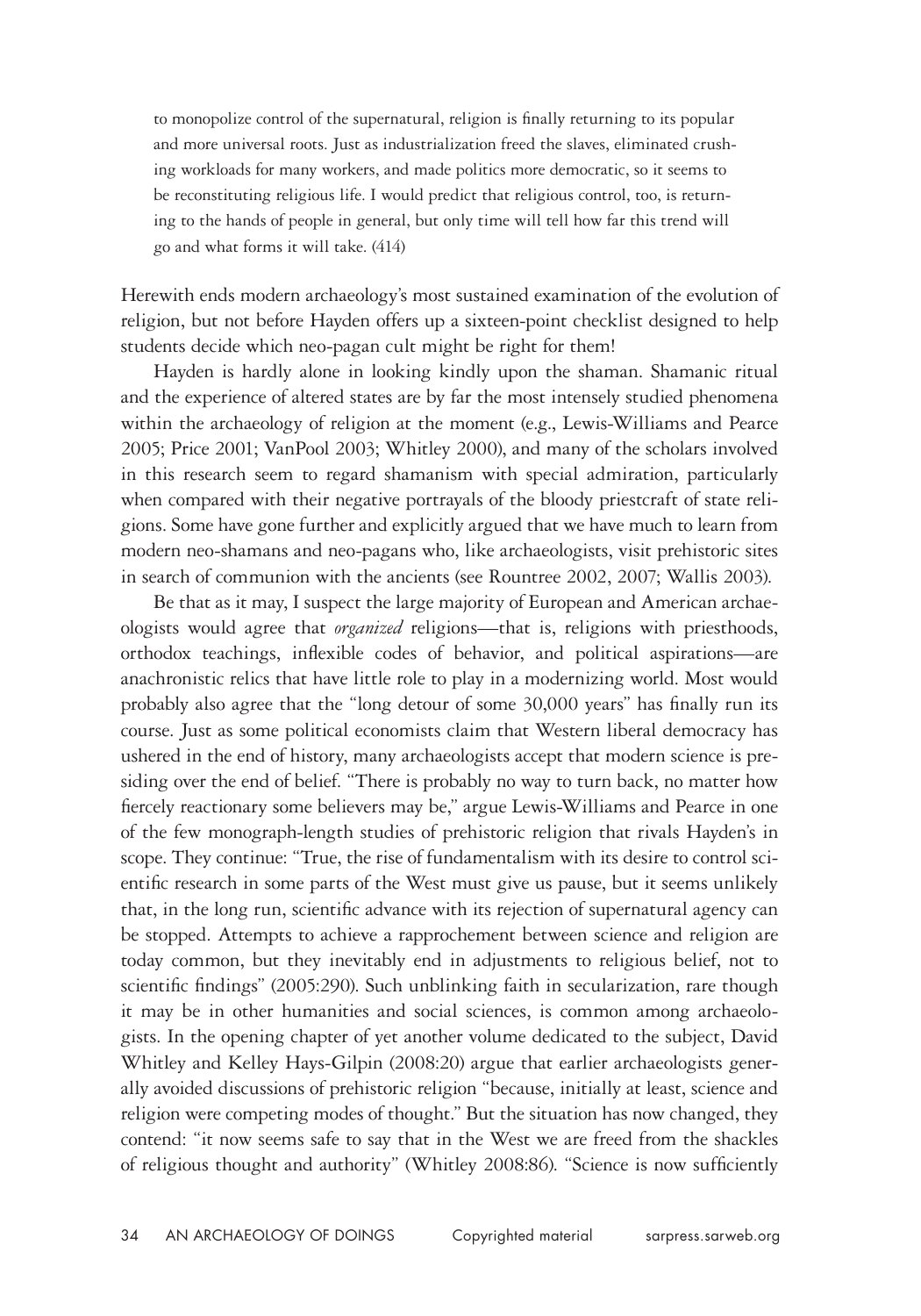mature as a mode of thought to turn its gaze towards its former rival, in order to understand religion as one of the universals of human social life" (Whitley and Hays-Gilpin 2008:20). There is a distinctly secular irony in such statements: now that we in the West are no longer religious, we are free to examine religion as a "universal" human endeavor. This is what Haraway (1988:582) acerbically referred to as the "god trick," whereby the scientist somehow convinces his audience that he stands fully outside the world and so is able to examine it in an unsituated, politically neutral, ahistorical, and entirely authoritative fashion.

### *The Challenge of Postsecularism*

Needless to say, one never does stand outside the world, and god tricks are only able to expose the illusions of others by hiding the illusions of one's own. The more deeply invested we become in the logic of rupture and in modernity's distinction vis-à-vis the recent past, the more we paradoxically rely on narratives of return to an ancient past with which we have some essential, if long dormant, affinity. Secular futures, in other words, have always been fashioned out of quasi-secular pasts in which magic was like science, shamans were like surgeons, religion was private, society was tolerant, and spirituality had nothing at all to do with politics. In the mythos of secular scholarship, modernity has always been a second coming.

But secularism's myth of eternal return, in its outlines at least, has been borrowed from a Christian tradition that still has uses for it. Indeed, reformation continues to be a pressing concern for many Protestants in the United States, although the target of reform has now become secularism itself, and the "true religion" they seek to reinstate, ironically, is an earlier Christianity that had much more direct control over the state. History must be made again; fresh pasts must be created to accommodate hoped-for futures. After studying the new historiography of the Christian right, Jeff Sharlet observed that while the "theocentric" governance they dream of is a long way off, the creation of a Christian origin story for America is already well under way. It is not to be found in the standard American histories, of course—which the fundamentalists claim have all been whitewashed by liberal, secular scholarship—"but in another story, one more biblical, one more mythic and more true. Secularism hides this story, killed the Christian nation, and tried to dispose of the body. Fundamentalism wants to resurrect it, and doing so requires revision: fundamentalists, looking backward, see a different history" (Sharlet 2006:34). They see a different history in which the separation of church and state was never the intent of the founding fathers. America, the new religious historians emphasize, was established as a necessarily Christian nation; secularization was a perversion of this original mandate; and the future, therefore, must seek to reunite church and state, religion and politics, Christianity and national identity once again.  $A^1 \rightarrow B \rightarrow A^2$ . Sharlet keenly observes that this fundamentalist narrative is proving especially potent because, while making its truth claims like all histories, it never denies its mythic structure. On the contrary, it embraces it.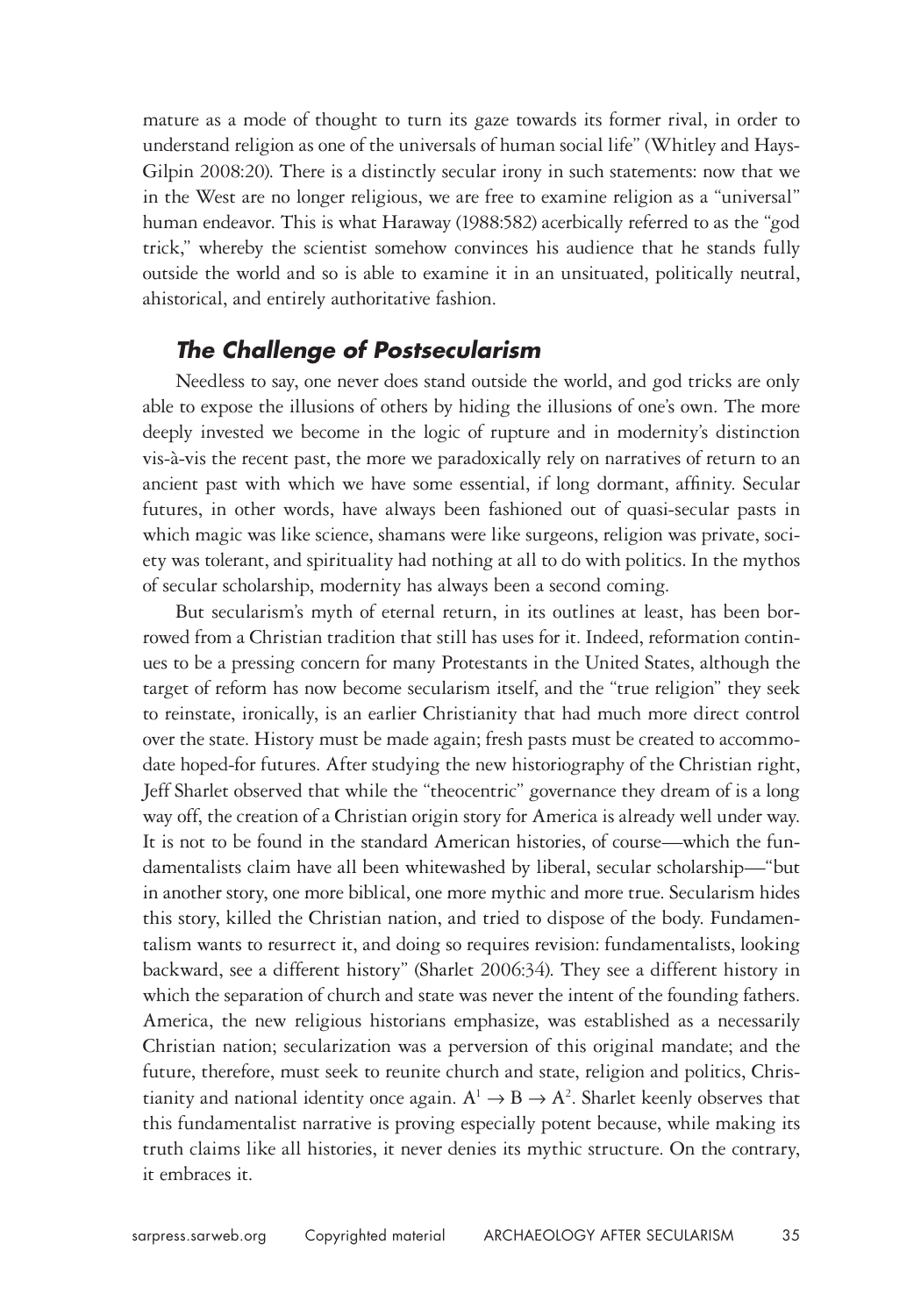There is something to be learned from this, particularly for a discipline like anthropology whose reconstructions of human social development have always been much more than a cold parade of facts. Mythic structures are easily obscured when history is written by specialists one piece at a time. When archaeologists study the progressive politicization of "religion" from Paleolithic to medieval times  $(A^1 \rightarrow B)$ , when sociocultural anthropologists examine the alleged depoliticization or privatization of "religion" from medieval to modern times ( $B \rightarrow A^2$ ), and when both ignore the work of their subdisciplinary colleagues just down the hall, it is easy to slip into the mistaken conclusion that the Western historical imaginary is linear and progressive. It is easy to reify the claim that we are unique in this regard, that we are revolutionary in our focus on revolutionary breaks with the past. This is a strange species of purification in which anthropology—recent anthropology—has been especially complicit. We have internalized the logic of rupture through a rupture of our own within the discipline, through the erection of a great divide between archaeology and sociocultural anthropology, between the study of premodernity and the study of modernity. But the more the West tells itself it has broken with the past, the more invested it becomes in narratives of a return to the past. Like the bodies of the undead in a B-grade horror film, the chopped-up fragments of our cultural myths pull themselves together whether we like it or not, which is undoubtedly why the culture wars have come to focus so intensely on which historical details are or are not to be included in classroom textbooks (see Shorto 2010), those remaining (undead) bastions of the grand narrative within a contemporary intellectual scene that is otherwise hostile toward such things.

This is what postsecularism exposes. And this is why it presents such important challenges for both sociocultural anthropology and archaeology. My interests are primarily in the latter, so I will not push further my plea that sociocultural anthropologists seriously unpack their reliance on "premodernity" as an analytical category, which is silently implied, of course, whenever conversations about secular modernity are on the table. Pointing to the history of Islam as a counter to the overly Christian moorings of most Western accounts of the emergence of the secular age (see Warner et al. 2010) does not sufficiently address the problem. The premodern always maps out a far vaster ideological terrain, one that sociocultural anthropologists will only be able to navigate once they have at least a passing familiarity with contemporary archaeological scholarship.

As archaeologists, we must take on a symmetrical task. We must be willing to undertake a critical evaluation of how our individual research projects—restricted in time and space though they may be—articulate with the broader cultural vision of secularization as a historical process. To what extent does our use of "religion" as an analytical category in the study of premodernity smuggle in an implicit set of oppositions (between church and state, belief and action, rationality and irrationality, immanence and transcendence, religion and the secular) that makes the secular modern appear natural and inevitable? Once we have addressed this issue, once